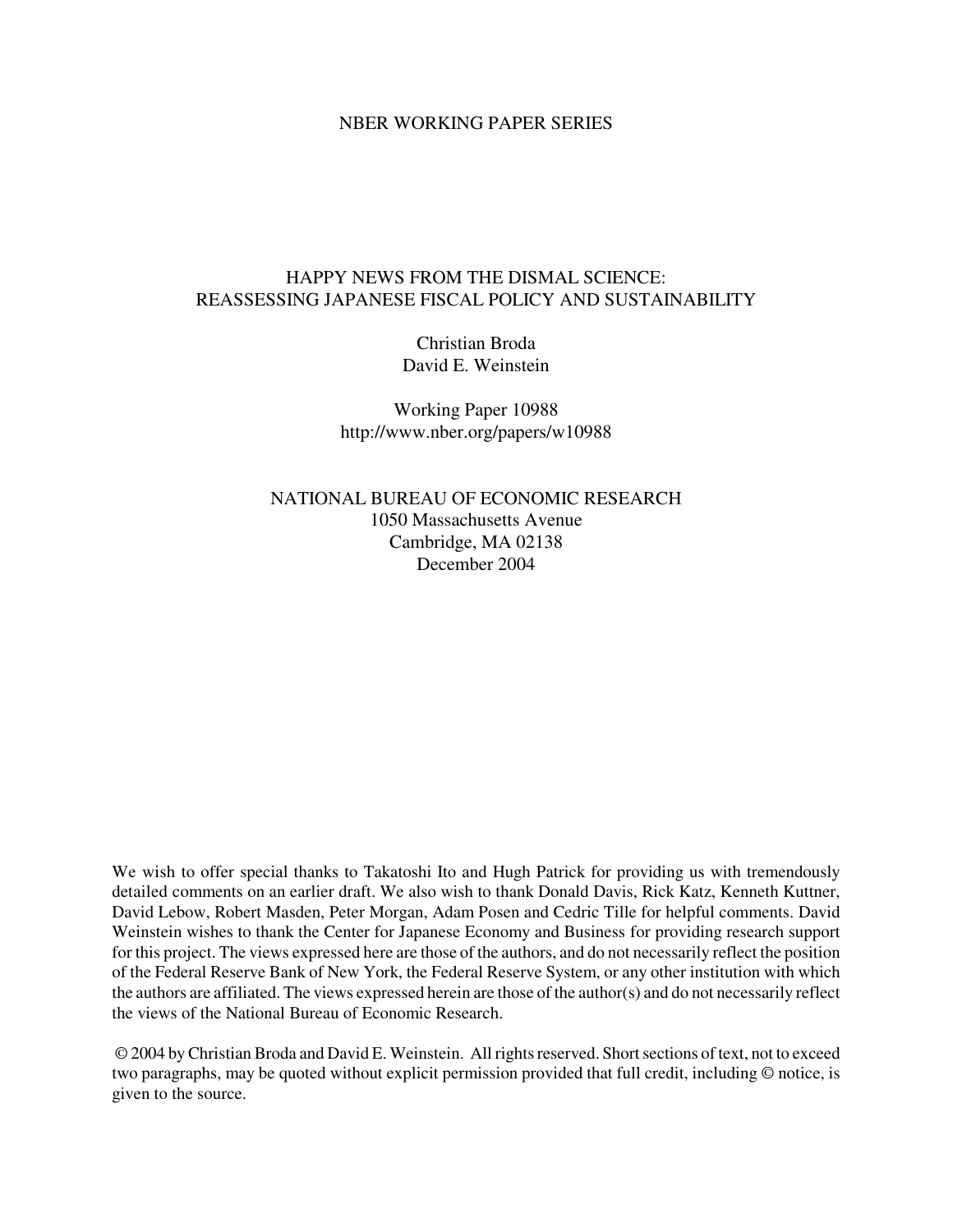Happy News from the Dismal Science: Reassessing Japanese Fiscal Policy and Sustainability Christian Broda and David E. Weinstein NBER Working Paper No. 10988 December 2004 JEL No. E6, H5, H6

## **ABSTRACT**

We analyze fiscal policy and fiscal sustainability in Japan using a variant of the methodology developed in Blanchard (1990). We find that Japan can achieve fiscal sustainability over a 100-year horizon with relatively small changes in the tax-to-GDP ratio. Our analysis differs from more pessimistic analyses in several dimensions. First, since Japanese net debt is only half that of gross debt, we demonstrate that the current debt burden is much lower than is typically reported. This means that monetization of the debt will have little impact on Japan's fiscal sustainability because Japan's problem is the level of future liabilities not current ones. Second, we argue that one obtains very different projections of social security burdens based on the standard assumption that Japan's population is on a trend towards extinction rather than transitioning to a new lower level. Third, we demonstrate that some modest cost containment of the growth rate of real per capita benefits, such as cutting expenditures for shrinking demographic categories, can dramatically lower the necessary tax burden. In sum, no scenario involves Japanese taxes rising above those in Europe today and many result in tax-to-GDP ratios comparable to those in the United States.

Christian Broda Federal Reserve Bank of New York christian.broda@ny.frb.org

David E. Weinstein Department of Economics Columbia University 420 W. 118th Street MC 3308 New York, NY 10027 and NBER dew35@columbia.edu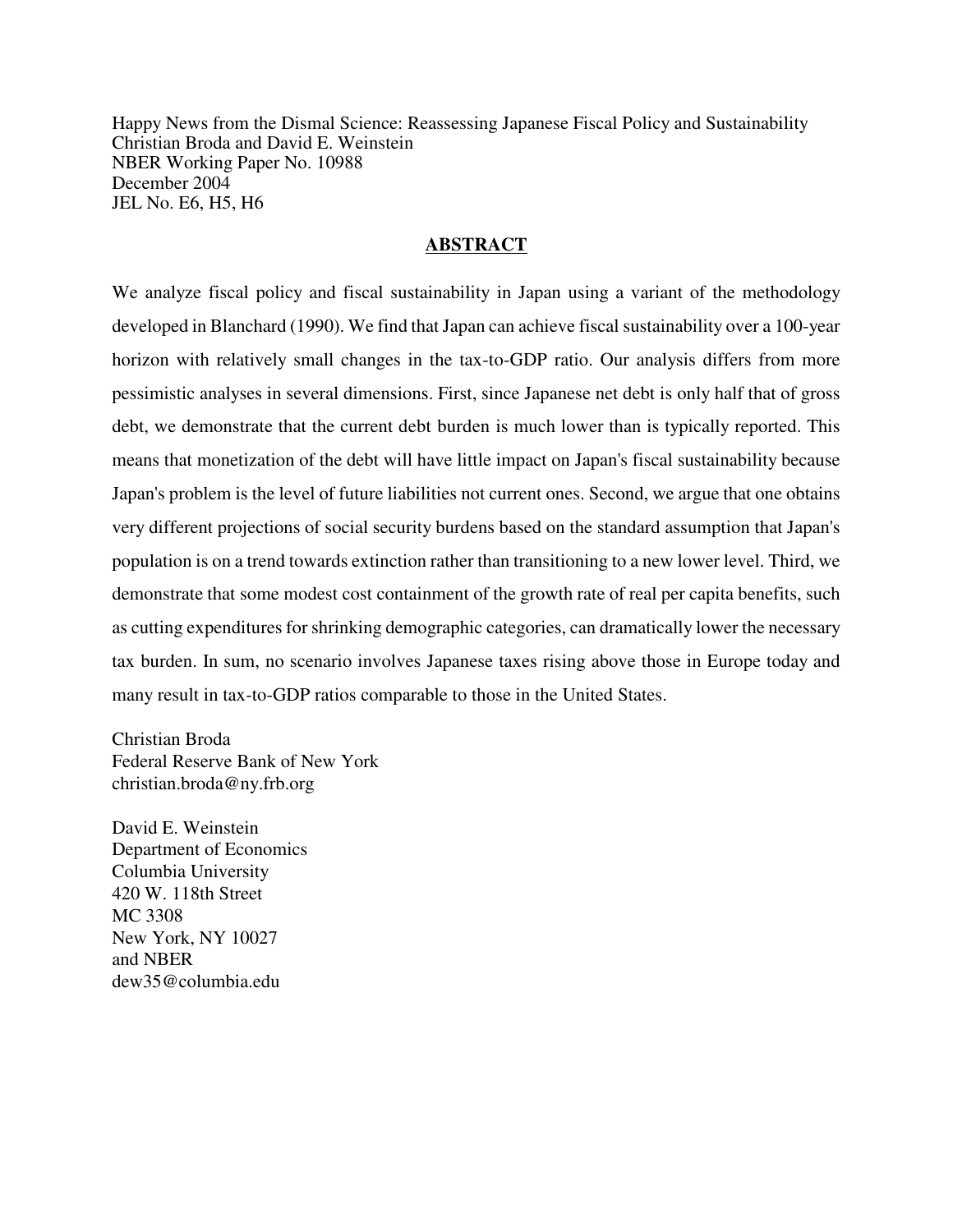Happy News from the Dismal Science: Reassessing Japanese Fiscal Policy and Sustainability

#### Christian Broda and David E. Weinstein

 The idea that Japan is on the verge of a government fiscal crisis is such a commonplace that it seems pointless to venture back into well-trodden terrain.<sup>1</sup> The news media is rife with reports of government debt to GDP ratios approaching 200 percent, budget deficits amounting to 10 percent of GDP, lower future growth due to a shrinking labor force, and an aging population that will result in a doubling of the ratio of public pension and medical benefit recipients to the employed. Add to this the announcement by Moody's that it downgraded Japanese government debt to a level equal to that of Mauritius and several other developing countries, and it is no wonder that so many people have predicted a meltdown of government finances.

And yet, there are reasons for questioning these dire predictions. To understand why, remember that a fiscal crisis that could not be resolved through higher taxes or lower expenditures would result in one of two outcomes: either the government would default on its debt or, more likely, it would be forced to print money and inflate in order to cover its obligations. In either case, expectation of a fiscal crisis would imply that holders of long-term government debt face considerable risk. If this risk is high, then the yield on long-term government bonds should be higher today in order to compensate bond holders for future expected losses due to default or inflation. In other words, the long-term bond market is designed to price inflation and default risk. However, in 2003, the yield on newly-issued 20-year Japanese government bonds (JGB's) fluctuated between 0.8% and 1.9% while the yield for 10-year bonds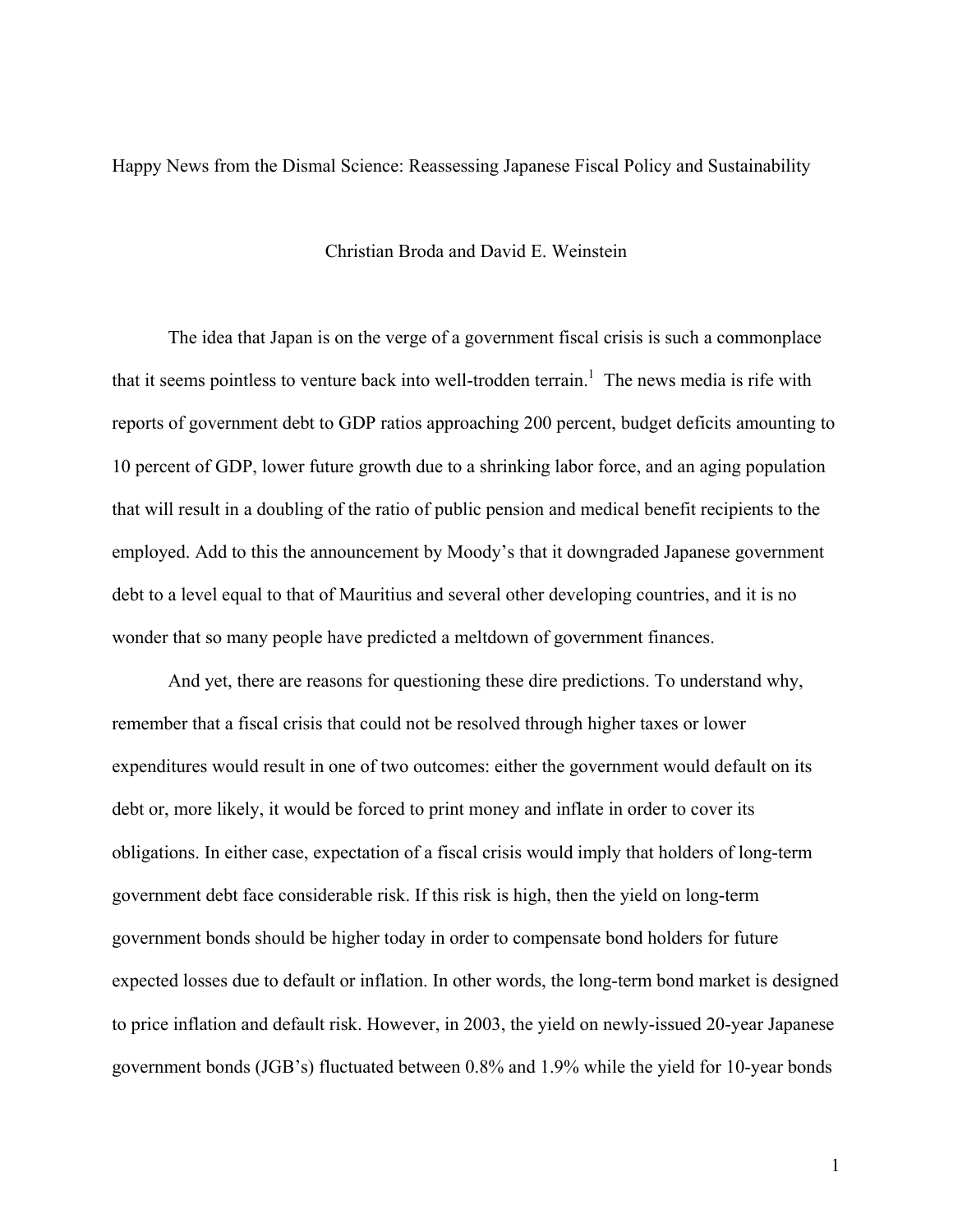moved between 0.5% and 1.5% (MOF website). Given that the amount of long-term JGB's outstanding was 172 trillion yen in 2001 or 34 percent of GDP, this suggests that there is a vast amount of money betting that Japan will pay off its debt through conventional fiscal policy.<sup>2</sup>

One possible explanation for the calmness of the bond market is that bond holders are confused or that there is some market imperfection underlying the low rates.<sup>3</sup> While this might be true, the vast amount of money betting against a fiscal crisis suggests that it might be fruitful to consider an alternative explanation – namely that bond holders actually know what they are doing and that the stories of a fiscal meltdown are ultimately not that convincing. In order to explore this, we will question the data, the theory, and the forecasts underlying the predictions of a fiscal crisis. Our findings suggest that by using the correct data, better theory, and more sensible forecasts, our understanding of the history and future of fiscal policy in Japan is radically altered.

### 1 Theory: What do we mean by fiscal sustainability?

The key policy question is whether Japan will be forced into a fiscal crisis. To answer this, it is necessary to determine just what a sustainable fiscal policy is. Only then is it possible to clearly identify a set of policies that are consistent with fiscal sustainability and that can guide policy makers to achieve this goal.

 Following Blanchard (1990), we define a fiscal policy as sustainable if the current policy can be continued indefinitely with a stable government debt-to-GDP ratio. If the deficits are too

 $\frac{1}{1}$ <sup>1</sup> See, for example, Asher and Dugger 2001), Dekle (2002), Madsen (2002), and Fukao (2003).

<sup>&</sup>lt;sup>2</sup> Ideally, we would like to know the value of long-term government debt in private hands. Unfortunately, we were not able to locate this information.

 $3$  For example, Fukao (2002) writes, "They [holders of Japanese bonds] are blindly buying government-backed financial assets even though the credit worthiness of the government is rapidly deteriorating. This negative bubble is clearly unsustainable."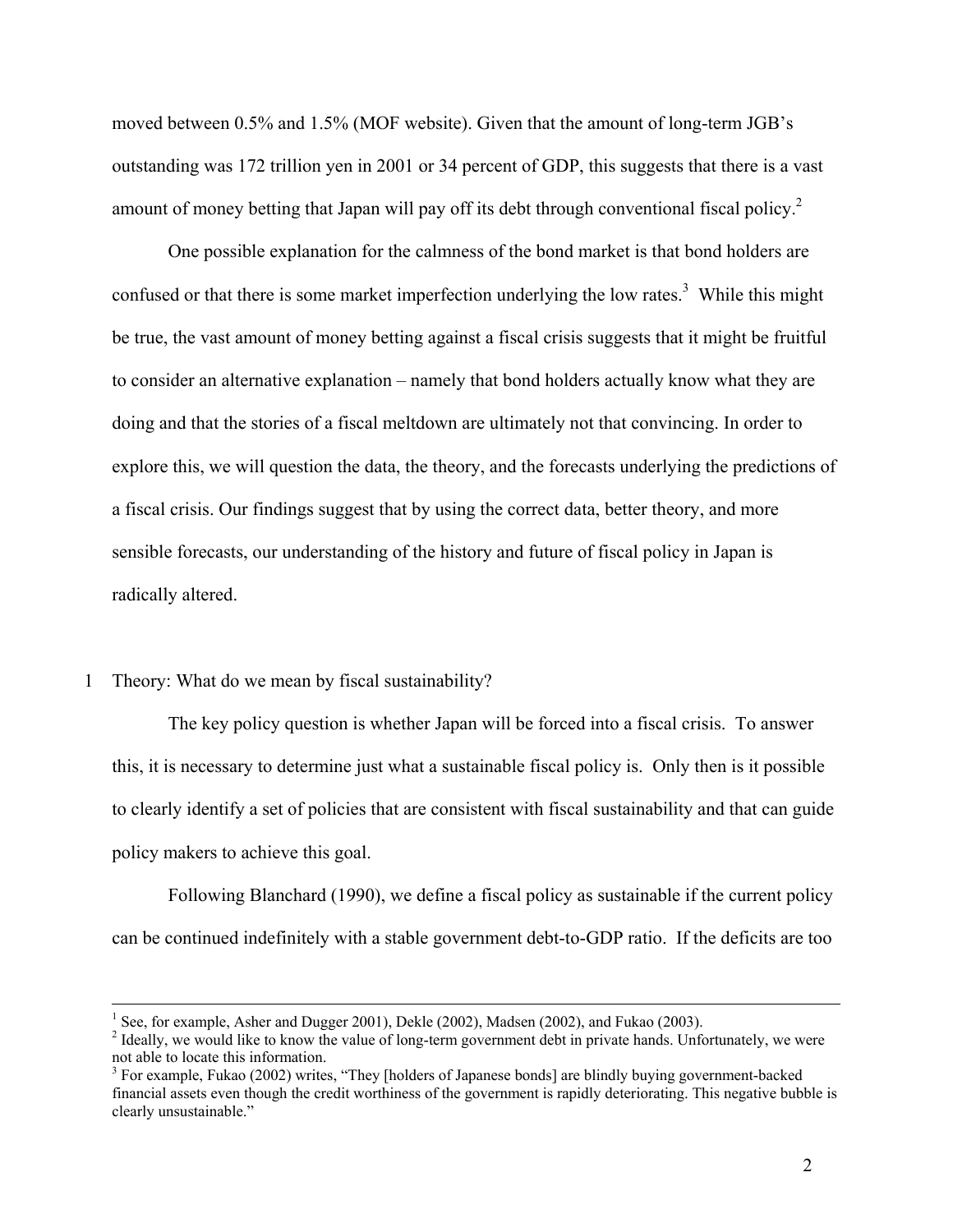high, the stock of government debt expands until the private sector ceases being willing or able to supply the government with credit, forcing a crisis in the form of monetizing or repudiating the debt. Similarly, if surpluses are too high, the government is forced to purchase private assets and gradually nationalize the economy. Of course, many short run factors — macroeconomic shocks, fiscal stimulus packages, wars, etc  $\sim$  can cause a country's tax rate to deviate from this level in the short run. As such, the concept is most useful when thinking about long-run average tax rates.

 Although we deal with certain "irrational" limits on debt, we are more interested in the inevitability of a fiscal crisis than in whether one can construct scenarios in which a solvent government can be forced into crisis. Also, remember that irrationality, multiple equilibria, and political factors can make fiscal policy *more* likely to be sustainable. For example, a major question in public economics is why governments do not default even when the country would be better off doing so.

 Note that our analysis cannot address unsustainability that may arise even if the fundamentals suggest it is sustainable. Unsustainability might occur because of irrational actions by markets, multiple equilibria (for example, a default arising because everyone expects default even though the government could honor its obligations if people continued to believe that it would), and political reasons for default.

 Critical to determining whether a fiscal policy is sustainable is understanding the past and predicting the future. Reviewing past fiscal policy is a critical component of understanding the level of current liabilities of the Japanese government, as well as understanding what long-run average baseline tax and expenditure levels one should use in assessing sustainability. Unfortunately, the policy debate over the level of Japanese debt reflects confusion among some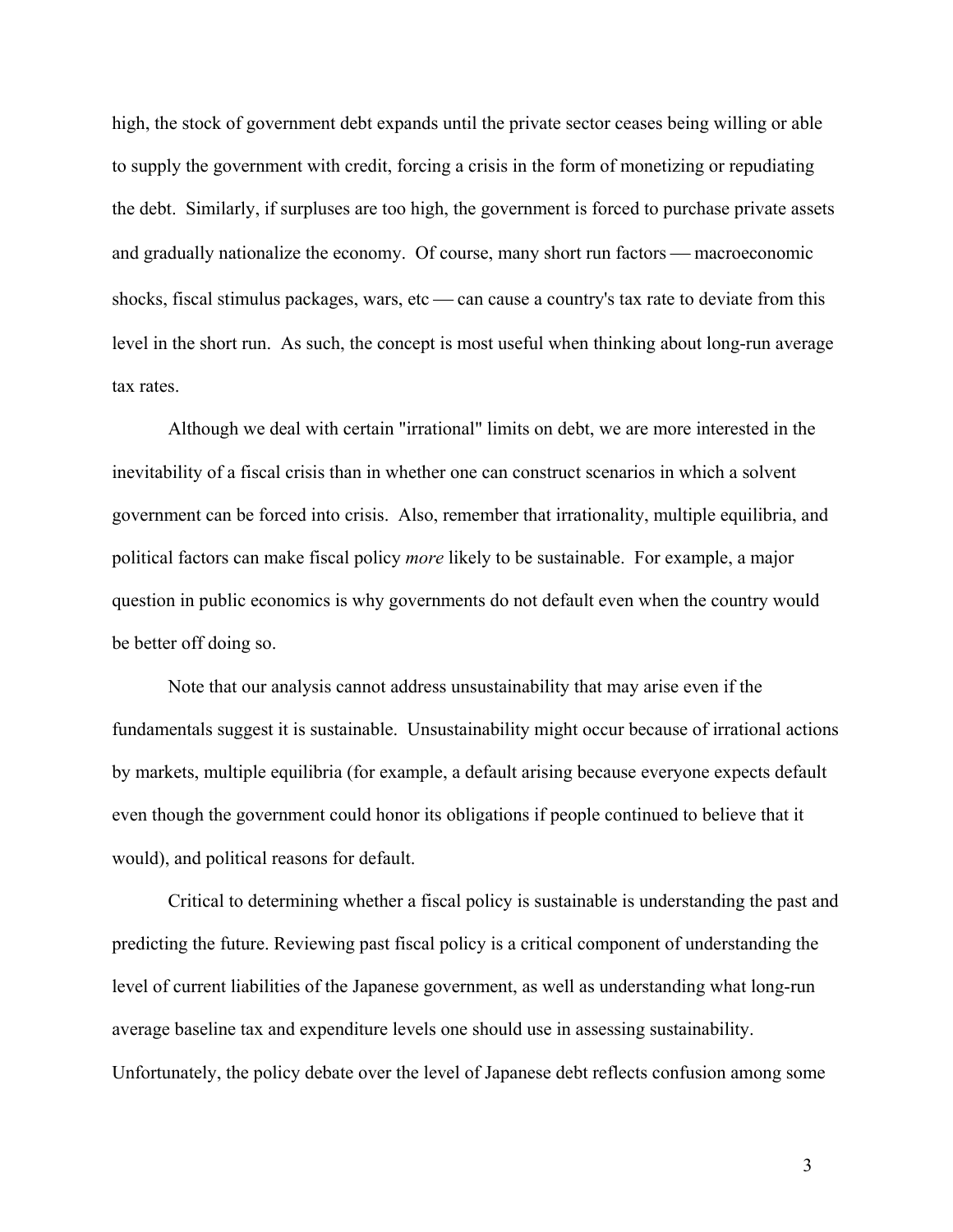academics, market analysts, and government officials who often use gross debt levels as their starting point to assess Japan's fiscal sustainability which is equivalent to treating Japan's financial assets as worthless. This confusion can lead to an extremely misleading understanding of the current fiscal situation. Moreover, as Posen (1998) has pointed out, there also is deep confusion over what is meant by fiscal policy in Japan.

 Forecasts of the future are, of course, problematic. Therefore, we provide a wide range of forecasts and demonstrate robustness over many "reasonable" views of the future. These forecasts require us to make projections about population and income dynamics, as well as what implicit and explicit obligations current and future generations have. We present the results from over 60 different scenarios about the future covering a wide range of possibilities of GDP and population growth rates, pension benefits, social welfare policies, monetary policies, and time horizons.

 As this discussion suggests, there is more than a little art in constructing sustainability numbers. That, however, does not mean that they are useless. In particular, sustainability calculations can give us guidance about how much adjustment is needed to achieve a particular policy and, moreover, what policy is likely to be implemented. For example, Japanese may believe that Japan should dramatically raise its per capita public pension benefits, and improve medical benefits for the elderly, dramatically expand per capita expenditures on younger people in the form of education and other social expenditures, while also expanding public investment as a share of GDP. That vision is not feasible without a significant rise in taxes. However, if one adopts a view that shifts in demographic categories imply proportional shifts in government transfers to that category — fewer children imply fewer schools rather than empty classrooms,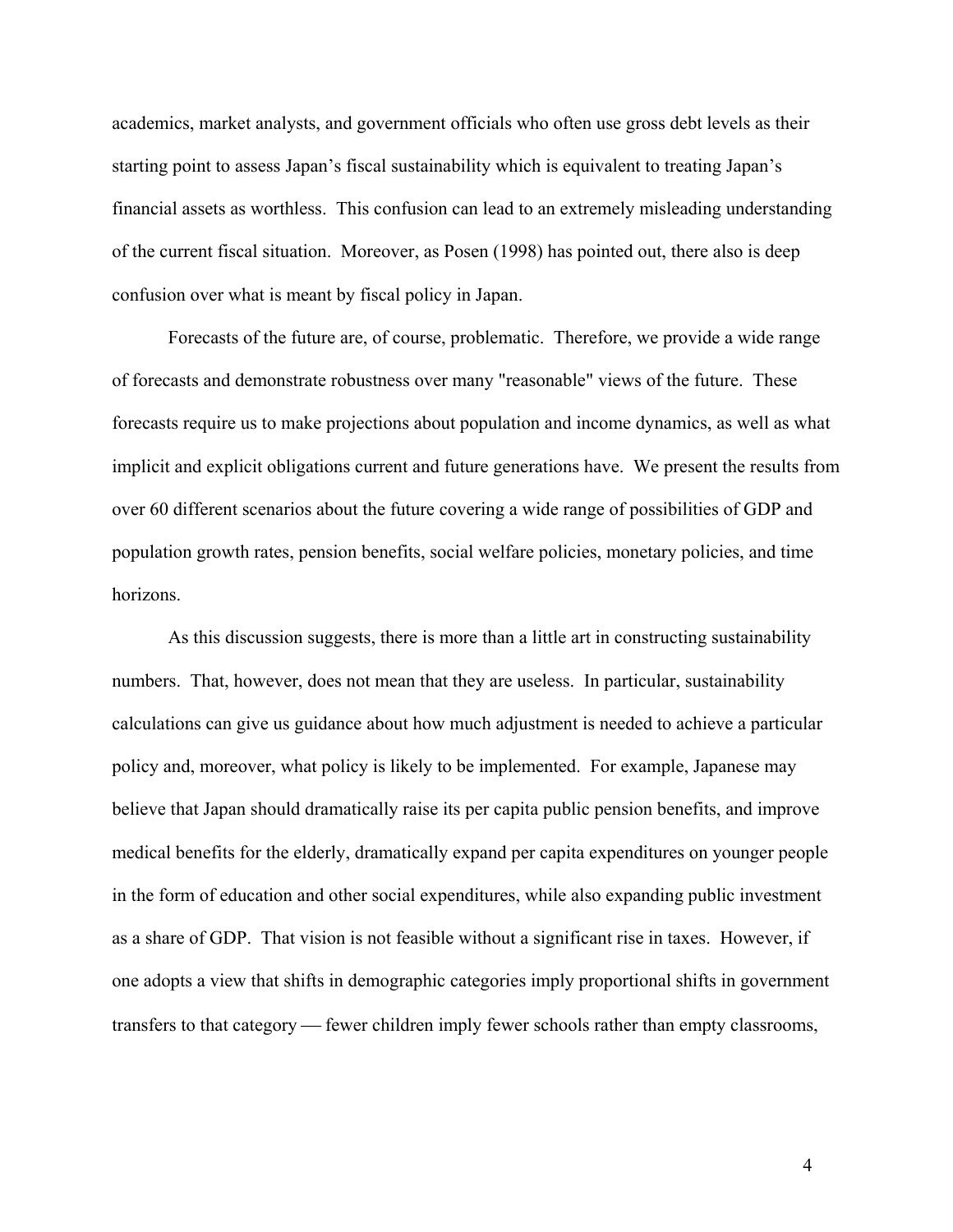for example — then our calculations suggest that sustainability may well be feasible with little adjustment.

 Indeed, the main contribution of this chapter is to argue that the current debt and deficit levels in Japan have almost no impact on long-run sustainability calculations and that the "right" long-run tax level simply depends on the forecast of the "right" long-run expenditure level. As a result, the monetization or reduction of today's debt level does not have much impact on the sustainable tax rate. Put simply, if one forecasts that Japan will need to raise per capita government expenditures and transfers a lot in order to pay better pensions and elderly health costs, Japan's tax rates will have to rise to the levels that we see in a typical European country today. If Japan maintains a generous, but not too generous, growth in benefits, future outlays and taxes will look more like the current ones in the United States. Neither of these scenarios strikes us as reasons to worry about fiscal sustainability.

#### 2 Computing Sustainability: Theory

It is useful to begin the description of the methodology used in this paper by reviewing some basic fiscal arithmetic that underlies any discussion of sustainability (c.f. Blanchard 1990). The government's intertemporal budget constraint is the natural starting point.

For our purposes, government expenditures (including transfers) are divided into one of three categories: public pension payments and medical benefits for the elderly,  $H_t$ ; all other expenditures, except interest,  $G_t$ ; and interest on the debt, where  $B_t$  is the level of government net debt and  $i_t$  is the interest rate on that debt. The elderly are defined, conventionally, as those 65 or older.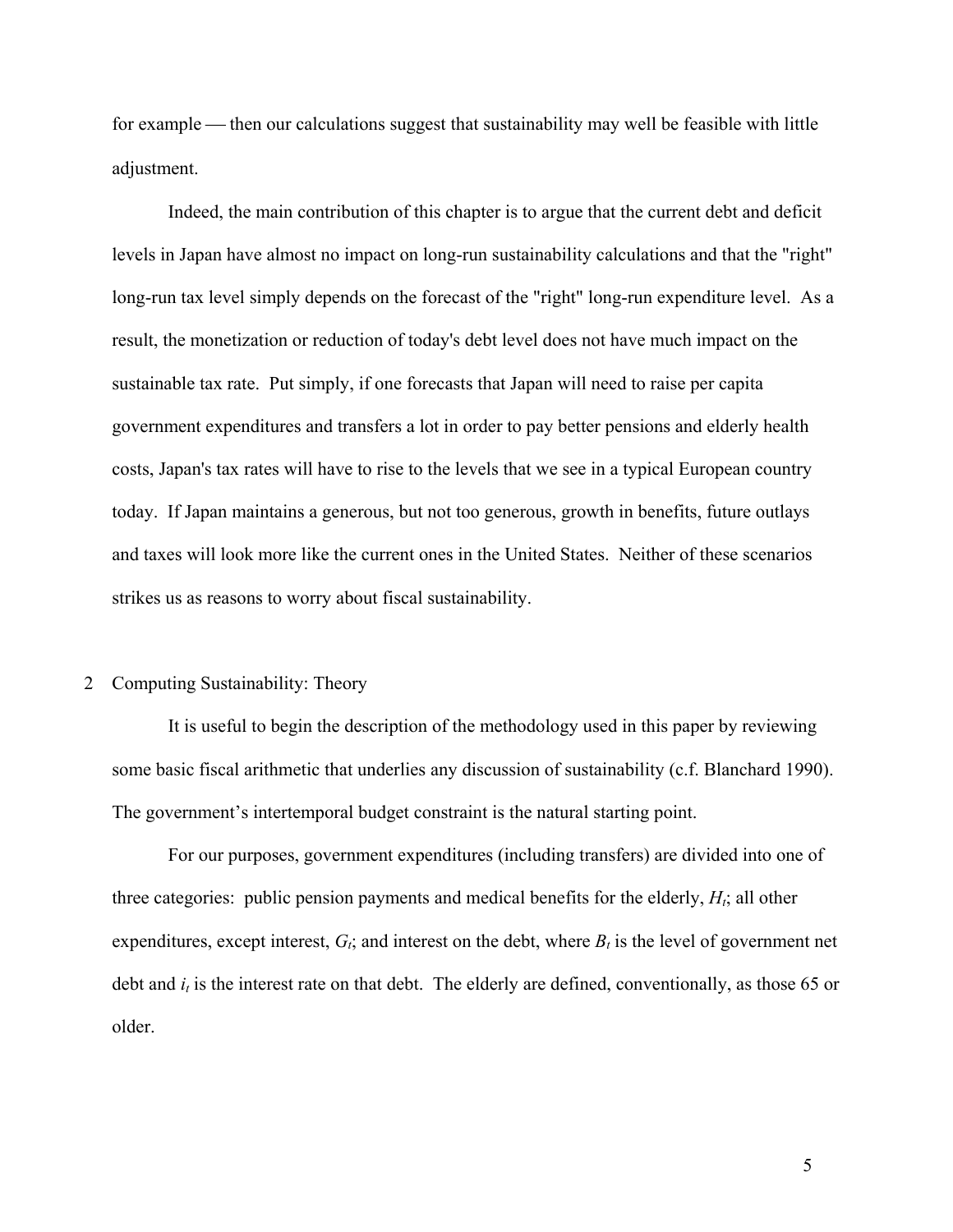In period *t* it can be stated as follows:

(1) 
$$
(G_t + H_t + i_t B_{t-1}) - T_t = (B_t - B_{t-1}) + (M_t - M_{t-1})
$$

where  $T_t$  stands for fiscal revenues (e.g. taxes),  $H_t$  is transfers to the old, and  $G_t$  is other government non-interest expenditures.  $B_t$  and  $i_t$  are the level of government net debt and the interest rate on that debt in period *t*, respectively, and  $M_t$  is the money supply (i.e. base money) in period *t*. Equation (1) simply states that fiscal deficits (the left-hand side of (1)) can be financed by issuing new debt,  $(B_t - B_{t-1})$ , or through changes in money supply,  $(M_t - M_{t-1})$ .

 It is useful to rewrite the government budget constraint in terms of ratios to GDP (in nominal terms), indicated by lowercase letters. Then, rearranging the government's budget constraint enables us to obtain the following expression of the government debt-to-GDP ratio,  $b_i$ :

(2) 
$$
b_{t} = g_{t} + h_{t} - \tau_{t} + \frac{1 + i_{t}}{1 + \eta_{t}} b_{t-1} - \lambda_{t} m_{t}
$$

Here  $\tau_t$  is  $T_t/\text{GDP}_t$ ,  $\eta_t$  is the growth rate of nominal GDP, and  $\lambda_t$  is the growth rate of the nominal money supply. For reasons that will become clear below, we assume that  $(i_t - \eta_t) \ge 0$ , that is, the interest rate is greater than the growth rate of GDP.

 Expressed in this way, the budget constraint implies that the evolution of the debt-to-GDP position,  $b_t$ , is a function of three components. The first component reflects the impact of current fiscal policy on  $b_t$ . A positive primary fiscal deficit,  $g_t + h_t - \tau_t > 0$ , raises  $b_t$ . The second component reflects the burden of the past debt level on the current level of  $b_t$ . With a nominal interest rate on government debt that exceeds the nominal growth rate of GDP, interest rate payments grow at a faster rate than GDP which implies that, *ceteris paribus*, the debt-to-GDP ratio,  $b_t$ , will increase relative to  $b_{t-1}$ . Third, conditional on the level of initial debt and primary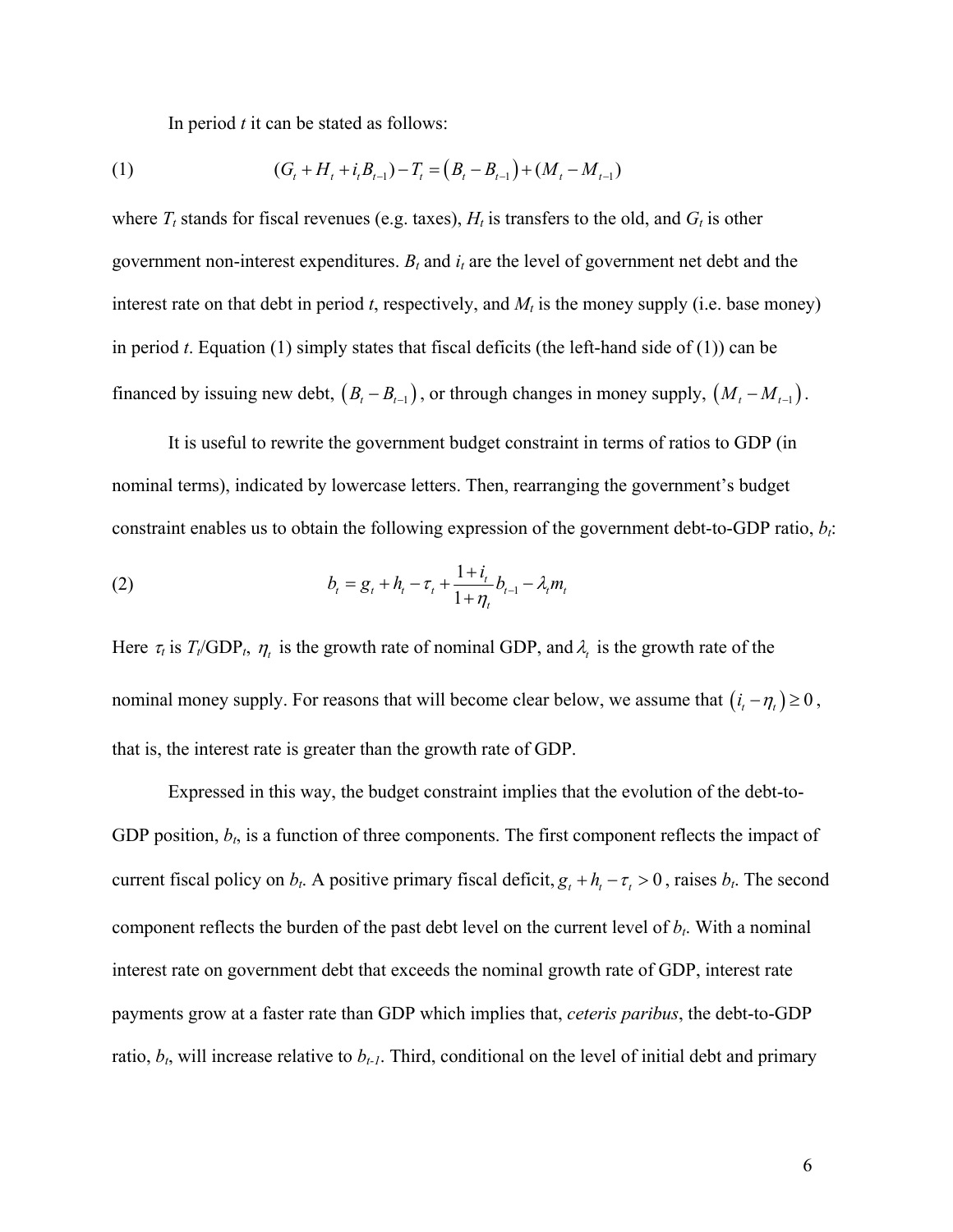deficit, a positive growth rate of the money supply implies a lower level of  $b_t$  because expansions in the money supply reduce the amount of debt (bonds) held by the private sector.

 Equation (2) can be easily expanded to examine the relationship between debt-to-GDP ratios *n* years into the future with today's debt-to-GDP ratios. For notational simplicity, it is assumed that  $i_t$  and  $\eta_t$  are constant over time, and that today's level of debt-to-GDP is given by  $b_0$ . We can then express the level of debt-to-GDP in period *n* as:

(3) 
$$
b_n = \sum_{t=1}^n \left( \frac{1+i}{1+\eta} \right)^{n-t} \left( g_t + h_t - \tau_t - \lambda_t m_t \right) + \left( \frac{1+i}{1+\eta} \right)^n b_0
$$

This equation is central for the definition of fiscal sustainability that we adopt below. It states that the level of debt-to-GDP *n* periods into the future is the sum of the accumulated primary deficits that grow at the rate  $\left(\frac{1}{1}\right)$ 1 *i*  $\left(\frac{1+i}{1+\eta}\right)$ , and the value of the initial level of debt raised by the same rate.

## 2.1 Fiscal Sustainability Defined

We can now proceed to define the concept of fiscal sustainability and derive an indicator that renders this definition operational. While there are several ways to define fiscal sustainability, we will follow closely the method suggested by Blanchard et al (1990). They define a fiscal policy as sustainable if the path of taxes and expenditures  $\{g_t, h_t, \tau_t\}_{t=1}$  is such that the ratio of debt-to-GDP eventually converges back to its initial level over the finite horizon under consideration.<sup>4</sup>

<sup>&</sup>lt;sup>4</sup> A different approach has been suggested by Auerbach and Kotlikoff (1995) who uses generational accounting to assess fiscal sustainability. This methodology compares tax burdens of current and future generations and defines a tax rate as sustainable if future generations need not pay higher tax rates than current generations. The two approaches are conceptually similar in that they are both based on the government's intertemporal budget constraint.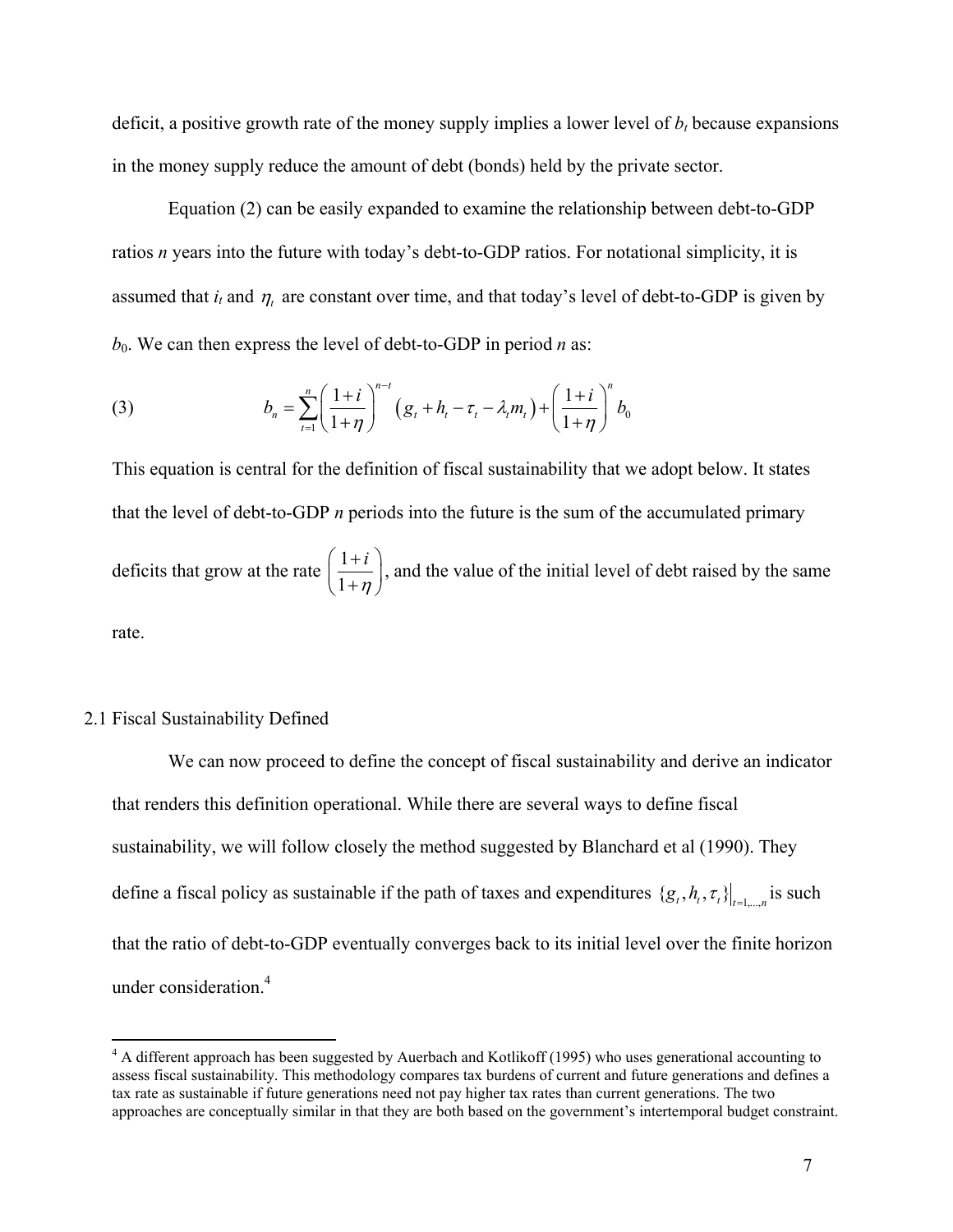Formally, by rearranging and pre-multiplying both sides of (3) by  $\left(\frac{1}{2}\right)$ 1 *n*  $\left(\frac{1+\eta}{1+i}\right)^n$  we obtain the crucial equation for sustainability:

(4)  $\sum_{1 \le i \le l} \left| \frac{1 + i \eta}{1 + i \eta} \right| (\tau_t - g_t - h_t + \lambda_t m_t) \ge b_0$ 1  $1 + \eta \begin{pmatrix} 1 & 1 \\ 1 & 1 \end{pmatrix}$ 1 1  $\binom{n}{1+n}^t$   $\binom{n}{n}^n$  $t \quad \delta_t \quad n_t + \kappa_t m_t = v_0 \quad v_n$  $\sum_{t=1}^{n} \left( \frac{1+\eta}{1+i} \right) \left( \tau_t - g_t - h_t + \lambda_t m_t \right) \ge b_0 - b_n \left( \frac{1+\eta}{1+i} \right)$  $\sum_{t=1}^n \left( \frac{1+\eta}{1+i} \right)^t \left( \tau_t - g_t - h_t + \lambda_t m_t \right) \ge b_0 - b_n \left( \frac{1+\eta}{1+i} \right)$ 

The condition for fiscal sustainability *n* years into the future is that  $b_n = b_0$ . In other words, a fiscal policy is sustainable in *n*-years time if the present discounted value of the ratio of primary surpluses to GDP plus of monetary financing is greater than or equal to the difference between the current level of the debt-to-GDP ratio and the desired discounted debt-to-GDP ratio *n* periods ahead.<sup>5</sup> Simply put, this implies that a government with outstanding debt that faces interest rates in excess of growth rates  $(i_{\textit{i}} > \eta_{\textit{i}})$  must eventually run a primary surplus or increase base money in order to achieve fiscal sustainability.

Several characteristics of a sustainable fiscal policy are noteworthy. First, there are a number of conceptually equivalent ways of deriving an indicator that assesses sustainability from equation (4). We will use an indicator of sustainability that relies on government revenues.<sup>6</sup> This enables us to answer the question of how costly will it be for Japan to stabilize its government debt and pay for a particular set of policies. As in Blanchard et al. we opt for an index of fiscal sustainability given by  $(\tau^* - \tau)$ , where  $\tau^*$  is the constant tax rate  $(\tau, = \tau^* \forall t)$  that solves (4)

<sup>&</sup>lt;sup>5</sup> Unlike the infinite horizon case, the level of outstanding debt in period *n* discounted to today (i.e., the last term in equation (4)) is not zero.

 $6$  A different indicator could be the level of initial debt,  $b_0^*$ , such that, for a given path of fiscal and monetary policy  $\{\lambda_i, g_i, h_i, \tau_i\}\big|_{t=1,\ldots,n}$ , (4) is satisfied. We could then compare this level of debt to the actual level of debt to have a sense of the extent of fiscal adjustment that is needed.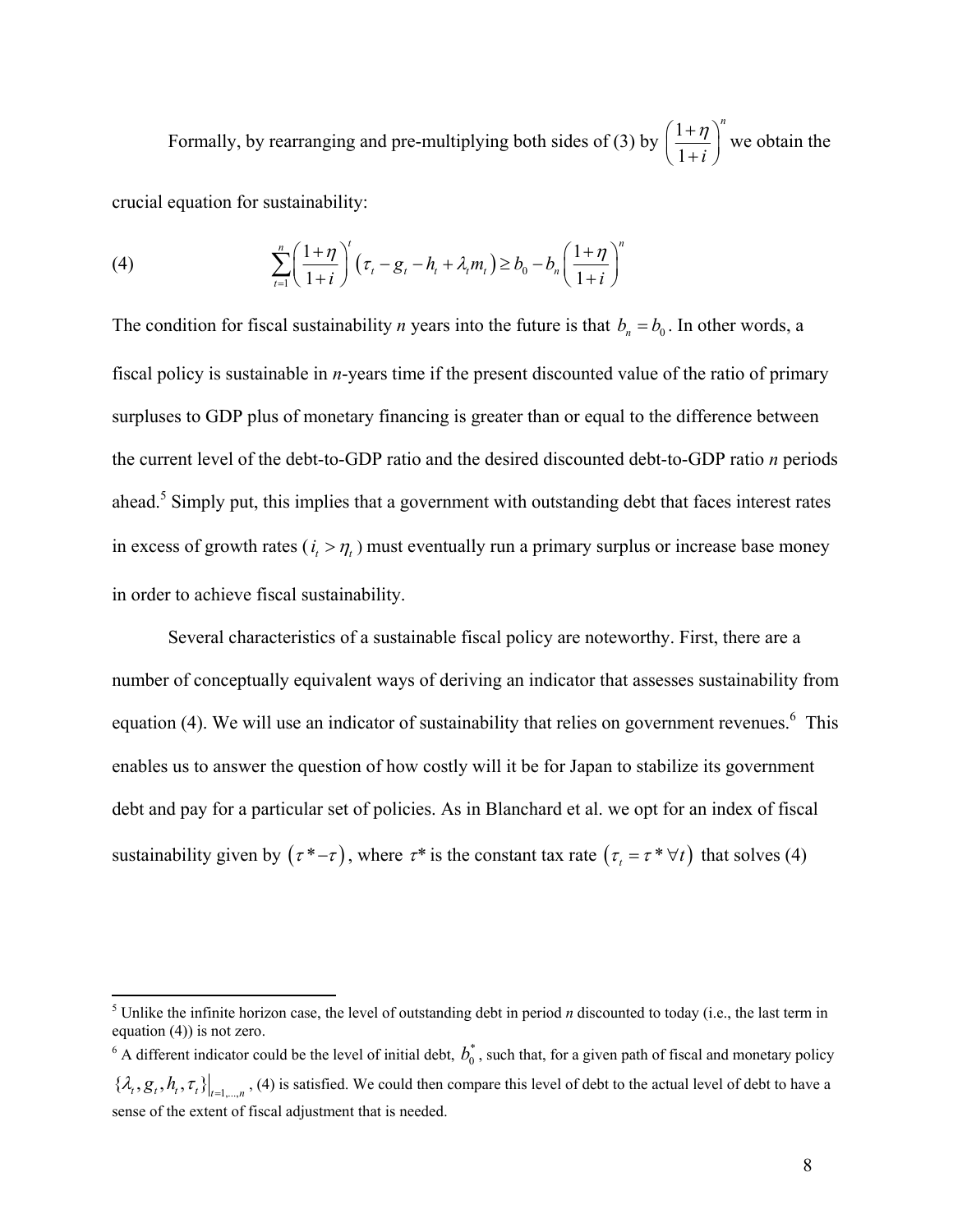with equality for a given path of  $\{\lambda_i, g_i, h_i, b_0\}\big|_{t=1,\dots,n}$ , and  $\tau$  is the *actual* tax revenues-to-GDP ratio.<sup>7</sup> Formally,

(5) 
$$
\tau^* = \frac{i - \eta}{1 + \eta} \left[ b_0 + \left( 1 - \left( \frac{1 + \eta}{1 + i} \right)^n \right)^{-1} \sum_{t=1}^n \left( \frac{1 + \eta}{1 + i} \right)^t (g_t + h_t - \lambda_t m_t) \right].
$$

This indicator has several desirable properties. First, τ*\** has a simple interpretation. It is the constant tax rate that achieves an unchanged debt-to-GDP ratio over the relevant horizon, given forecasts of government spending. . In addition, the difference between  $\tau^*$  and  $\tau$ , the tax "gap", is a measure of the size of the adjustment needed to attain sustainability were the adjustment to take place today. In general, what a positive tax gap implies for different countries depends on the initial level of  $\tau$ . If  $\tau$  is high, a positive gap is probably more worrisome than if  $\tau$ is low, as the chance of having to resort to monetization or repudiation increases if existing tax pressures are already high.

Another important characteristic of sustainable fiscal policy is related to the role played by the discount factor  $\left(\frac{1}{2}\right)$  $\left(\frac{1+\eta}{1+i}\right)$ . Consider the case where the average nominal interest rate on government bonds is lower than the nominal growth rate,  $i_t - \eta_t < 0$ , which is known as the "dynamic inefficiency" case. In such a case, or when capital accumulation has exceeded the optimal level, $^8$  equation (3) implies that an economy can run a constant deficit forever without ever having to monetize or worry that it's debt-to-GDP ratio will explode. Here, concerns on explosive debt-to-GDP paths are unwarranted because the economy can grow out of any debt problem. Interestingly, we have observed long periods in Japan's history where  $i_t - \eta_t < 0$  (i.e.

 $<sup>7</sup>$  The same approach could have been used to compute a sustainable spending rate given the forecast of government</sup> revenues.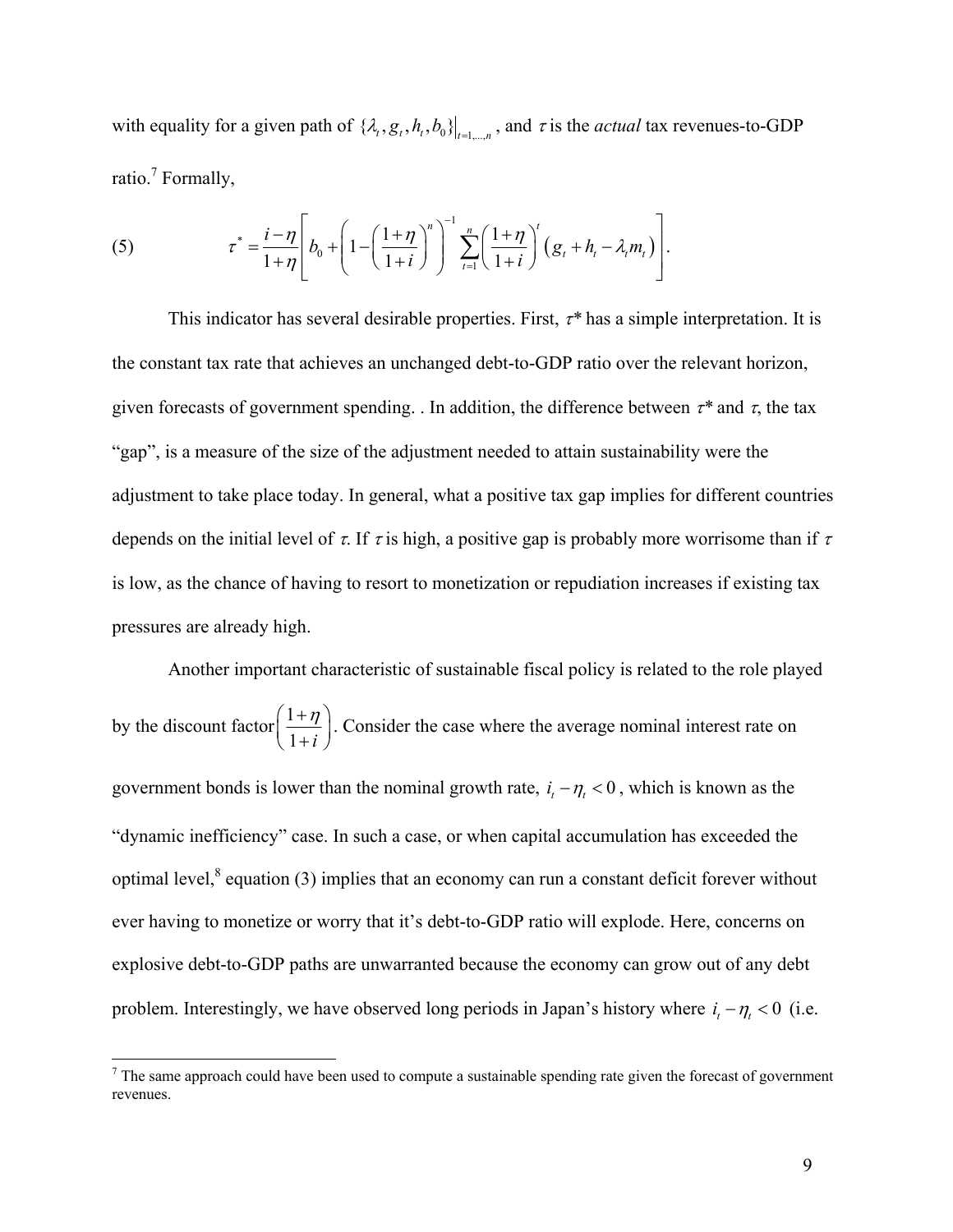the average nominal interest rate on government bonds was lower than the nominal growth rate).<sup>9</sup> Nevertheless, we will follow convention and assume that  $i_t - \eta_t$  is positive.<sup>10</sup> In the next section, we calculate the sustainable tax rate for different values of  $i_t - \eta_t$  and we discuss the most relevant case for Japan in the future.

A requirement that is not completely justified from this definition of sustainability is that the ratio of debt-to-GDP has to return to its initial level rather than any other finite level of debt. For instance, a policy aimed to stabilize the debt-to-GDP ratio at 40 percent rather than 20 percent should not be characterized as an unsustainable policy. While this is certainly true, changing the level of finite desired debt *n* periods ahead has a relatively small effect on the sustainable tax rates when *n* is large enough. This is because of discounting, which implies that two different levels of debt-to-GDP far in the future, say 100 years from now, can arise from nearly exactly the same sustainable tax rate today; in the limit, as *n* grows to infinity, they make no difference.<sup>11</sup> Finally, note that the fiscal policy that is sustainable for *n* periods ahead many not be sustainable over a shorter period. For example, we will show that it is much harder for Japan to keep the debt level stabilized over a 35 year period than over a 100 year period.

 <sup>8</sup> <sup>8</sup> See Abel et al (1995) and Frisch (1995) for a discussion of issues related to dynamic efficiency.

<sup>&</sup>lt;sup>9</sup> The same is true for the average of OECD countries. During the 70s and most of the 80s the average difference across countries between nominal interest rates and nominal growth rates was negative. For a simple explanation of dynamic efficiency see Romer (1996).

 $10^{\circ}$  This is subject to a caveat raised by Abel et al. They show that under uncertainty the condition for dynamic efficiency differs from the condition that interest rates have to exceed growth rates. In particular, they demonstrate that a negative  $i_{t} - \eta_{t}$  does not necessarily imply that the economy of major industrialized countries is dynamically inefficient. Obviously, if Japan's long-run growth will exceed the interest rate, then Japan's fiscal situation will be brighter than what we discuss in this paper.

<sup>&</sup>lt;sup>11</sup> Formally, the condition for sustainability when  $n$  goes to infinity implies that the limit of the second term of the RHS of (4) is equal to zero.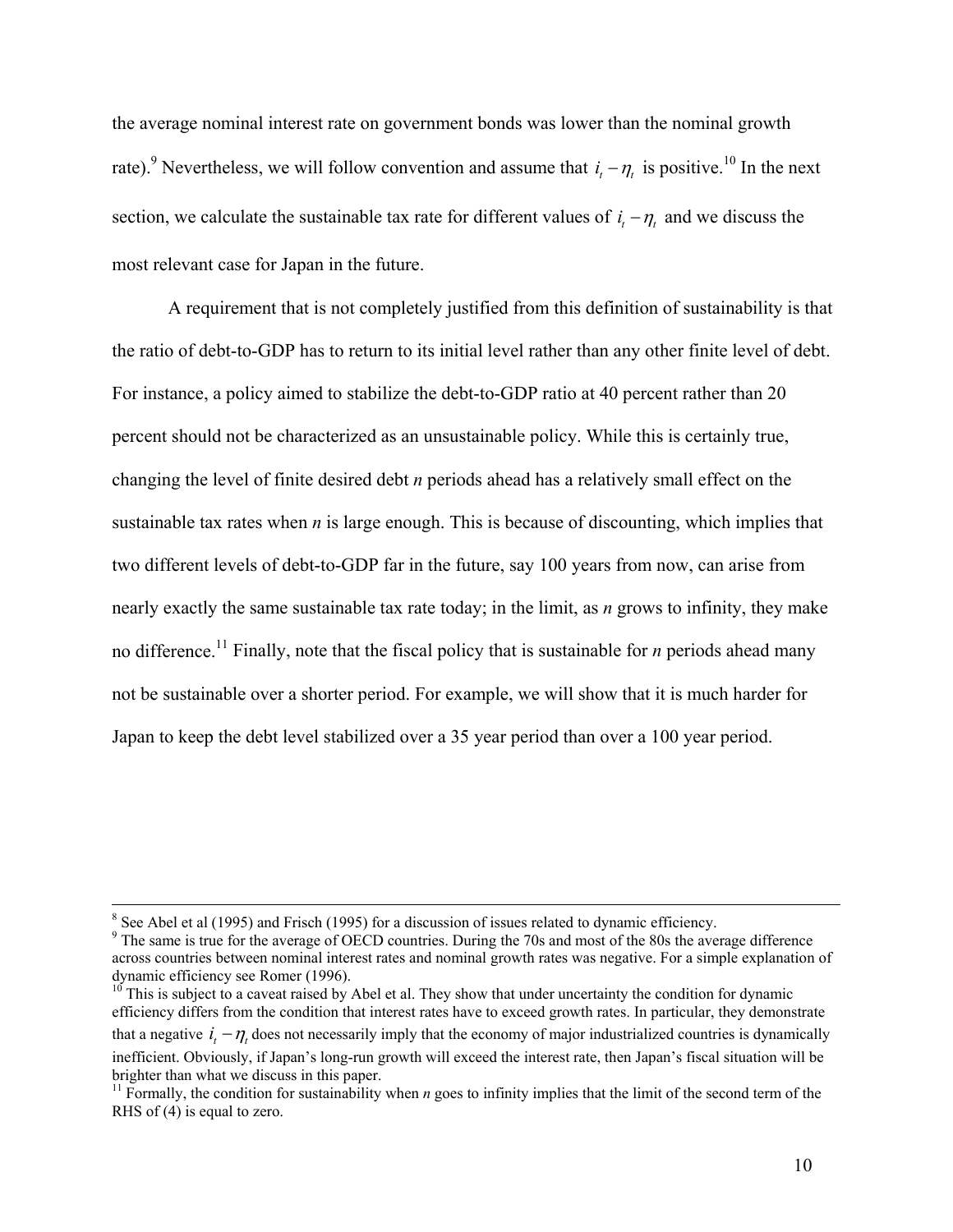#### 3 Computing Sustainability

The previous section made clear that in order to perform a sustainability calculation one must know what the current level of debt is, what the evolution of government expenditures is likely to be, what economic growth is likely to look like, and what is likely to happen with monetary policy. We will make estimates of each in turn.

#### 3.1 Government Debt

1

Conceptually, government debt in a sustainability calculation corresponds to the current amount of net liabilities held by the government.<sup>12</sup> In practice, this is government assets less liabilities or net government debt. One wants to focus on net debt because government borrowing used to finance government lending does not need to be paid off with taxes. Revenue generated by the repayment of government loans can be used to cover borrowed funds in much the same way that a bank's lending portfolio offsets the liabilities created by the deposit accounts. (We will make adjustments for bad loans later.) Given that the Bank of Japan (2004) reports that 40 percent of all lending in Japan is made by public financial institutions, focusing only on the liability side of the balance sheet without adjusting for the substantial assets on the other side, can easily lead to an overly pessimistic view of the government's financial health. Similarly, Japan's foreign exchange reserves (financed by bond issues), which total to 18 percent of GDP [see the Ito and Patrick chapter in this volume], constitute an important reason why net and gross debt diverge.

The accounting method used in Japan for transfers of funds within the government can create misunderstanding regarding debt levels. Certain accounts run surpluses because tax

<sup>&</sup>lt;sup>12</sup> Technically we should add non-financial assets to the balance sheet. We do not because we assume that the government will never sell any of its real estate holdings or other real assets.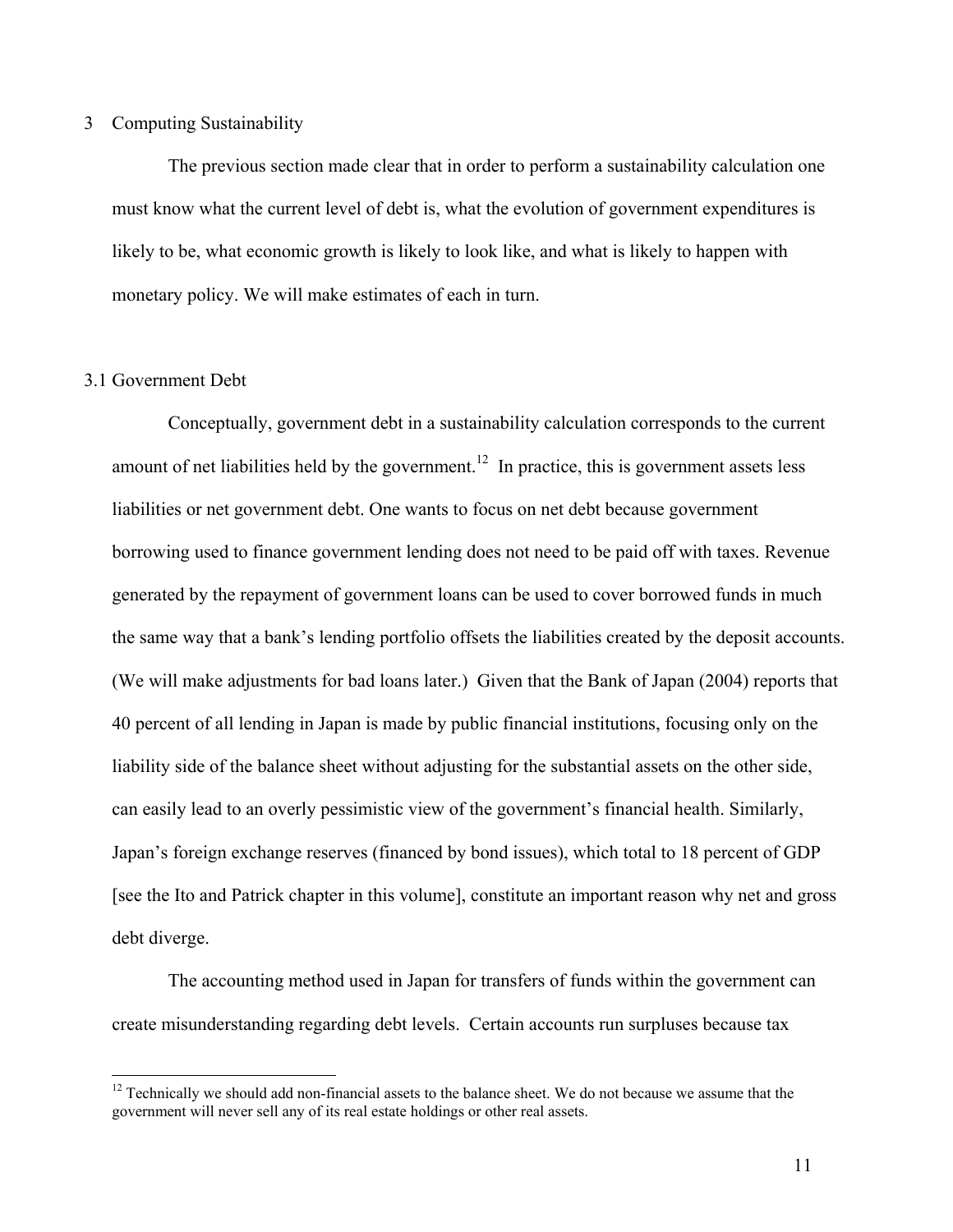revenue exceeds expenditures (e.g. public pensions until 1994 in the case of Japan) while other accounts run deficits. In a consolidated or "unified budget" accounting system, all tax revenue is pooled together and bonds are issued to cover any aggregate difference between expenditures and revenues. In the Japanese system, by contrast, accounts are kept separate, and so surpluses in one account are lent to another. For example, surplus funds in the social security system may be used to make deposits in other government accounts, e.g. the Fiscal Investment and Loan Program. When these transfers occur, the social security account receives an asset in the form of a deposit and the other branch of the government records a liability of the same magnitude.

This system is useful for understanding the history of past intra-governmental transfers and expectations of future transfers, but it can be very confusing when thinking about the net worth of the public sector. For example, in a consolidated accounting system, if the social security tax raises one hundred yen of revenue and rest of the government spends one hundred yen, the debt of the government would equal zero. In Japanese system, however, this transfer of say, one hundred yen, often involves the purchase of a bond or the creation of a government deposit account. Hence, the same transfer would involve the general account borrowing from the social security system, which creates a liability for the general account of one hundred yen, and the social security system obtaining an asset (i.e a deposit in the government) worth 100 yen. In both accounting systems, the financial implications to the aggregate public sector are identical, but the accounting practices would make the balance sheets look quite different – the consolidated government debt would be zero, but the unconsolidated accounts would show a *gross* Japanese government debt of one hundred yen. Of course, in the unconsolidated accounts the Japanese government would have a one hundred yen asset to offset the one hundred yen liability so net debt in the two systems would be identical, but the point remains that the gross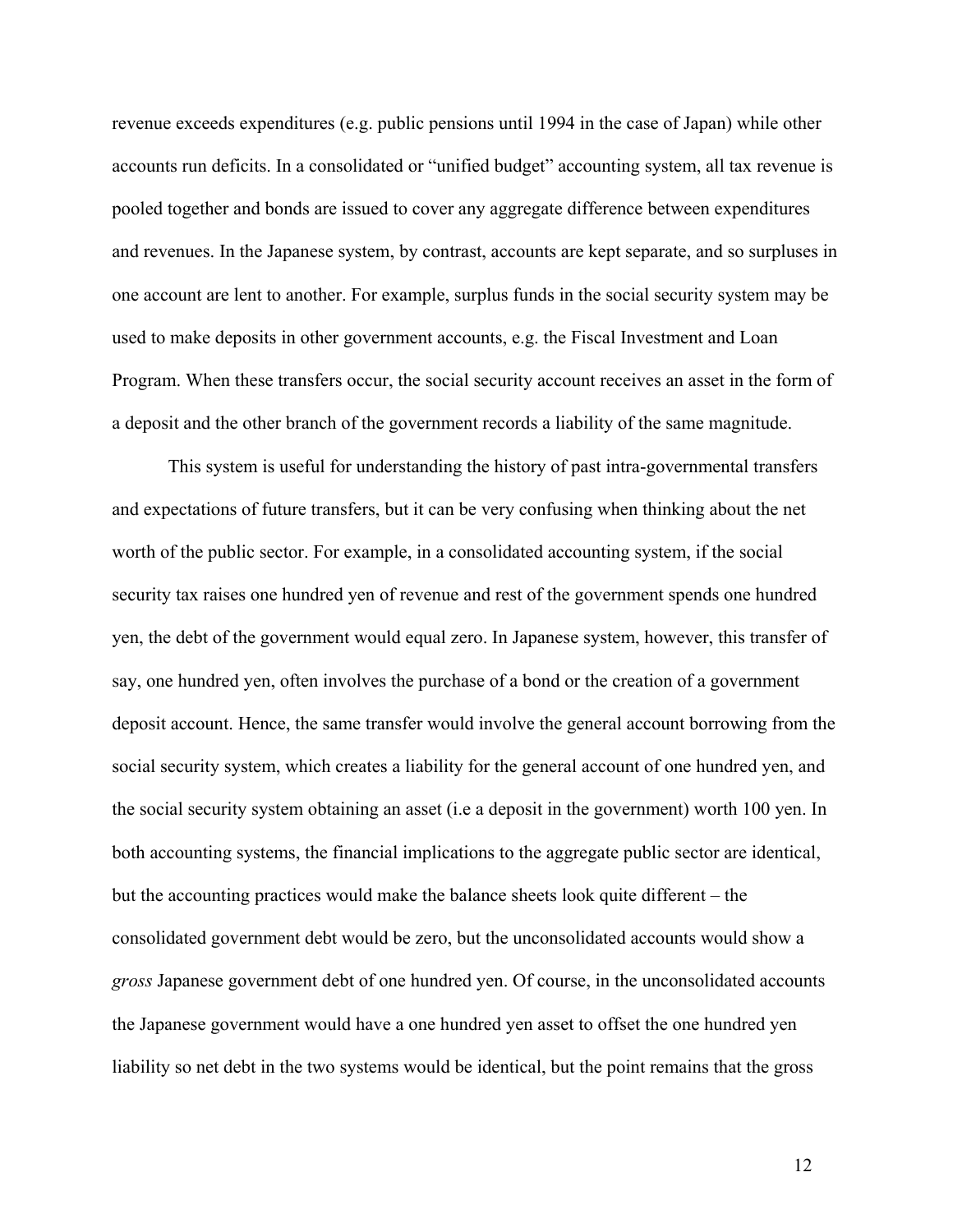debt would look quite different. This underscores the importance of looking at public assets less liabilities or net government debt.

 Unfortunately, the most commonly used number in popular and some academic discussion of Japanese debt is what is called "gross debt" in official government statistics. It corresponds to total liabilities of the central and local governments including the social security system. In FY2002, this number stood at 161 percent of GDP, which was higher than any other country in the OECD [BOJ and OECD website]. However, just as it would have been wrong to have assumed that Japan was in worse financial health in the previous example because the government owed one hundred yen to itself, one should be deeply skeptical that gross debt numbers contain much  $-i f \text{ any } -$  information about fiscal health. Indeed, they can be highly misleading. To make this point concrete, the value of the net debt of the Japanese public sector was only 64 percent of GDP in FY2002.<sup>13</sup> In other words, the gross debt number overstates the fiscal problem by a factor of 2.5! To put this into perspective, Japan's level of net debt in 2002 was not that much above the Maastricht Treaty's upper bound of 60 percent for membership in the EU and well below the level of high debt countries like Italy and Belgium.

 The standard net debt number, however, also overstates Japanese government debt levels because it does not take into account bonds held by the Bank of Japan.<sup>14</sup> How to treat holdings by the BOJ depends on what one's forecast of monetary policy is. If one assumes that the money base will not change as a share of GDP, then debt held by the central bank never needs to be repaid and one does not need to count the bonds held by the central bank as a liability of the

 $\overline{a}$ 

<sup>&</sup>lt;sup>13</sup> This number is calculated by summing together the net debts of the Japanese government, postal savings, and government financial institutions as reported in the BOJ Flow of Funds website. Net debt of social security and the central and local governments in these accounts is 70% of GDP for fiscal year 2002. This is very close to the OECD's number of 71% for *calendar* year 2002 as reported on the OECD website. By contrast, the OECD reports net debt to GDP ratios for Belgium, Italy, and the US are 96%, 94%, and 44%.<br><sup>14</sup> Lebow (2004) provides a more detailed analysis of the interaction between net debt and monetary policy.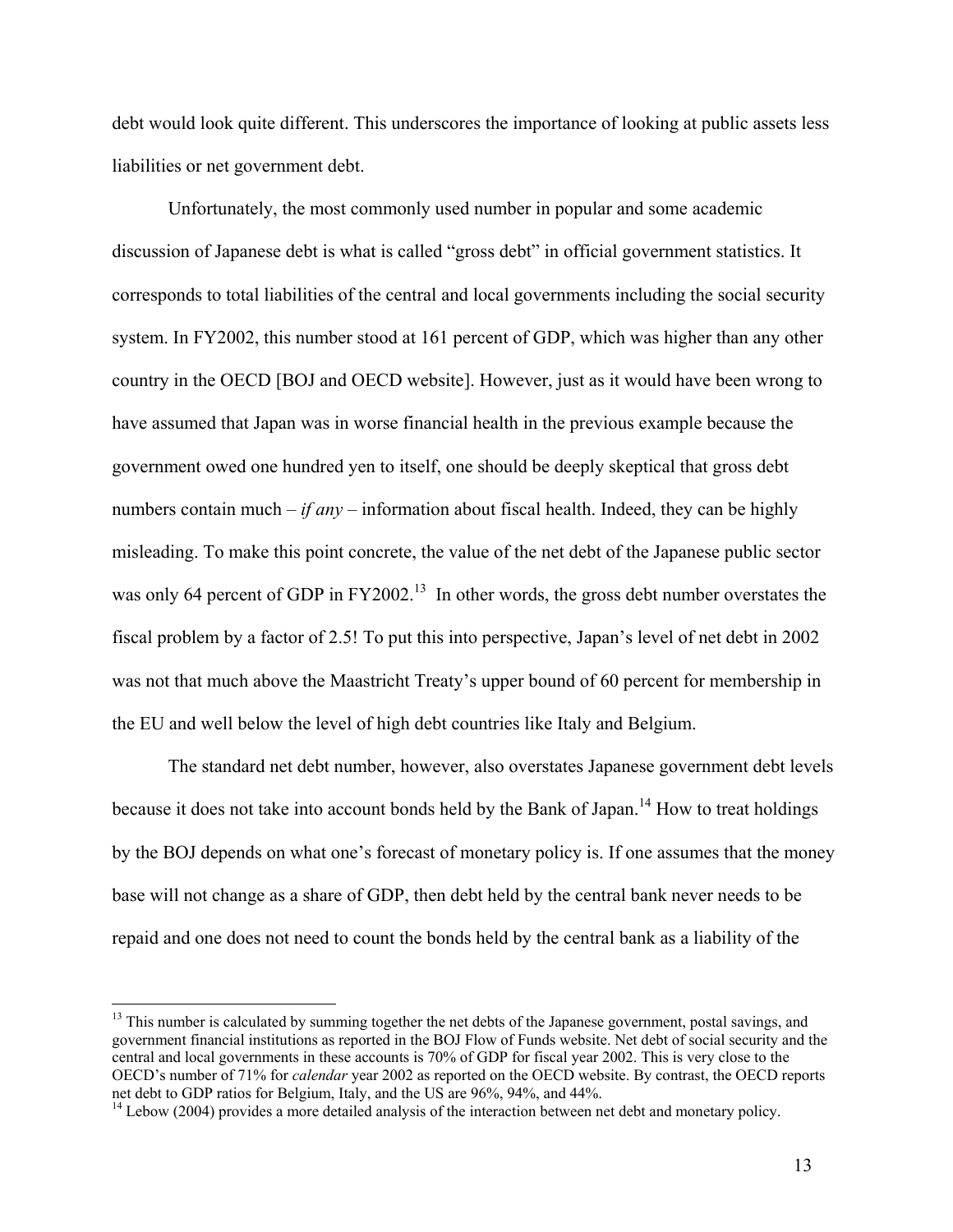consolidated government. This will constitute our baseline scenario. However we will also consider the implications of a substantial increases and decreases in the monetary base. The reason why this matters is that the BOJ owns a large amount of the outstanding JGB's. Although bonds held by the BOJ are not counted as part of the government net debt, the 80 trillion yen worth of government securities held by the BOJ and 10 trillion yen in BOJ financial surplus in 2002 means that if one assumes that the money base will not change, the net debt of the consolidated Japanese public sector was only 46 percent – only 29 percent of the number that is typically used. $15$ 

 Pessimists will be quick to point out that this number does not make allowances for future obligations of the Japanese government. These allowances will enter into our sustainability calculation, but they should not be counted as a part of current net liabilities. Doing so is worse than wrong; it can lead to misleading predictions about the efficacy of monetary policy in reducing the debt.

Suppose, for example, that it is true that Japan faces major future deficits due to the aging of the population. Now consider the impact of a one time unanticipated 100 percent rise in the Japanese price level that cuts the value of nominal government debt in half. Since the level of net debt is 46 percent of GDP, then this large inflation would only reduce the real government debt by a relatively modest 23 percent of GDP and do nothing about the *future* liabilities (assuming they are all indexed to inflation). By contrast, if one mistakenly counted future liabilities as current liabilities by working with the gross debt figure of 161 percent, one would erroneously calculate that a doubling in the price level would reduce the real debt burden of the Japanese public sector by 81 percent of GDP! The difference between the numbers arises from the fact

 $\overline{a}$ 

<sup>&</sup>lt;sup>15</sup> Numbers are from the BOJ's flow of funds website, spreadsheet fys1100e.xls. Bond holdings are "Central government securities and FILP bonds" held by the BOJ. Operating surplus is "Financial surplus or deficit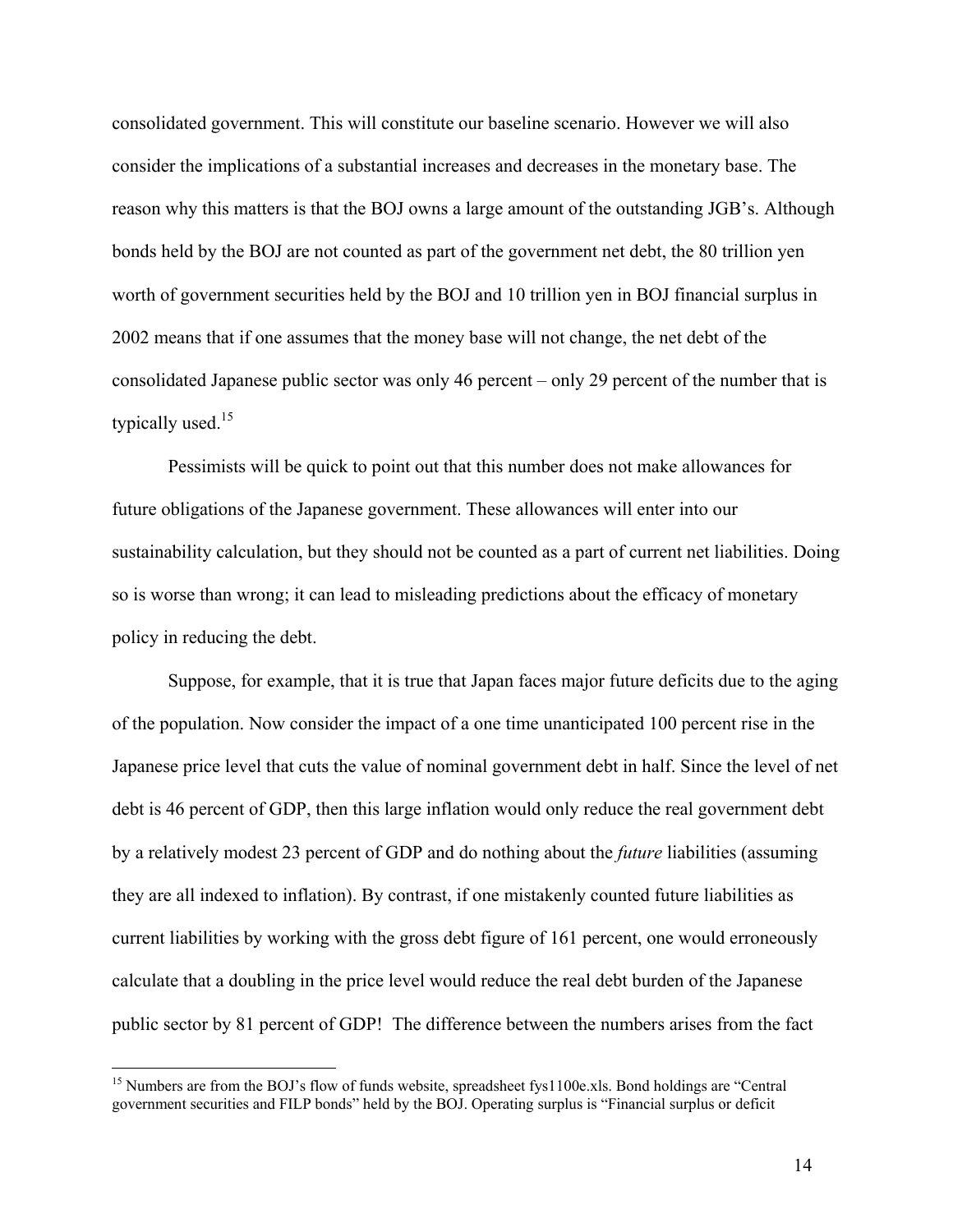that the gross debt number double counts (or really quadruple counts) current liabilities and undercounts future liabilities. As this simple example makes clear, using the right data can make a big difference for policy analysis. If one erroneously uses gross debt instead of net debt, one would be tempted to see inflation as a solution to Japan's debt problem, when in fact it is not because, as we will soon see, the problem is not the current level of liabilities but the future  $level<sup>16</sup>$ 

#### 3.2 Government Bad Loans

 One issue with government debt levels that is more difficult to estimate are bad loans made by the government to the private sector or bad loans made to public enterprises. These could mean that the official debt statistics understate the true level of debt because some of the assets (e.g. loans) may have a market value below book value. Constructing estimates of the magnitude of these bad loans is a serious undertaking in its own right and beyond the scope of this paper. We therefore opted to use Doi and Hoshi's (2002) estimates of bad loans to local governments and public enterprises as an estimate.

However, Doi and Hoshi overstate the consolidated government bad loan problem for two reasons. First, Doi and Hoshi were interested in defaults by local governments to the central government. However, failure to repay loans made between branches of the government do not change net debt since a loss to the central government arising by a default on a loan payment by a local government would be offset by the gain accruing to the local government from writing off the loan. This suggests that we should reduce the Doi and Hoshi estimate by the 35-40 trillion

 <sup>(</sup>Transactions)"

<sup>&</sup>lt;sup>16</sup> Takayama and Kitamura (1999) arrive to a similar conclusion using a different approach called "Generational Accounting". They find that most of the generational imbalances are due to future demographic change rather than the existing level of debt.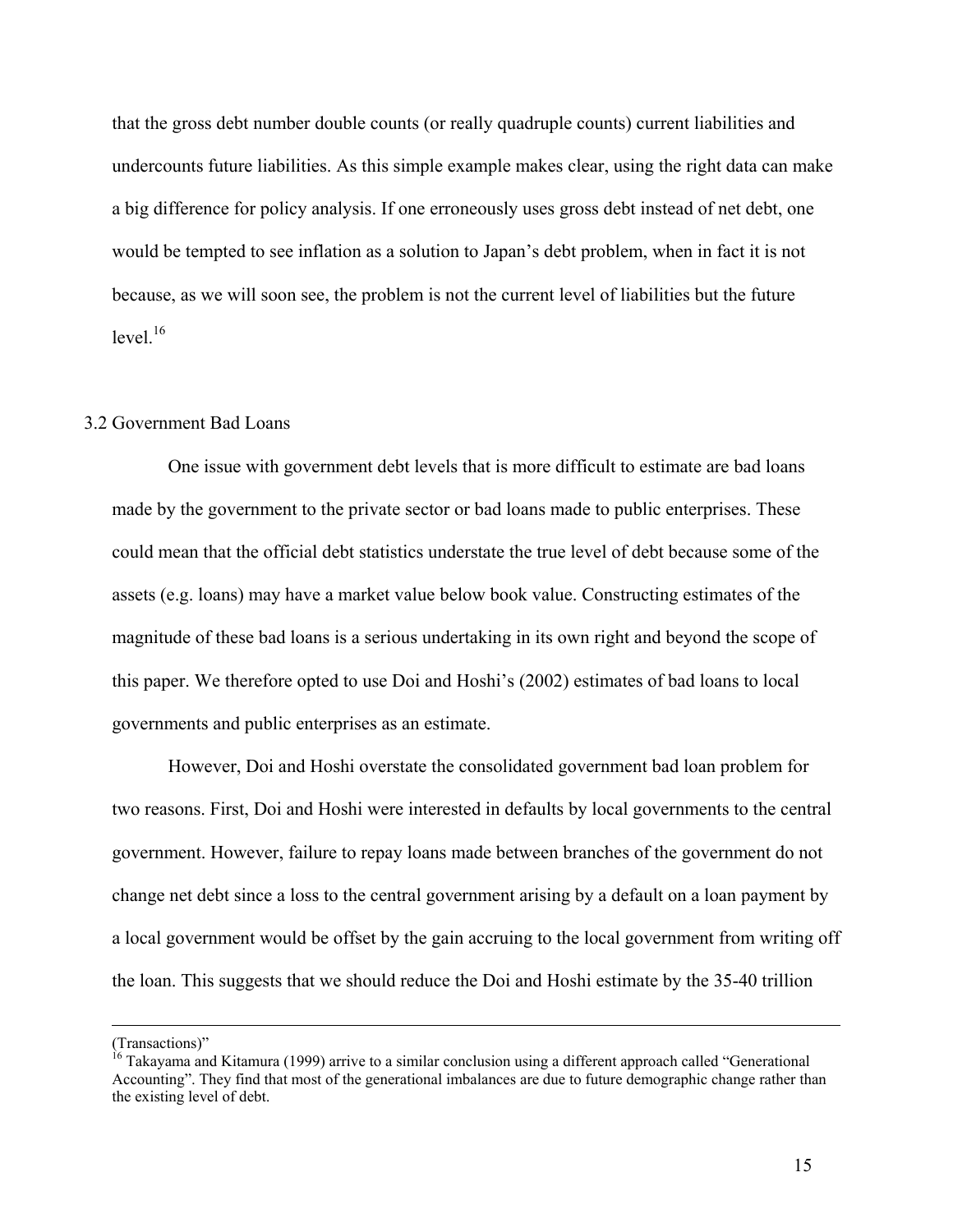yen that constitute losses from government loans to local governments. Second, the Doi and Hoshi paper performs a present discounted calculation of future losses by public enterprises and so using their numbers overstates the level of current liabilities.

On the other hand, Doi and Hoshi had no information about hidden bad loans that have not appeared on any balance sheet, so it is possible that their estimates are not such overestimates of hidden government liabilities as one might expect from the above. Moreover, the Hoshi and Kashyap chapter in this volume estimates that the banking sector would require as much another 35 trillion yen to be adequately capitalized. If some portion of this money must come from the government then this should be added to the level of government liabilities.

We therefore decided to take Doi and Hoshi's 79 trillion yen estimate of bad loans to local government and public enterprises as our proxy for hidden liabilities on public corporation and bank balance sheets that will need to be covered by the government. This raises the net debt ratio up to 62 percent of GDP in fiscal year 2002 and serves as the basis for the net debt ratio that we use in the remainder of the paper.

#### 3.3 Current Government Outlays

 $\overline{a}$ 

 Although it is commonly argued that Japan's large deficits arose from large fiscal stimulus packages, there is ample reason to be skeptical about this claim. Once again data definitions matter, and there is much to be gained by carefully using the right numbers. The starting point for understanding Japanese government expenditures and revenues is Figure 2.1, which plots the evolution of revenues and expenditures as a share of GDP over the last two decades. The plot makes plain two points. First, there was a substantial rise in government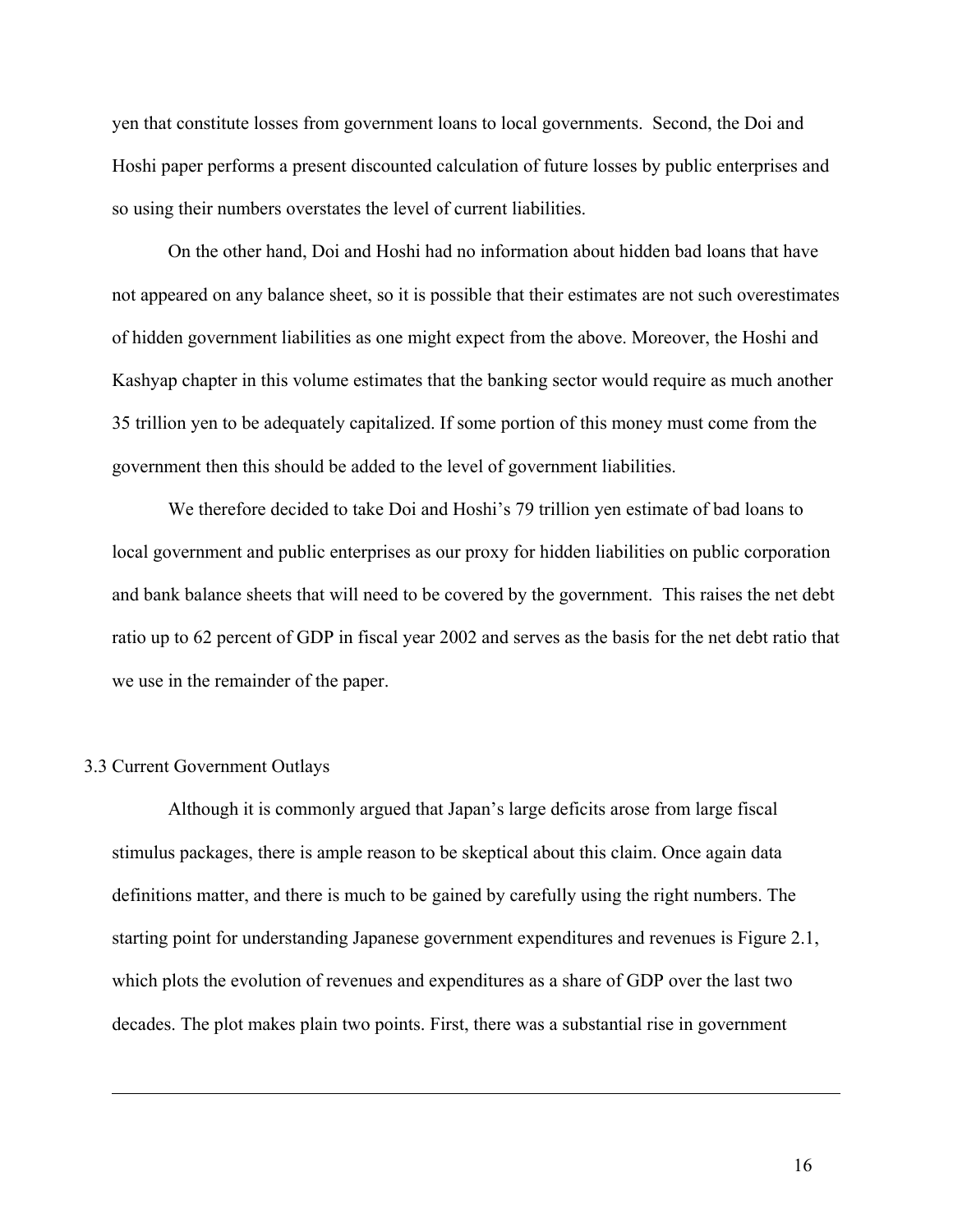expenditures after 1991, and secondly, tax revenues fell by about 3 percentage points of GDP (which the underlying data reveal was largely due to a decline in personal income tax revenue).

 Adam Posen and Kenneth Kuttner have explored the reasons for movements in expenditures and tax revenues. One important result in Kuttner and Posen (2002) is that in all likelihood almost the entire precipitous decline in tax revenues that we see in Figure 2.1 is due to the recession. They show that if we assume a tax elasticity of 1.25, then the increase in the output gap implies that had economic growth in Japan not slumped, Japan's government budget deficit would have been substantially smaller. In other words, if Japanese economic performance improves, we should expect to see a substantial increase in Japanese government revenues as a share of GDP. This underscores the importance of using a long-run tax-to-GDP ratios as a baseline in our calculations rather than their current values.

 To understand the source of the increase in the ratio of government expenditures to GDP, we need to delve deeper into the data. A common misconception is that this is the result of a massive fiscal stimulus. First, it is important to remember that an increase in this ratio can occur without a fiscal stimulus: holding fixed the growth rate of government expenditures, declines in economic growth will imply relatively higher expenditure-to-GDP ratios. Posen (1998) sharpens this point by showing that the reputed fiscal stimulus is completely absent from the national accounts data after 1996.

Figure 2.2 presents both the government outlay data and the national accounts public demand data (public demand being the sum total of all government expenditures on goods and services in the system of national accounts). As the figure makes clear, although government outlays rose dramatically in the 1990's public demand was fairly flat after 1996. This gives rise to what might be called "the mystery of the missing stimulus" – why is it that government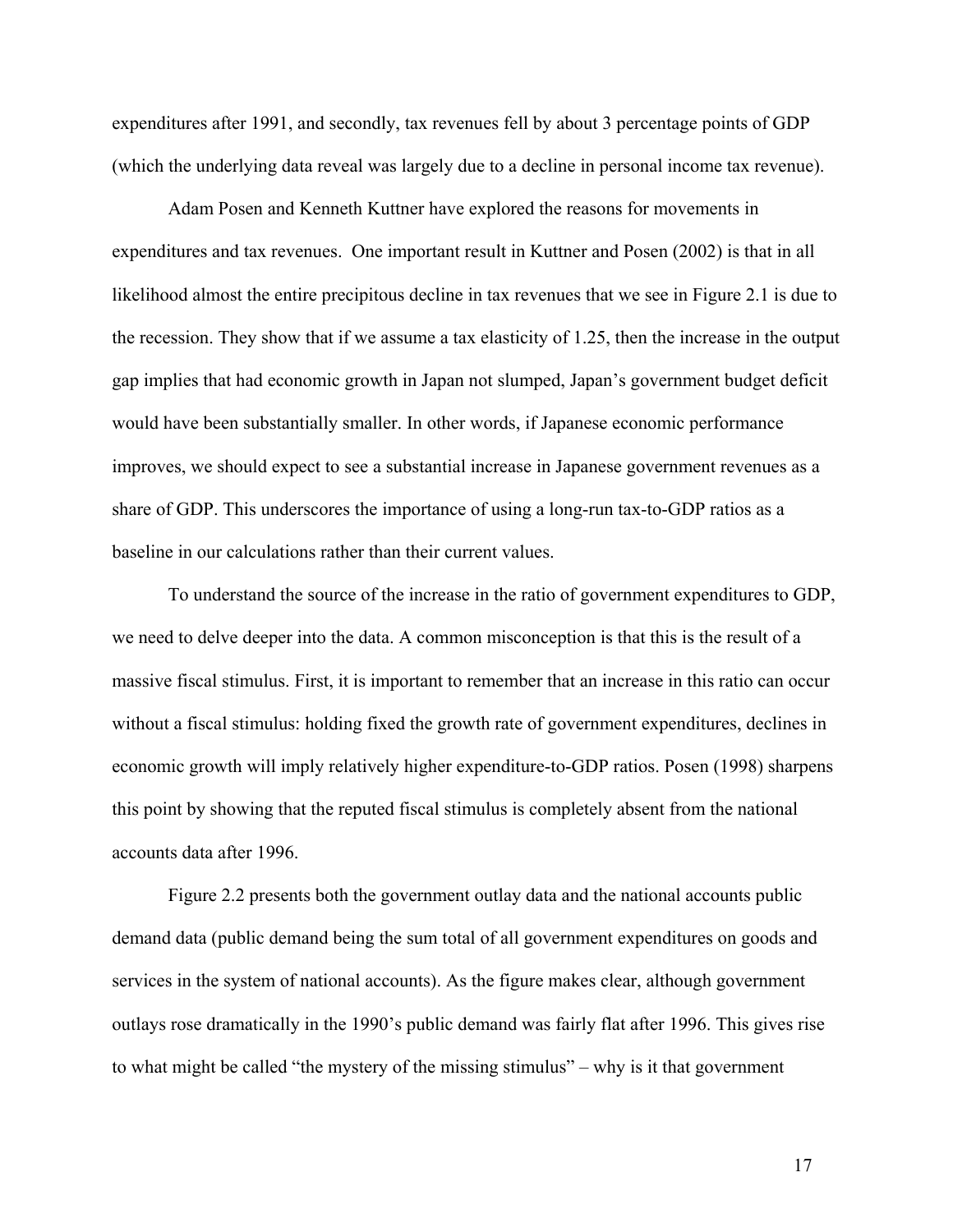outlays are rising in the government outlay data but public demand is flat in national accounts data?

 The answer once again goes back to data definitions. Public demand in the national accounts covers all public expenditures for goods and services. As the name suggests, movements in this variable directly shift Japanese aggregate demand and provide a major basis for government stimulus policies. Looking more closely at the graph, we see that between 1991 and 1996 public demand rose by 4 percentage points of GDP while government outlays rose by 5 percentage points: indicating that 80 percent of the increase in government outlays was due to a conventional fiscal stimulus policy. After 1996 public demand has been flat.

Moreover, the level of fiscal stimulus has not been at a particularly high level relative to historical patterns. It is worth pausing for a moment to consider this fact. Despite all the discussion in Japan about fiscal policies that built "bridges to nowhere", the data clearly state that the dramatic expansion in government outlays in recent years did not arise from public works projects [see Economic and Social Research Institute data cited in references]. In other words, the rise in government expenditures in recent years must be due to something other than the purchase of goods and services. This is even true if we slice the data more finely and focus on public works projects. The ratio of public investment to GDP averaged 0.077 in the 1980s and 0.078 in 1990s.

 Government outlay data includes two important categories of expenditures that are not included in the national account's definition of public demand: interest and transfer payments. The reason for this is that interest and transfer payments do not entail the purchase of goods and services and therefore do not directly increase in aggregate demand. Interest payments by government institutions probably do not even indirectly affect aggregate demand since it is hard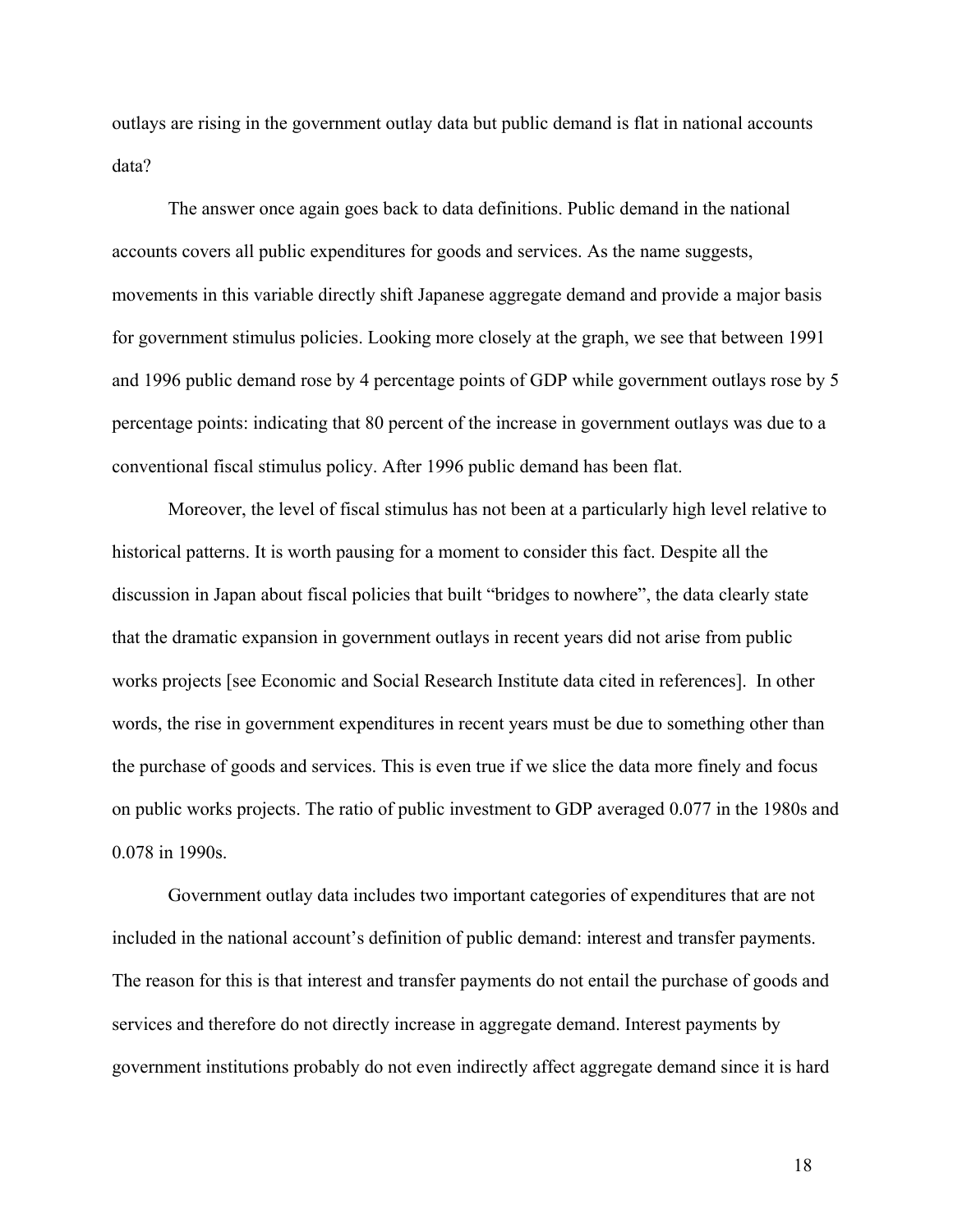to imagine that it matters to households whether their interest bearing securities are JGB's or bank deposits. Transfer payments, on the other hand, can indirectly affect aggregate demand by raising private consumption. This will happen if they are not anticipated or if households that receive them are credit constrained. When the Japanese government handed out 20,000 yen coupons to families with children as part of a fiscal stimulus plan, it was a transfer payment that was not fully anticipated and may have gone to households that could not borrow to spend more [c.f. Hsieh and Shimizutani (2001)]. As a result, the coupon plan may have stimulated some expenditure. However, when a worker retires with positive net wealth and collects social security pension payments, this probably does not affect aggregate demand because workers typically adjust their lifetime consumption and savings decisions to take these expected payments into account.

 This suggests that we should check whether the difference in total expenditures arises from new transfers or simply interest payments and anticipated transfers. In order to make this calculation, we need data on transfers. There are two large transfers made by the Japanese government to Japanese over the age of 64: public pension payments and medical benefits.<sup>17</sup> Fortunately, Faruqee and Muhleisen (2001) built a dataset using Japanese SNA data that carefully breaks out transfers to those over 64 from total government outlays. If we subtract transfers to the elderly and interest payments on debt from total expenditures, we obtain the thin line in Figure 2.2. The striking feature of this plot is that total expenditures less those for interest and elderly tracks the SNA public demand expenditures data very closely. The only difference between the two lines is due to transfer payments to those less than 65, which are small and

 $\overline{a}$ 

 $17$  It is important to bear in mind that although "shakai hoken" is translated in most government publications as "social security" the better translation is "social insurance" as these data include a large amount of benefits, such as unemployment benefits and child welfare benefits, that would not be included in a US definition of social security. This difference means that one cannot simply compare US "social security" payments with the Japanese ones.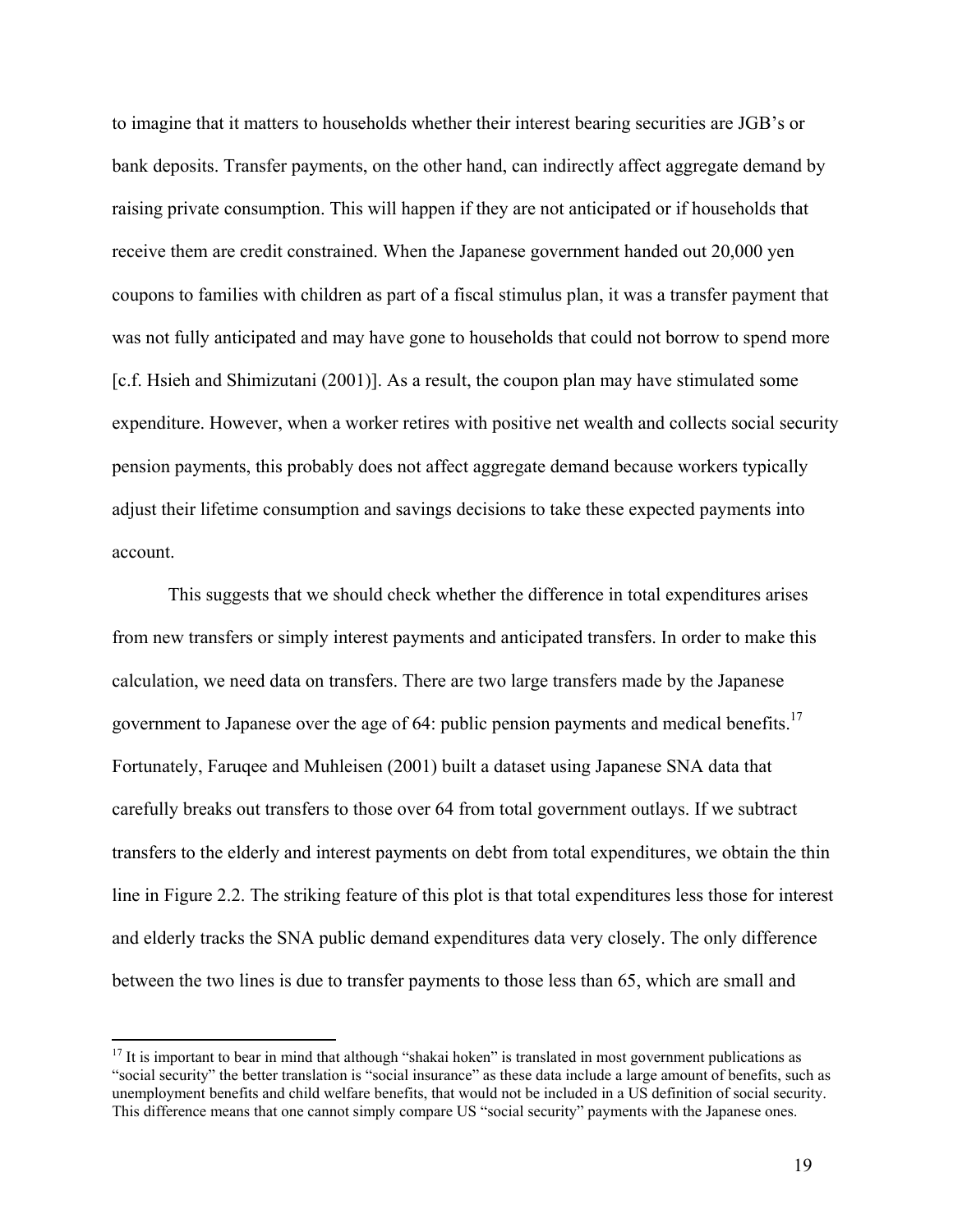stable relative to GDP. Moreover given that gross interest payments on Japanese debt have remained between 3 and 4 percent of GDP for every year between 1981 and 2000, it is clear that the increase in government expenditures since 1996 is due overwhelmingly to transfers to the elderly.

 The dramatic rise in elderly expenditures might be stimulative if it arose from an unexpected increase in benefits to the elderly. One reasonable assumption as to how people expect elderly benefits to rise is that they will rise roughly in proportion to GDP. As one can see in Figure 2.3, after an initial run up in the early 1980s real per capita transfers to the elderly (i.e. those over age 64) has tracked real GDP relatively well for the last fifteen years.<sup>18</sup> This suggests that the recent increase in elderly expenditures is explained not by an expansion of per capita benefits for the elderly but rather by the fact that the number of elderly eligible rose sharply. A similar story seems to apply for real expenditures other than those on the elderly and interest: computed on a per-non-elderly person basis, the Figure shows these roughly tracked real GDP between 1980 and 2000.

Alternatively, it is also reasonable to suggest that people might expect that government transfers to each elderly person will track the real per capita income of the working age population. This would be the case if government expenditure on the elderly maintained the income of elderly relative to the income of wage earners. One obtains a similar picture if one looks at real per capita benefits relative to real per capita GDP. Between 1980 and 2000 real per capita benefits for those under age 65 rose on average 0.4 percent faster than real per capita income. Similarly between 1986 and 2000, real per capita elderly benefits rose 0.3 percent faster than real per capita GDP. All of this increase was due to the decline in per capita income after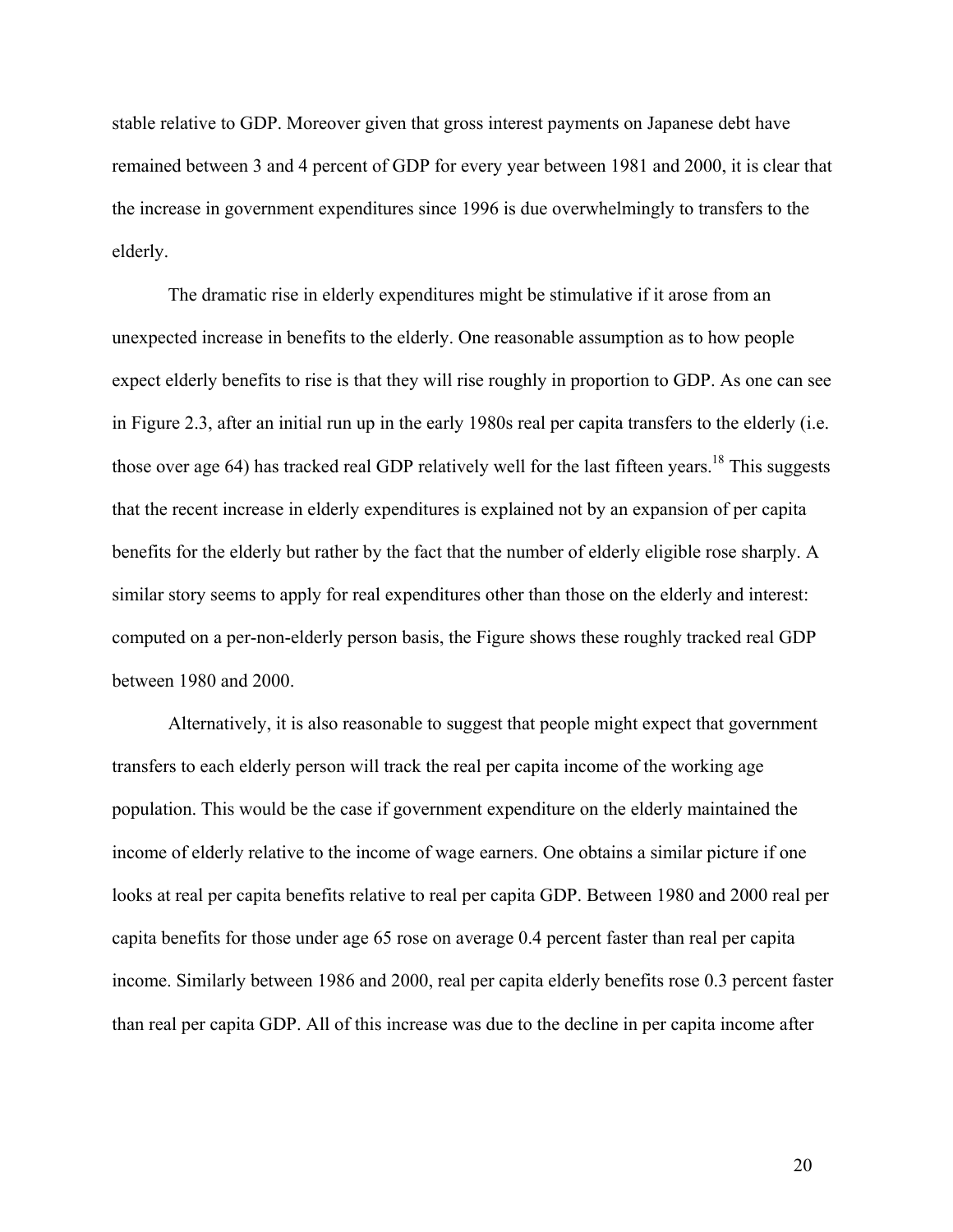1997. If real per capita GDP had grown after 1997 at the same rate as it had from 1990 to 1997, per capita expenditures and real per capita GDP would have moved at the same rate.

 This discussion of government expenditures reveals a number of key points that we will use in our sustainability calculation. The substantial increase in the government deficit was due to three factors. First poor economic performance coupled with some tax cuts lowered tax revenues by approximately 3 percentage points of GDP; second poor economic performance coupled with a fiscal stimulus in the early nineties raised expenditures by 4 percentage points of GDP; and third an aging population required greater transfers. It is also important to bear in mind that there has been no dramatic increase in real per capita elderly benefits relative to GDP or GDP per worker. Since the mid-1980's per capita transfers to the elderly have risen roughly in proportion to GDP per worker or GDP. In other words, the growth in government expenditures is due principally to the number of people receiving benefits rising not to dramatic increases in benefits per recipient.

 To return to the sustainability calculation, we make use of several stylized facts. Government outlays have demonstrated some volatility in response to business cycles but the ratio of pension and medical outlays per elderly person relative to GDP or GDP per capita has been essentially flat. The same can be said for all other outlays (except interest) on a per nonelderly person basis. We therefore use the average of these variables over 1980 to 2000 as our estimate of the baseline level of outlays per capita. This avoids the problem of having our results

 $<sup>18</sup>$  All "real" expenditure levels are deflated by the GDP deflator. 1986 marks a break point in the series because a</sup> number of cost control measures were introduced in that year to contain growth in benefits for the elderly. Data is from Faruqee and Muhleisen (2001).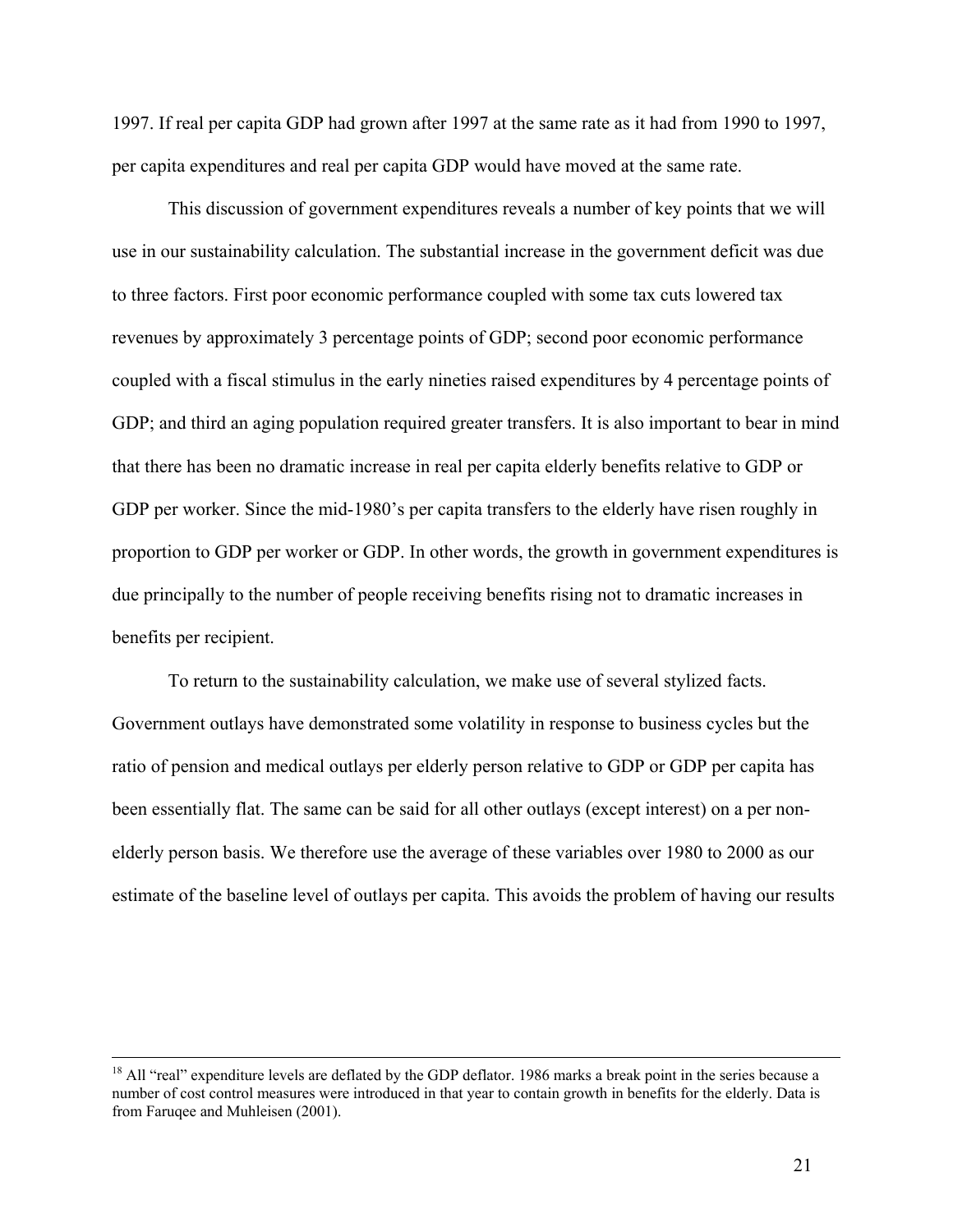affected by fluctuations in expenditure levels that are driven by business cycles but does allow the outlays to fluctuate with population shares. $19$ 

 One way to check the reasonableness of our assumptions is to use them estimate Japan's structural deficit – i.e. a deficit when cyclical factors are removed – and then compare our forecast with that of the OECD. It would be disturbing if our approach could not explain a large share of the deterioration in Japanese government accounts. This is potentially a difficult hurdle since our model of government expenditures is quite simple – the deficit as a share of GDP is the average ratio per capita expenditure to GDP between 1980 and 2000 times the number of people in each category plus interest expenses less the historical average tax to GDP ratio. Hence the only thing that moves our forecast of the deficit around is the number of elderly and non-elderly.

Using this methodology, we forecast Japan's structural deficit for 2005 to be 6.3 percent of GDP. By contrast, the OECD (2003) forecast for the structural deficit in 2005 is 6.6 percent of GDP. The closeness of these two numbers is striking given that the OECD obtains its estimate through sophisticated econometric techniques whereas ours is simply obtained by holding fixed historical per capita expenditure levels. Moreover, if we use our methodology to "forecast" the deficit in 1990, we find that Japan's structural deficit was only 3.1 percent of GDP in that year. Hence, our methodology can explain the very sharp deterioration in government finances that we observed in the 1990's and yields plausible estimates of the deficit. This gives us confidence that our methodology is a sensible way of thinking about the evolution of government finances.

 $\overline{a}$ 

<sup>&</sup>lt;sup>19</sup> Studies that use simple indicators of fiscal sustainability (e.g., Alexander (2000) and Dekle (2001)) use current levels of expenditure as their baseline assumption and do not separate the cyclical and trend component of government expenses. These studies tend to find much bigger required tax increases because cyclical policy is mixed together with long-run policy.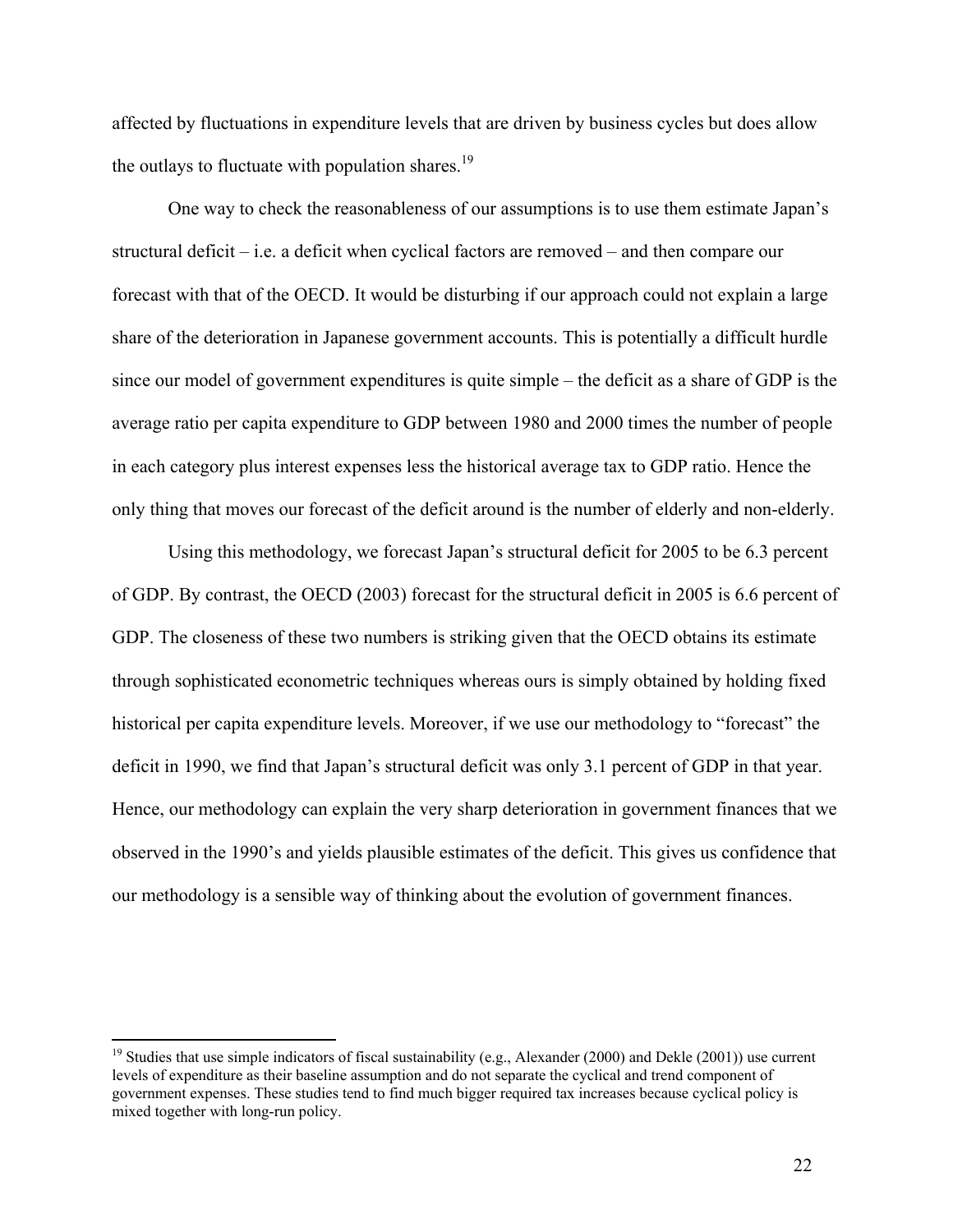#### 3.4 Population

 $\overline{a}$ 

 Changes in birth rates take a long time to affect changes in pension levels and hence one needs to use a sufficiently long time horizon is necessary to make sure that the budgetary implications of a shift in fertility are fully captured.<sup>20</sup>

Japanese forecasts of fertility tend to be far more pessimistic than forecasts based on economics or data. The Japanese National Institute of Population and Social Security Research (NIPSSR), which underlies many government and academic analyses of pension burdens. NIPSSR builds its population forecast by assuming that the existing fertility rate will not change in the future.<sup>21</sup> To get some sense of what this implies, if the current situation continues – that is there is no immigration and the typical child is born to a 29 year-old woman, and the fertility rate is 1.3, then using this methodology implies that that there will be fewer than 20,000 people under the age of 20 in around 500 years and that the last Japanese baby will be born in about 1000 years!

The implausibility of this notion underscores the problem of building a sustainability forecast based on NIPSSR data. Any social pension scheme that is financed out of current worker wages will be ultimately unsustainable if one predicts workers to disappear before the elderly do. Unfortunately, Japanese sustainability forecasts built using this data therefore basically *assume* unsustainability rather than being able to answer *whether* the Japanese fiscal situation is unsustainable. [See, for example, Dekle (2003) and Takayama, Kitamura and Yoshida (1999a and 199bb); a notable exception is Faruqee and Muhleisen (2001)]

 $20$  The difference between the birth rate and fertility rate is important, and our concern is primarily with the latter. The fertility rate is the number of children a woman has over her reproductive life. The replacement level — the fertility rate necessary to sustain a constant population  $\frac{1}{1}$  is about 2.1, the 0.1 covering those who do not themselves procreate. The birth rate refers to the ratio of births to current total population, and thus is affected by the proportion of women of childbearing age in the population.

<sup>&</sup>lt;sup>21</sup> The National Institute of Population and Social Security Research Medium Variant Forecast is the standard one used in government publications and in academic research such as Dekle (2002).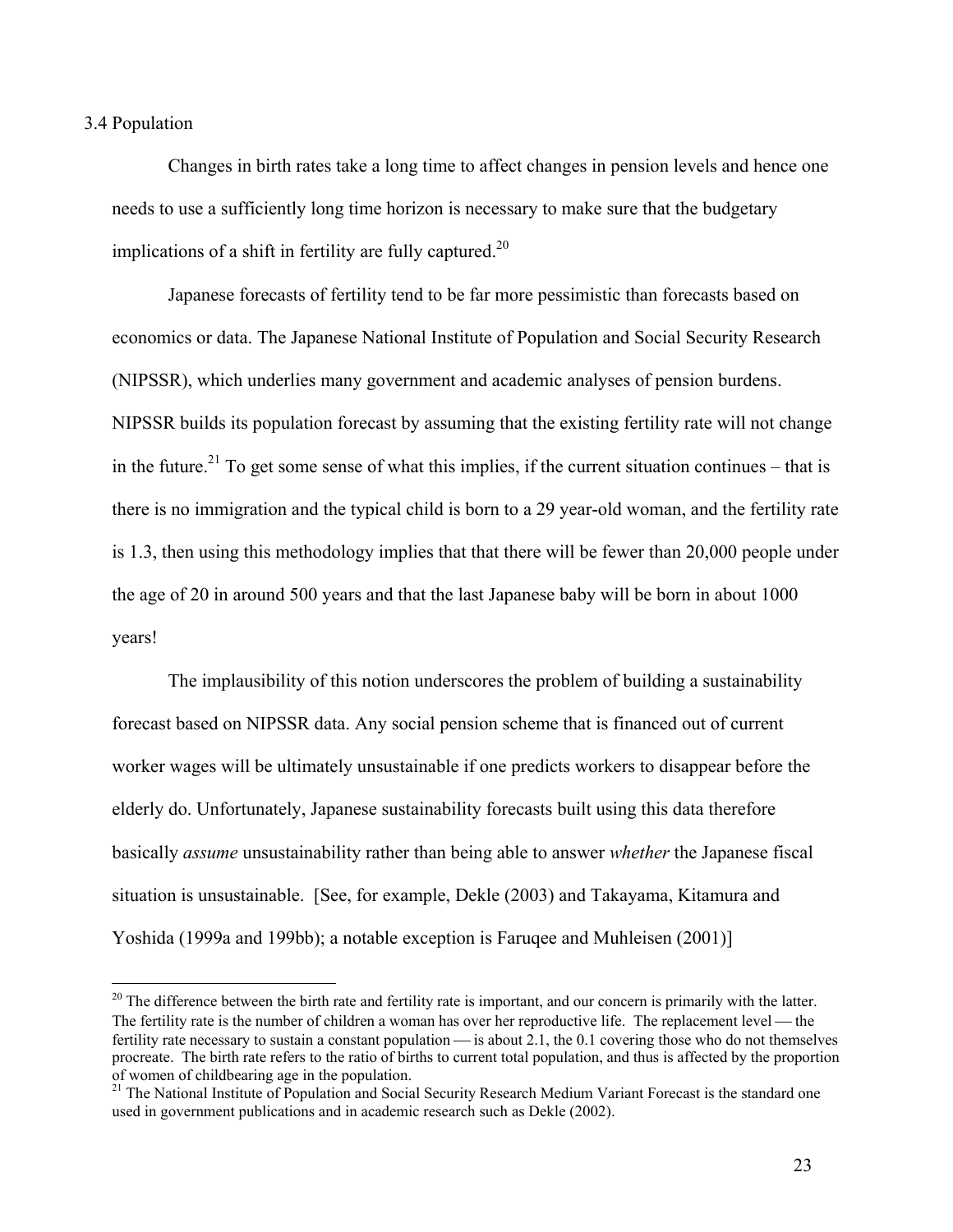An alternative approach is to make use of economic demography. Economic demographers typically assume that two forces are likely to be important in determining fertility rates. The first is the substitution effect and the second is the income effect. As wages rise, the opportunity cost of having children rises and fertility falls. In other words, higher wages cause people to substitute working more on their careers and earning more money for having children. However, if wages rise enough, the marginal utility of income starts to fall and families become more likely to decide to have children. Put simply, while having both spouses work matters a lot for the typical household, it probably does not matter so much for wealthy households. The question, of course, is how much money is enough to cause the income effect to dominate. Figure 2.4 plots international fertility rates against per capita GDP.<sup>22</sup> As one can see in the figure (and in regression analysis), the trough in fertility occurs at a PPP GDP per capita of 25,000 dollars – precisely the level that Japan is at now.<sup>23</sup>

Theory and empirics, therefore, indicate that Japanese fertility rates will not remain low forever, but rather will rise at some point in the future. This suggests that the long-run population of Japan will be lower than the current level, but not zero, which has important implications for sustainability calculations. Managing a demographic transition from a high population to a lower one is much easier than managing a transition towards zero: the key difference is the temporary nature of the budget shortfall necessary to cover the *temporarily* high share of the elderly in this long-run perspective.

 $\overline{a}$ 

<sup>&</sup>lt;sup>22</sup> PPP per capita GDP data was taken from the World Bank's World Development Indicators Database for the year 2001. Fertility data reported in the WDI is from the United Nations (2003).

 $^{23}$  This corresponds to  $e^{10}$ . While one should not make too much of the precise location of the trough, it is clear that decline in fertility tapers off and appears to rise.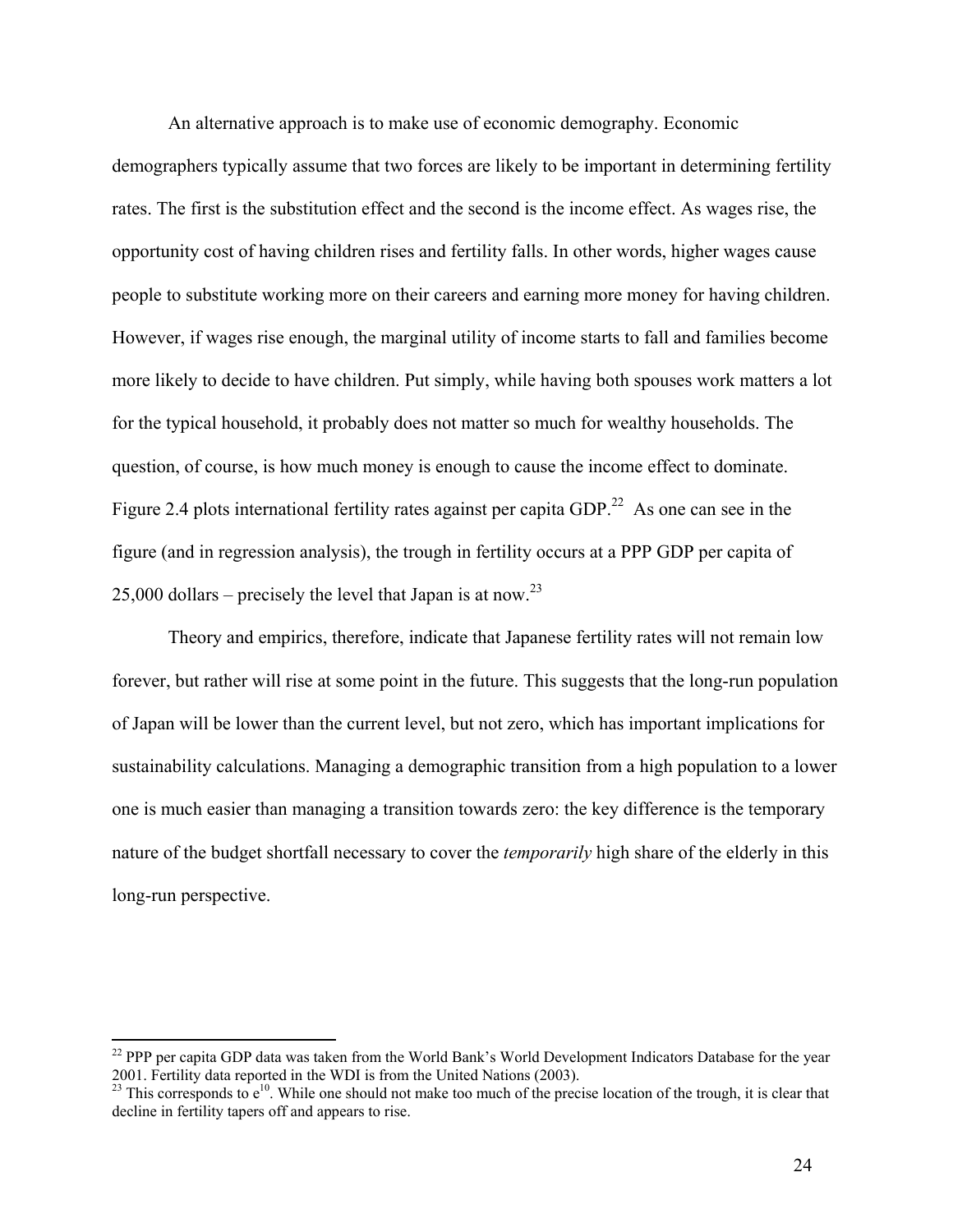#### 3.5 Effects on Policy Options

Using forecasts based on the premise that Japanese will continue to exist, policy options abound. An important option arises from the fact that although the social pension scheme is often billed as a pay-as-you-go system, in reality it is nothing of the sort. Until 1994, Japan's relatively young population meant that social security payroll taxes exceeded expenditures and the future is likely to entail deficits for many years. This is a natural outcome of a process in which the costs of the social pension scheme are smoothed across generations. The alternative would be to have even lower taxes in the 1980's and 1990's and extremely high taxes in the future. However, once one realizes that the Japanese government does smooth the costs of the demographic transition (i.e. making current generations pay for future retirements), the next question is whether this smoothing can be used to alleviate some of strain associated with the aging society.

To answer this we need to be clear about the time period of the demographic transition. We will use annual forecasts of the Japanese population constructed by Faruqee and Muhleisen (2001) who project that the population of Japanese aged 15-64 will stabilize in 2060. Despite this ultimate stabilization in population, Faruqee and Muhleisen's forecasts indicate that in 2060 there will be 29 percent fewer Japanese in this age bracket than there are now. This suggests that even if one believes that ultimately Japan's fertility rates will recover, it will still take more than half a century for the size of the Japanese labor force to stabilize.

One implication of this is that it can make a very big difference to a sustainability calculation whether one expects the demographic transition to be paid for within 40 years as is often assumed or in 100 years. The intuition is as follows. If the Japanese population is moving towards a new stable lower level, then the aging of the population is a temporary phenomenon that will ultimately disappear after the generations with the low fertility rates die. Because the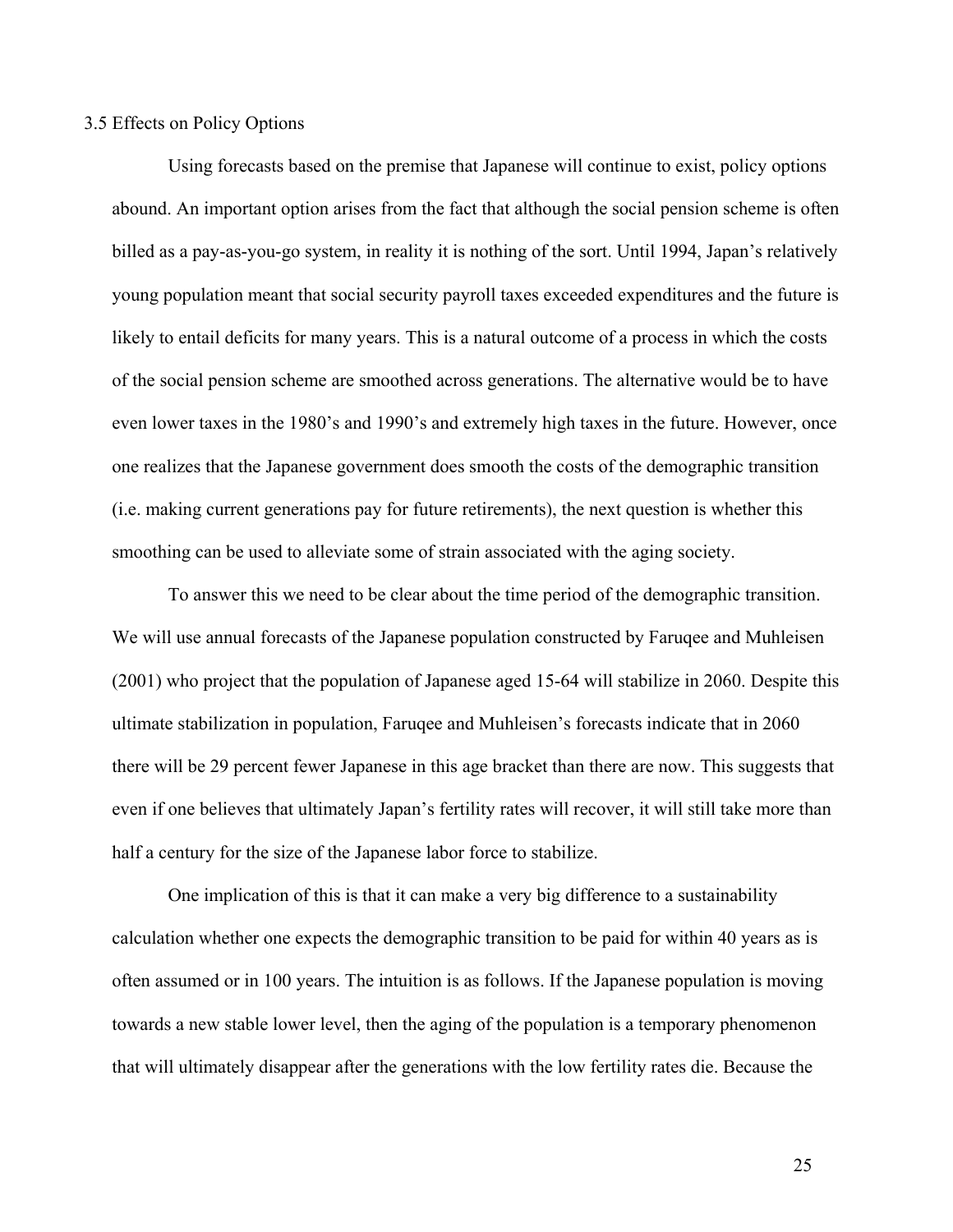cost of the transition is temporary, one can reduce the per capita cost of this transition by spreading it out over current and future generations. In other words, spreading out this temporary cost over all the people who work over a 100 year period may result in significantly lower taxes for the current generation of workers relative to spreading it out only over 40 years, and dramatically lower taxes than the current government plan to eliminate the primary deficit by 2012.

#### 3.6 Interest and Growth Rates

An interesting feature of the mathematics underlying sustainability is that one does not need to take a strong stand on the level of interest rates and growth rates but simply their relative level.<sup>24</sup> Obviously, forecasts of the gap between interest rates and growth 100 years hence can be little more than educated guesswork. We therefore opted to put forward a number of scenarios that should capture most people's assumptions about what the future is likely to look like. The basic intuition about this gap arises from assumption one makes regarding whether Japan still needs to raise its capital to GDP ratio. Higher interest rates *ceteris paribus* yield more savings and more rapid capital accumulation. Theory suggests that if the Japanese capital to output ratio is to remain stable, it should be the case that interest rates should equal the growth rate, i.e. no gap. On the other hand if one believes that Japan is still converging to an even higher capital to GDP ratio than it has now, then one should use a positive gap between interest and growth rates with more positive gaps associated with more rapid increases in capital accumulation.

The correct gap, however, is clearly a judgment call. As Blanchard et al (1990) note,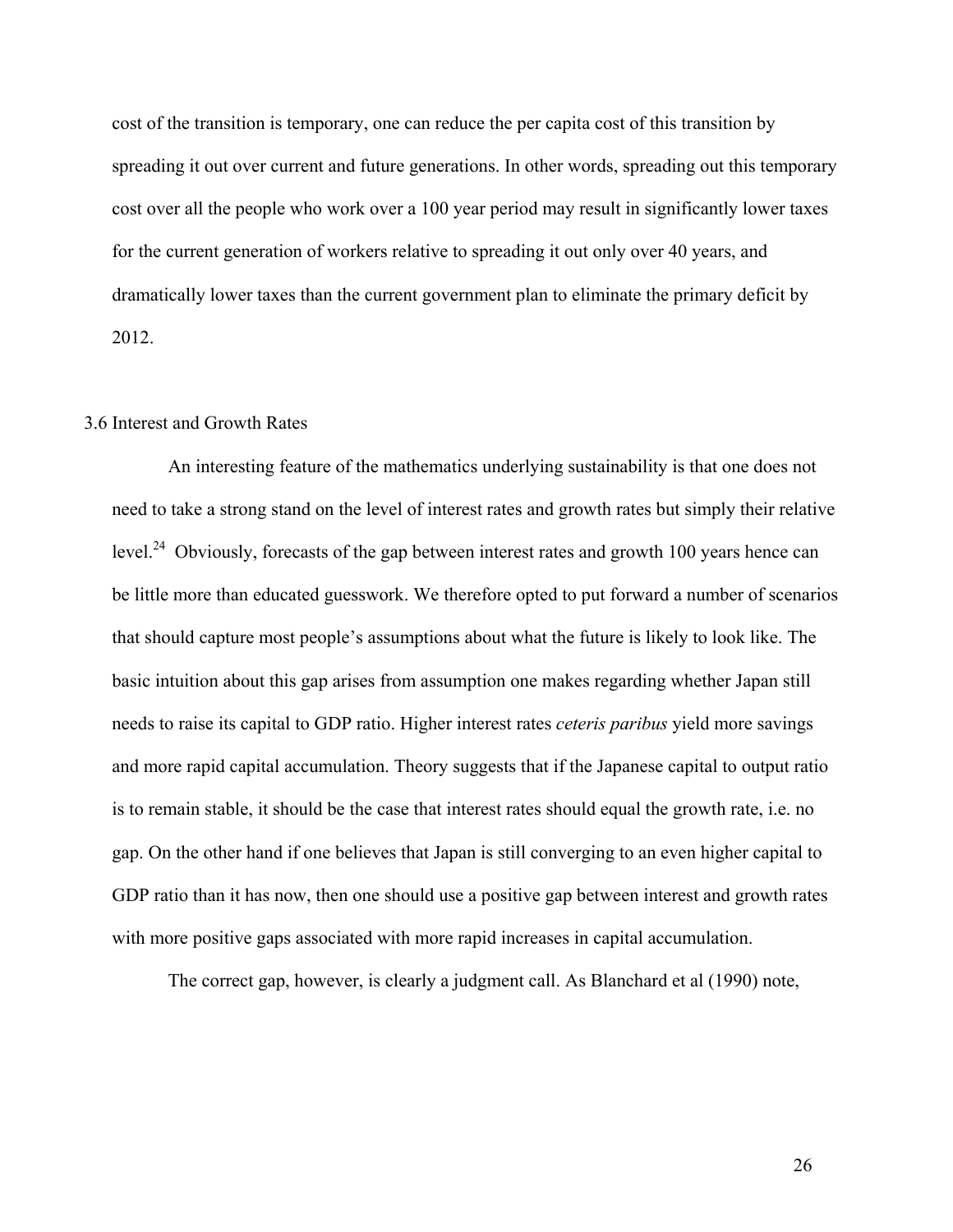increasing this gap affects the calculation in two opposing ways. First a higher interest rate gap tends to raise the sustainable tax rate because it raises the cost of servicing any existing level of debt. On the other hand, a higher gap lowers the cost of an aging society because future costs are discounted at a higher rate. Blanchard et al (1990) recommend using a gap between interest and growth rates of two percentage points even though in many countries the gap has been much smaller in recent decades.

 Japan is a case in point. In the 1960's and the 1970's the average difference between the average yield on Japanese government bonds and nominal GDP growth was *negative* [Source: IMF, *International Financial Statistics Yearbook*]. In the 1980's the gap was 0.4, and in the 1990's it was still only 1.4 percent. Hence, our baseline specification, which is based on a gap of 2, is relatively high in light of Japan's experience in the last four decades.

#### 3.7 Future Government Expenditures

 There is far less agreement on the determinants of political economy than on growth. In general, government expenditures are forecasted using assumptions about the rates of growth of expenditures on different population groups. It is useful to write the total expenditure per capita in period *t* as follows:

(6) Total Expenditure per capita<sub>t</sub> = 
$$
\frac{(1+\gamma)^t H_0}{n_{\text{old},t}} \times \frac{n_{\text{old},t}}{n_t} + \frac{(1+\mu)^t G_0}{n_{\text{young},t}} \times \frac{n_{\text{young},t}}{n_t}
$$

 $^{24}$  As one can see from equation (5) the discount factor depends only on the ratio of one plus the interest rate to one plus the growth rate. For small growth rates, this ratio is almost independent of the actual growth rate, and hence we focus on the interest rate gap. In practice, we used a GDP growth rate of 2 percent per year and assumed per worker income growth equaled the growth rate less the growth rate in the labor force. Changing the growth rate from 2 percent to 0 percent change our sustainable tax rates by less than 0.1 percentage points in our base case scenarios.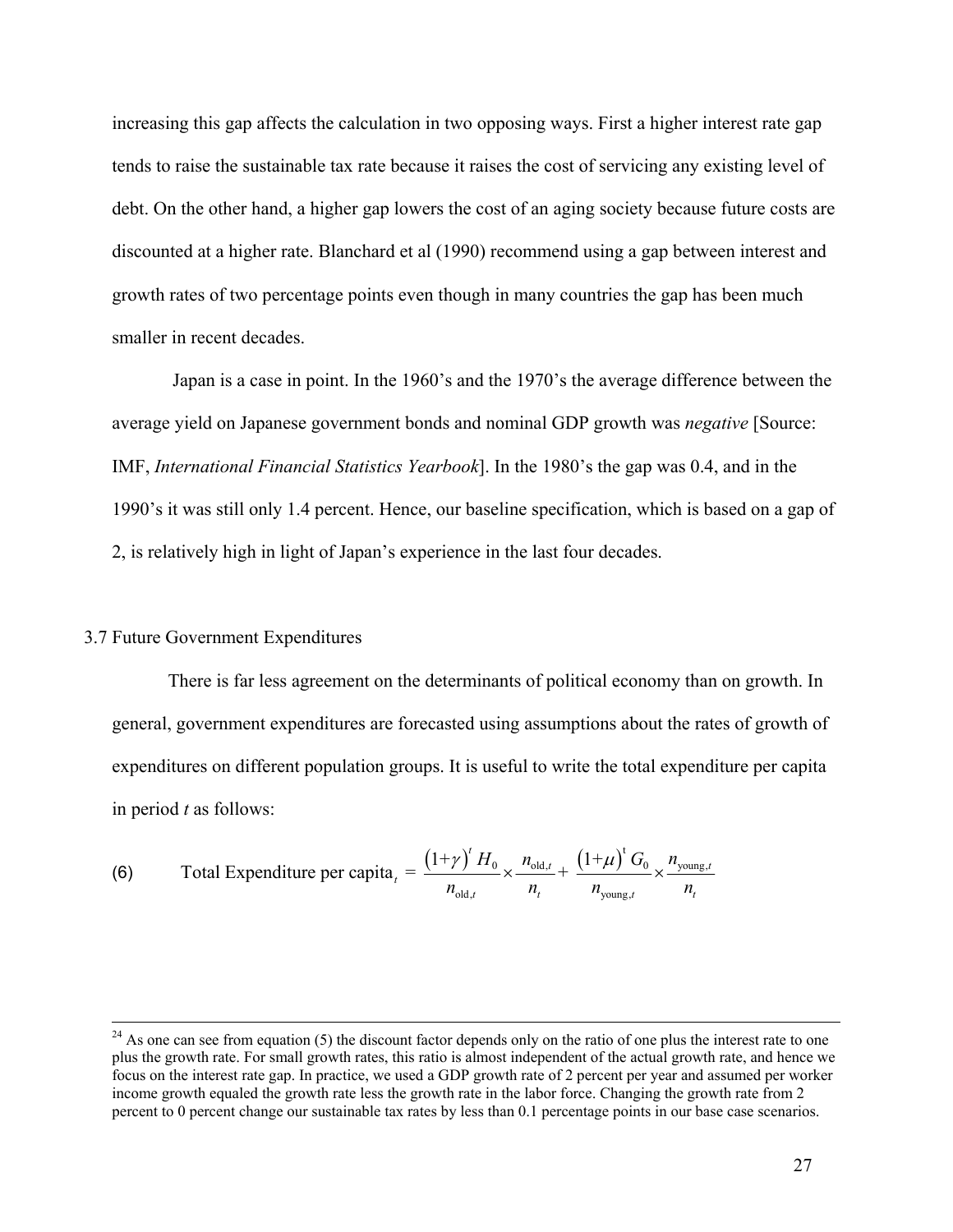where "young" is defined as the population of 64 years of age and below,  $n<sub>t</sub>$  is the total population in time *t* (i.e.,  $n_t = n_{old, t} + n_{voung, t}$ ), and  $\gamma$  and  $\mu$  are the rates of growth of the expenditure per old and young, respectively.

We consider three possible versions of future government expenditures.

Case 1, the most common in the literature, assumes that i) *per person* government transfers to the elderly,  $H/n_{old}$ , rise at the same rate as real GDP (i.e.,  $\gamma = g$ ); and ii) per person government expenditures unrelated to elderly benefits and interest payments*, G*/*n*young, grow at the rate of GDP minus the rate of growth of the young population (i.e.,  $\mu = g - \pi_{\text{voung}}$ , where

 $\pi_{\text{voung}}$  is the rate of population growth of the young). The first assumption implies that per

recipient transfers *to the elderly* as a share of GDP remain constant over time. The second implies that per recipient expenditures on the young as a share of GDP grow at the rate of decline of the young population. In other words, if the share of young in total population is falling over time this implies that non-elderly related government expenditures per young person are an ever increasing share of GDP.<sup>25</sup>

 This asymmetry in government expenditures assumed in Case 1 is unlikely to be true in practice because if per recipient expenditures on a demographic category are constant then aggregate expenditures should depend on the number of people within that category. Put

 $\overline{a}$ 

<sup>&</sup>lt;sup>25</sup> Blanchard et al (2000) assume that the non-elderly expenditures grow at the same rate as GDP. This assumption implies that per-capita expenditure to people below 65-years of age is monotonically increasing over time as a share of GDP. As suggested above (see Figure 2.3), this has not been the behavior of per-capita expenditures on this age group in the last 20 years. In their study of OECD countries, Dang et al (2001) recognize that education and child/family benefits fluctuate with the number of young but, in the case of Japan, do not have enough data to correct their expenditure forecasts. Dekle (2002) assumes a constant share of GDP is spent on education per young. Blanchard et al (2000) and Dang et al (2001) assume that the percent change in the ratio of public pension expenditure to GNP is the same as the percentage change in the old-age dependency ratio. This amounts to an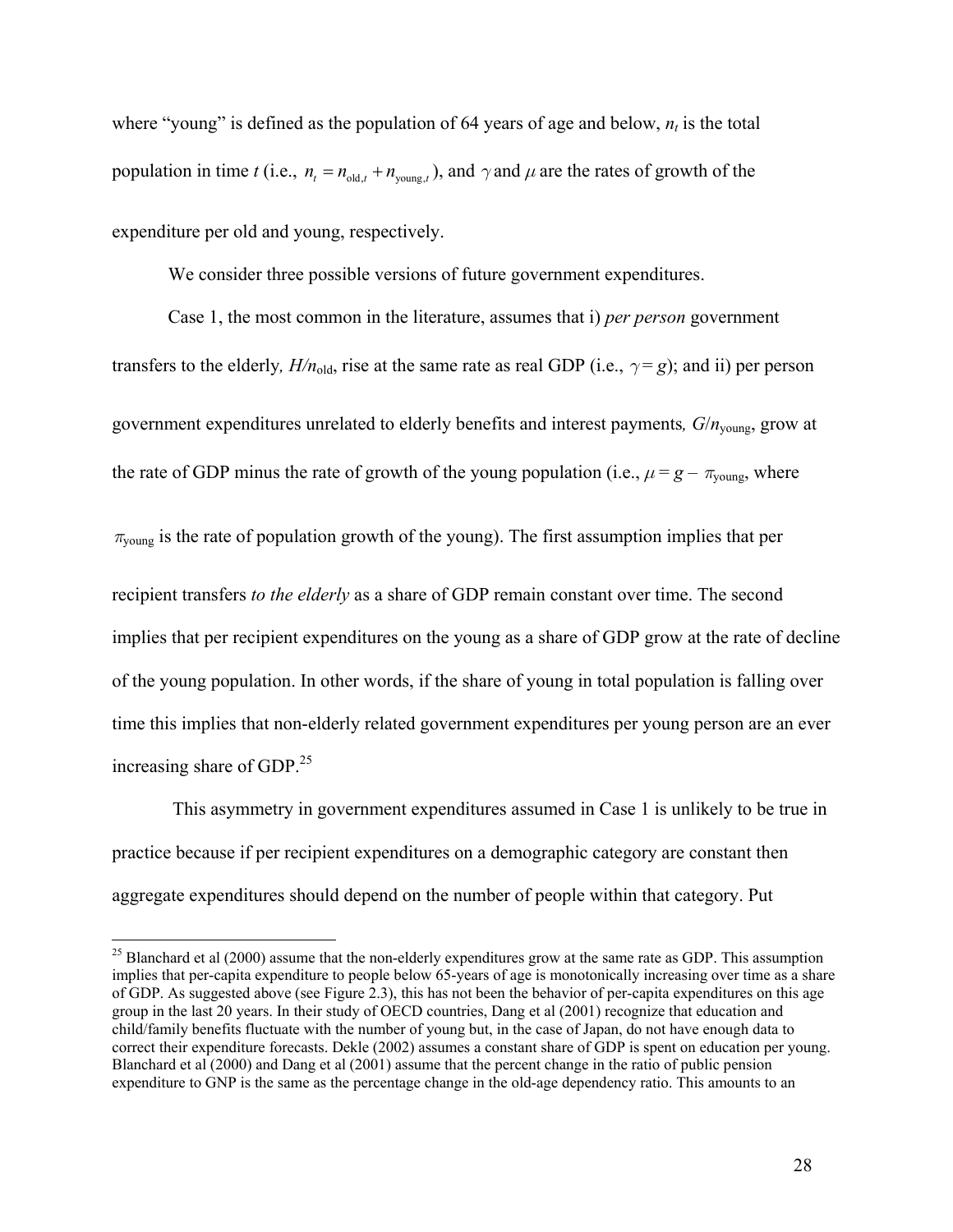differently, if an aging population means an increase in government transfers to the elderly, then by the same logic, a drop in fertility rates should mean a decrease in expenditures on younger Japanese. Fewer young people should mean fewer schools, fewer police, and less unemployment insurance. This suggests that in the case of a population that is contracting at the same time it is aging, as is the case in Japan, there is an important cost offset associated with reductions in expenditures on the young. Unless one builds this into the calculation, one will significantly overestimate future expenditures. This problem raises the question of what the right future path of expenditures is likely to be. It seems unlikely that Japanese would easily accept a decline in per capita government services, but how rapidly must they rise?

Case 2 is a little less generous to the young than Case 1: all per capita transfers rise in proportion to GDP. In terms of equation (6), this implies that,  $\gamma = \mu = g$ . That is, non-interest expenditures for different population groups are treated symmetrically and grow at the rate of GDP.

Case 3 is a more generous expansion of public goods and transfers in that the growth of all per capita transfers rises proportionally with per worker GDP growth. This implies that  $\gamma = \mu$ 

 $= g - \pi_{wp}$ , where  $\pi_{wp}$  is the rate of growth of the working population.

For Japan, as the working population is falling over the entire forecasting horizon, Case 3 implies a higher growth rate of per capita expenditures than Case 2. It is important to remember, however, that both forecasts imply very substantial increases in the amount of government services and transfers provided to the typical Japanese person over the next century. In other words, assuming a 1.5 percent real per capita income growth rate (which is slower than the

implicit assumption that the ratio of the average pension to the average gross wage remains unchanged over time,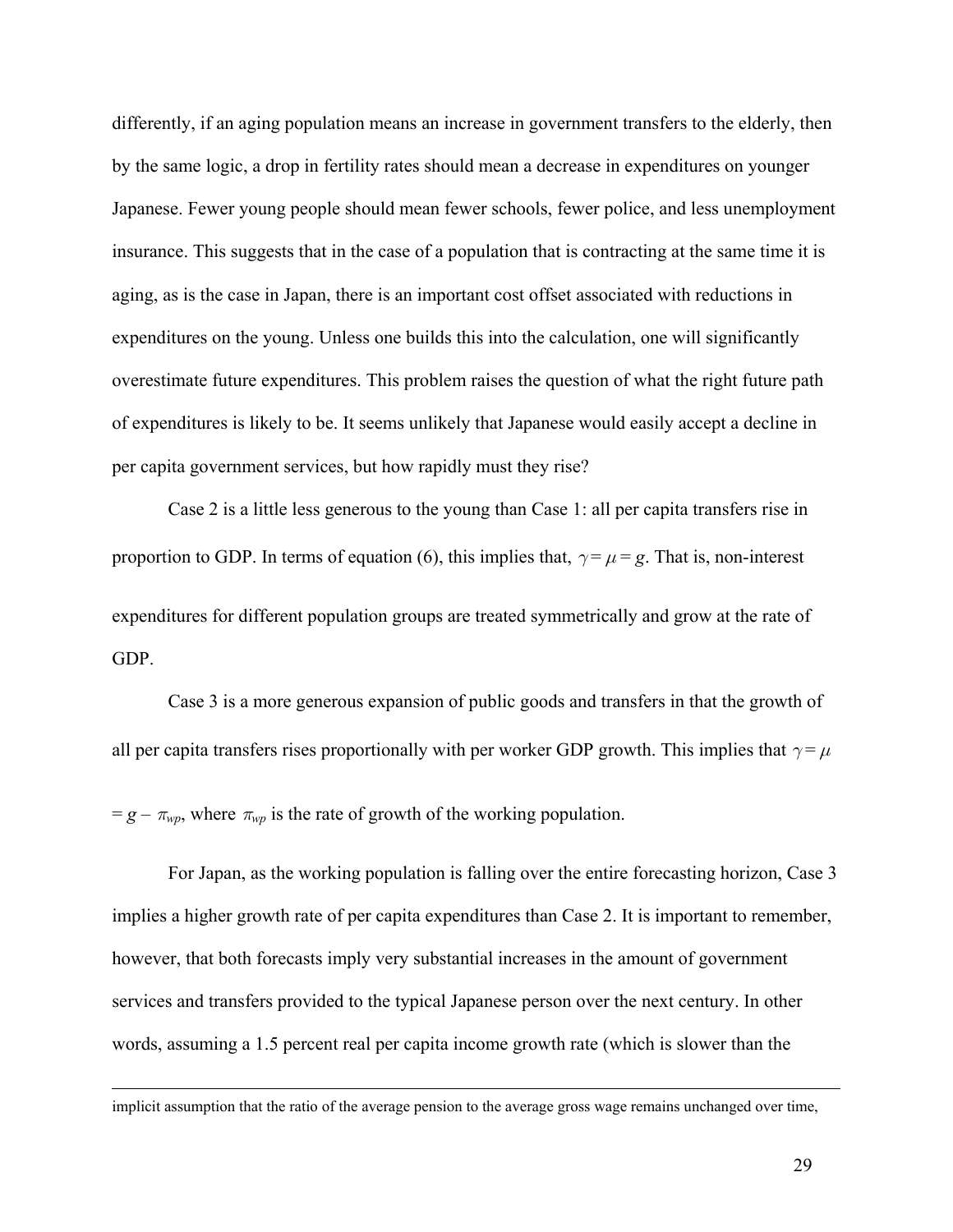growth rate of real per capita GDP between 1989 and 2002), the real value of per capita government outlays rises by 3.25 or 4.4 times in Case 2 and (3), respectively, over the next 100 years – in either case a significant improvement over current levels.

Figures 2.6 through 2.8 show the evolution of total transfers to each population group as a share of GDP under the three different cases. These figures use the population projections from Faruqee and Muhleison (2001) described in previous sections.<sup>26</sup> Figure 2.6 highlights the path of expenditures under the assumptions of Case 1. It shows the rising transfers of the elderly as a share of GPD until 2050, and the constant share of GDP that corresponds to the young (assumption ii)). In this scenario, total government expenses as a share of GDP peak in 2050 at a level of 38.3 percent of GDP. Figure 2.7 shows the offsetting cost of expenditures on the young under the assumption that expenditures for different population groups are treated symmetrically and grow at the rate of GDP (Case 2). As opposed to Case 1, this scenario predicts that aggregate government outlays will rise over the next 20 years and reach 35.5 percent of GDP, Total expenses will then gradually fall to levels last seen in the 1980's by the end of the twenty-first century. Finally, the last figure shows the much more generous welfare program suggested by Case 3, where per-capita expenditures are assumed to grow at the rate of GDP per worker.

#### 4 Sustainability

 The mathematics underlying sustainability suggests that unless monetary policy, taxes, and expenditures are precisely aligned, there will be a tendency for the debt-to-GDP ratio to rise or fall. Hence, we are less interested in the knife-edge result of whether taxes and expenditures

and is similar to having elderly outlays grow with GDP per capita.

<sup>&</sup>lt;sup>26</sup> Transfers to the elderly per old,  $H_0/n(old)$ , and rest of expenditures per young,  $G_0/n($ young) are assumed to be at their average level between 1980-2000. Using the NIPSSR population projects we would face even more dramatic changes in the per-capita expenditure levels over time.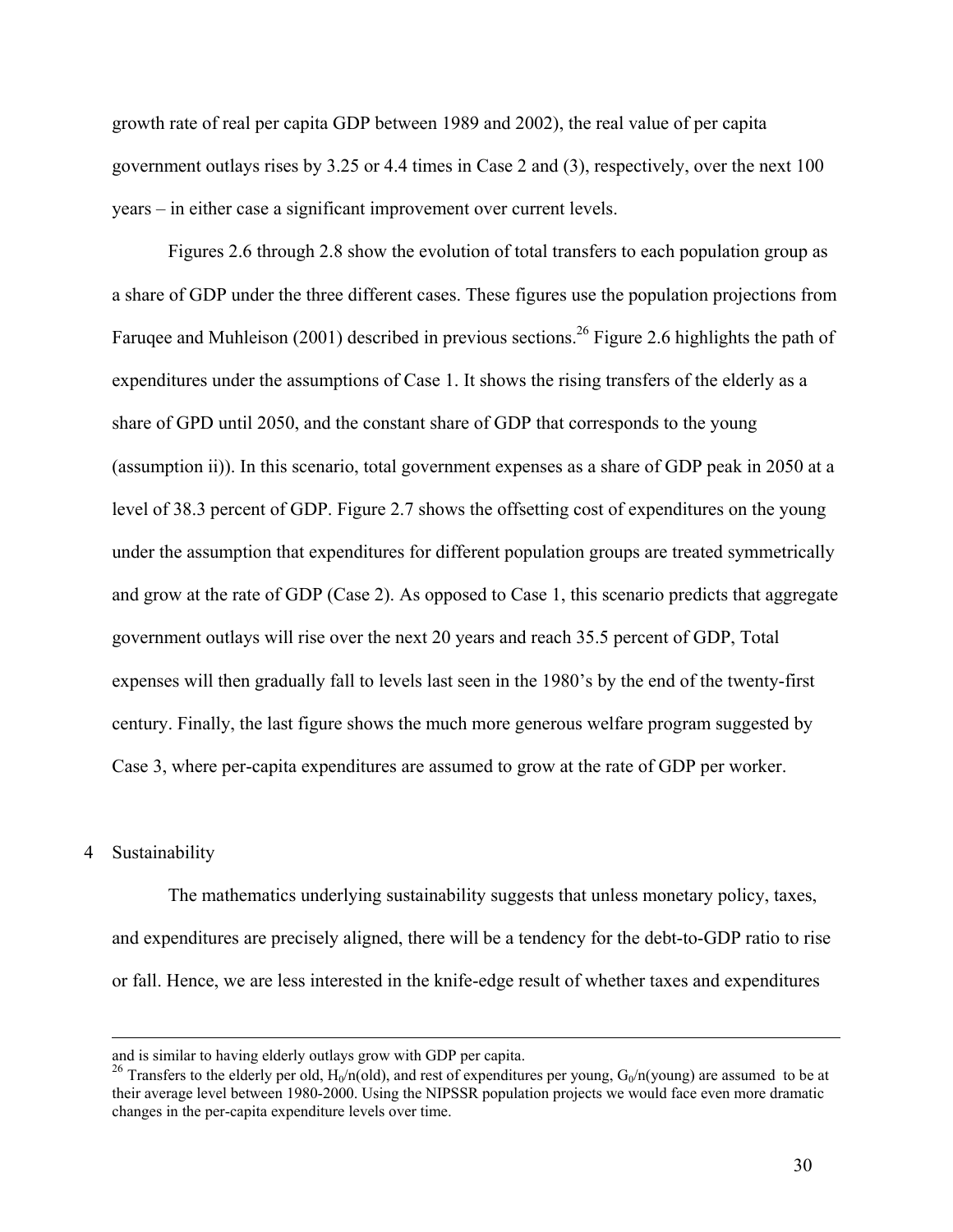are perfectly aligned, than in how much taxes need to move in order to achieve sustainability.<sup>27</sup> If a small movement is needed then one should have little concern about sustainability. On the other hand, an implied large movement might be grounds for worry.

 This, of course, raises the question of how big is big? We can think of three sensible answers. The first is anything bigger than zero. The second is raising taxes up to the levels they were before the tax cuts of the 1990s. Third is an increase that would raise Japanese taxes above the level of the typical OECD or European economy. To make these numbers concrete, consider that the average rate of government revenue to GDP in Japan between 1990 and 2000 was 32.2 percent.28 This number serves as our baseline for the long run Japanese tax rate. Government revenue as a share of GDP peaked in 1990 at 34.3 percent just prior to a series of tax cuts designed to offset the bursting of the bubble. This implies that a Ministry of Finance policy that took Japanese tax rates back to their 1990 level would increase revenues by approximately 2 percentage points of GDP.

 The third criterion entails an increase that would raise taxes above a typical OECD or European economy. In order to understand the last criterion we need comparable international tax data. The OECD provides data on current government receipts relative to GDP, which is a comprehensive statement of taxes and other transfers to the government.<sup>29</sup> Figure 2.5 presents this data for OECD countries in 1997, the last year for which comparable data were available for the US. The striking feature this graph is that Japanese taxes are the second lowest in the OECD – almost 3 percentage points of GDP below government revenues in the US! Raising Japanese

 $27$  For the time being, we are going to assume that taxes are the only means of attaining sustainability. We will return to monetary policy later.

<sup>&</sup>lt;sup>28</sup> Revenue and expenditure data are from Faruqee and Muhleisen (2001). Government revenue in 2000 was 31 percent of GDP. They obtain their data from the system of national accounts.

<sup>&</sup>lt;sup>29</sup> Data is from SourceOECD website. As the OECD explains, "current receipts consists mainly of taxes on production and imports, property income receivable, current taxes on income and wealth receivable, social contributions and other current transfers."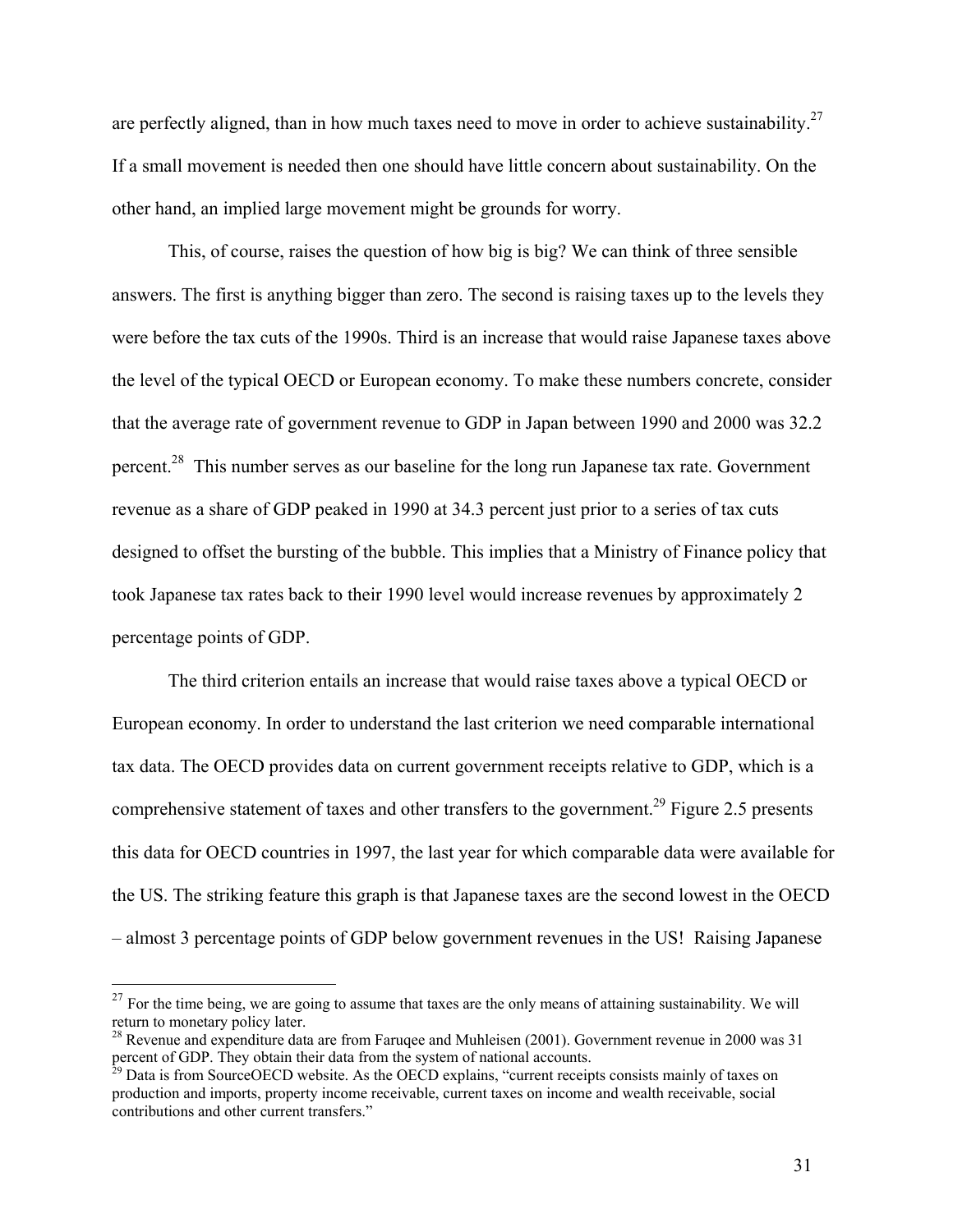taxes to the average level for the OECD would entail a tax increase in Japan of 6.3 percentage points of GDP, and raising them to EU levels would entail a whopping 13.6 percentage points of GDP increase in tax rates or a 50 percent rise in Japanese government revenue.

#### 4.1 Our Estimates

With these benchmarks, we can turn to our estimates. A lot of assumptions are behind any sustainability forecast. Reasonable people can (and do) disagree about the future level of interest rates, GDP growth rates, government expenditure growth, future monetary policy, and fertility rates. While we believe that certain assumptions are more reasonable than others, we think that providing a range of estimates to cover all reasonable outcomes is a more sensible way of handling the inherent uncertainty about what the future is likely to look like. In this section we assume that changes in money supply are not used to finance government expenditures (i.e.,  $\lambda$  = 0 in equation (3)). We will assess the impact of monetary expansions on the sustainability calculation in the next section.

 Tables 2.1 and 2.2 present the results from all of our simulations of the future. We will discuss the results starting with the most pessimistic view of the future from the sustainability standpoint and move towards more optimistic views. In all of these cases we assume a real GDP growth rate of 2 percent.<sup>30</sup> Sustainability is calculated either to  $2100$  (that is, the debt-to-GDP ratio in 2100 must equal that of today) or to 2040. (For convenience, calculations to 2100 are referred to as being over a 100-year period, and to 2040 over a 40-year period.) Columns 1 and 2 presents results using NIPSSR population estimates, and Columns 3-5 use Faruqee and Muhleisen (2001). The difference between the variables in each column is the difference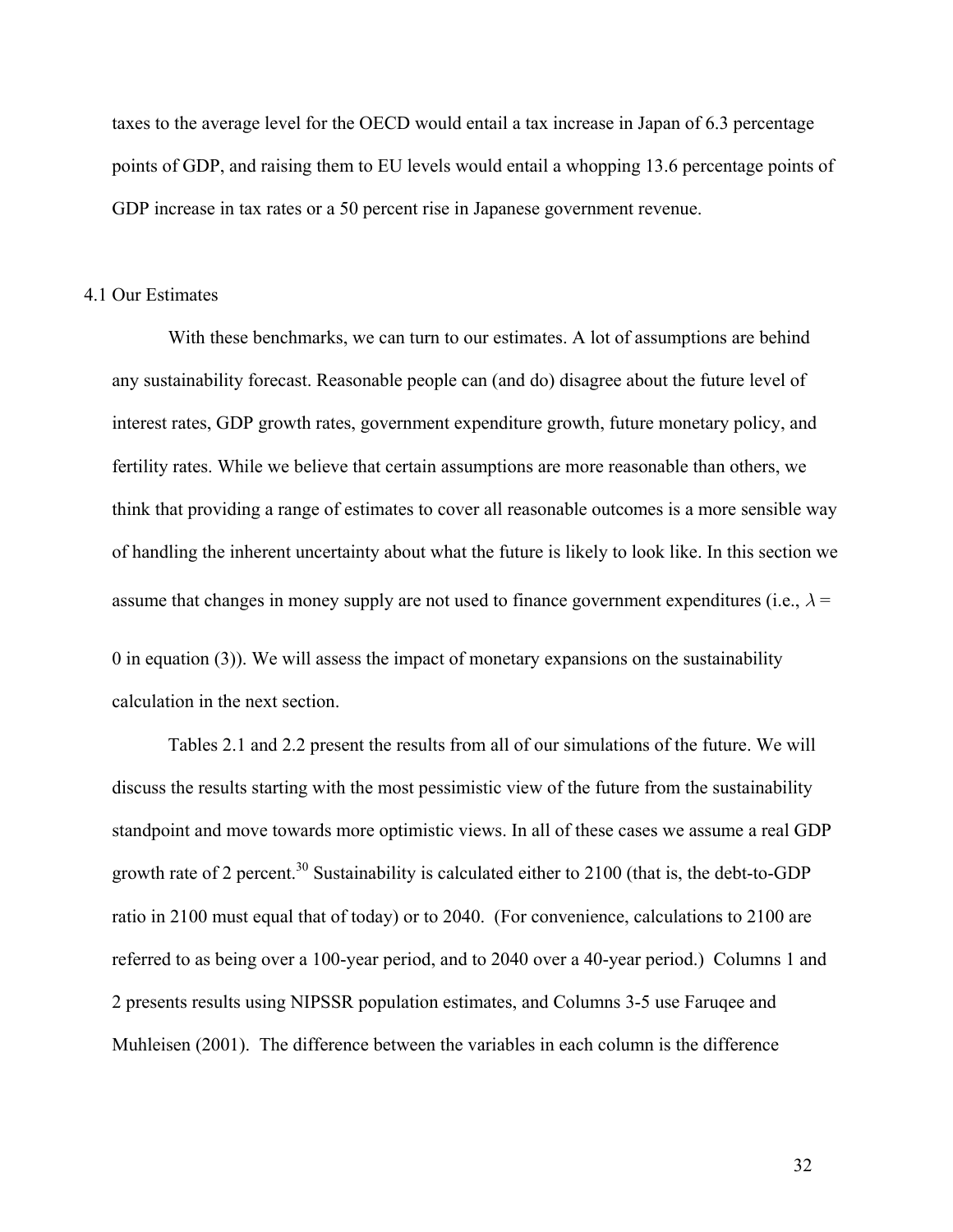between sustainable tax rate under different the interest rate and the growth rate assumptions. Changes in the money supply are not used to finance government expenditures (that is,  $\lambda = 0$  in equation (3)) except in the last row, as discussed later.

In column 1 of the first panel, we assume that Japan is on the road to developing an extremely generous welfare state in which all public expenditures will rise proportionally to GDP per worker (i.e., Case 3 in the previous section). In the scenario where the interest rate gap is 2 percentage points, we find that the sustainable tax rate is 43.9 percent. The assumptions underlying this scenario are so pessimistic that we obtain some perverse results. Because we assume that the per capita costs of elderly will rise with per capita income, future costs matter much more than past debt levels. As a result, the sustainable tax rate is lower when growth is low relative to interest rates because high interest rates enable the government to run surpluses today and use the interest on the surpluses to pay for the future retirees. This also explains why moving to a 40 year horizon causes the sustainable tax rate to fall. The combination of an ever shrinking labor force and ever higher retirement benefits means that it becomes increasingly hard to pay for the retirees. As a result one needs lower taxes to pay for retirees over a 40-year period than over a 100-year period.

 One argument against believing this scenario is that perhaps we have stacked the data too much against sustainability and therefore employed odd assumptions that yield odd results. However, pessimists might truly worry about a collapsing Japanese population in the face of a government unable to rein in expenditures. Indeed, given that the tax rates in this bleak scenario exceed the 32.2 percent average tax rate for the 1990's, the scenario implies that Japan must raise

<sup>&</sup>lt;sup>30</sup> In robustness checks we found that assuming the same interest rate gap and a real GDP growth rate of 0 percent did not affect the first three digits of the numbers so we do not report those results here.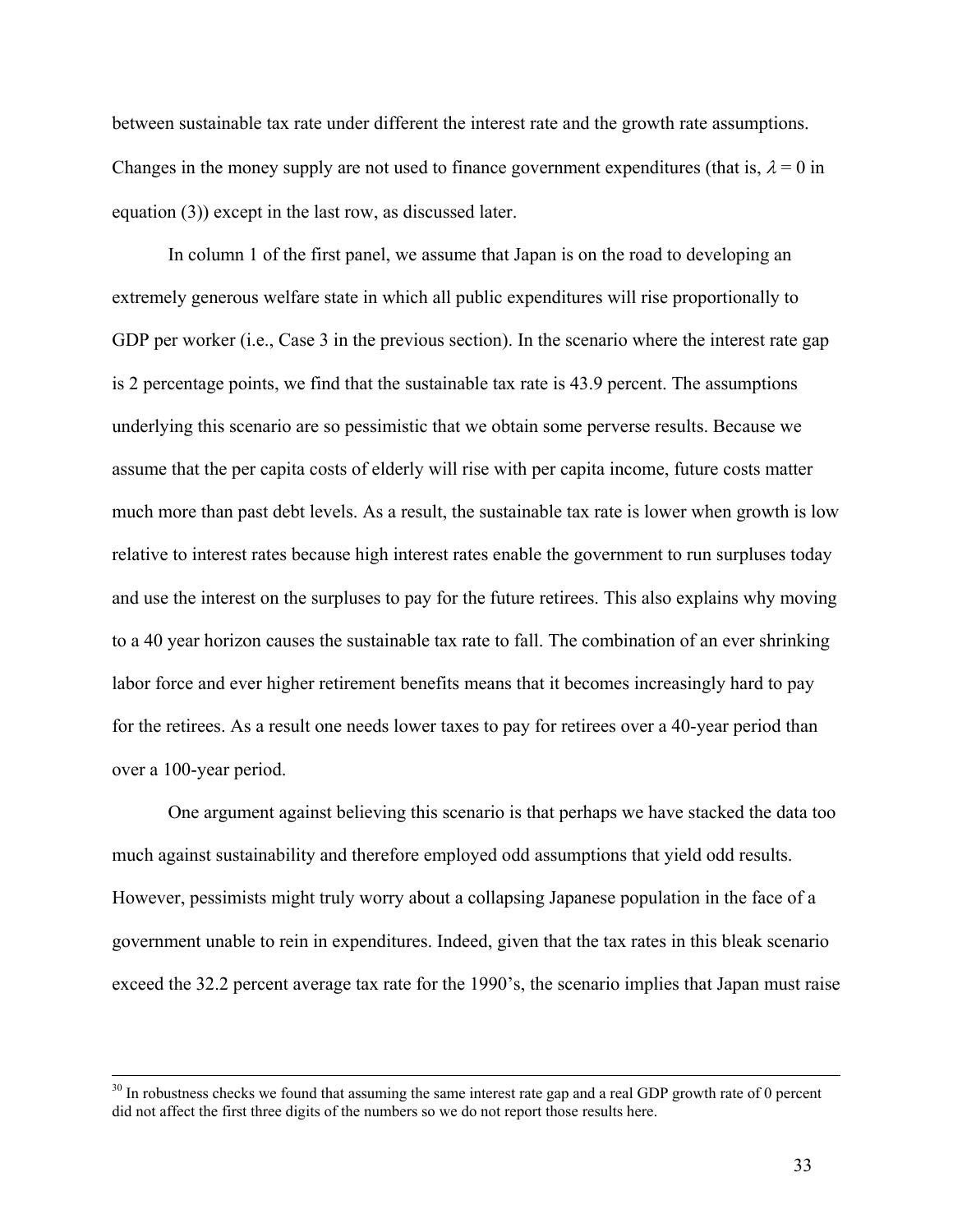its taxes substantially, i.e. approximately 10 percentage points of GDP.<sup>31</sup> However it is important to bear in mind that the implied tax rates are still lower than those currently being paid in the typical EU country or even in Canada.

In other words, if the Japanese want per capita government expenditures to rise at the same rate as per worker income, they are going to have to pay for it. Put differently, in order to justify default as an option in this most generous social welfare case and most pessimistic population growth case, one has to assume that default is a better option for the Japanese government than the tax rates of the typical EU country. It seems hard to imagine the Japanese government making this decision, and this probably explains why the bond market is not anticipating a default.

 Other scenarios are better from a taxpayer standpoint. Suppose that instead of using the NIPSSR population estimates we switch to the IMF [i.e. Faruqee and Muhleisen (2001)] estimates which allow the population to stabilize at a new lower level. In these forecasts, the number of Japanese under age 15 relative to those 15 to 64 does not stabilize until 2045, but this makes a big difference in the sustainability calculations. Using this more optimistic forecast of the Japanese population but the same assumptions underlying Case 3, reduces the required tax rate by 2.8 percentage points of GDP.<sup>32</sup> While this still implies an increase in taxes of 9 percentage points of GDP, the implied sustainable tax level is now only the level of the average tax rate in the typical OECD country.<sup>33</sup> In other words, if one accepts that the Japanese population is likely to stabilize, then the sustainable tax rate for Japan looks like the typical tax

<sup>&</sup>lt;sup>31</sup> Adjustments of this magnitude periodically do occur. Between 1970 and 1997, 16 out of 23 OECD countries for which we have data raised or lowered their tax rates by 9 percentage points or more. Of these cases, 9 countries raised government current revenues by 9 percentage points of GDP in ten years or less.

<sup>&</sup>lt;sup>32</sup> The path of expenditures in this case corresponds to Figure 2.6.

 $33$  Interestingly, in these scenarios it still is the case that the spreading the benefits over 100 years is worse than over 40 years because the demographic transition takes a long time to complete and we are assuming very generous benefits for people in future generations.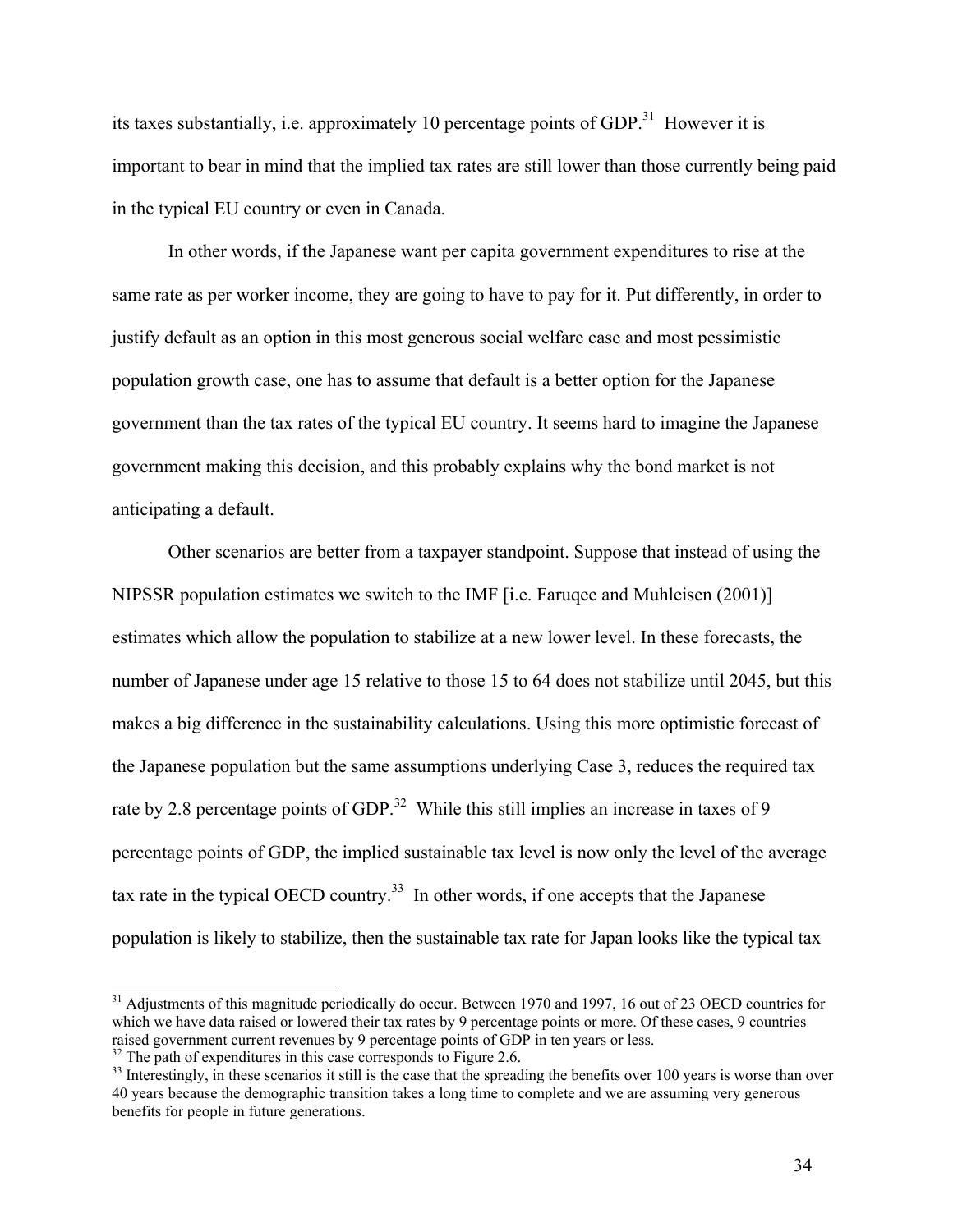burden in an OECD country. While this clearly implies some painful adjustment, it hardly seems grounds for deep worry about a fiscal crisis.

 Up until this point, we have been assuming that the Japanese will want to pay for very generous growth in real benefits (Case 3). It is also possible that Japanese may want to slow down the growth of benefits somewhat during this demographic transition. In particular, it makes sense to consider the case in which per capita benefits grow at the same rate as GDP, rather than GDP per capita (i.e., Case 2). Note that this still implies that there is enormous growth in real benefits with the only restriction being that there is a little more fiscal discipline in the expansion of these benefits.

 In column 3 of the second panel, we consider Case 2 for the 100-year horizon using the IMF [Faruqee and Muhleisen (2001)] population projections. The magnitude of the sustainable tax rate is dramatically lower. In order to afford this growth rate of expenditures and assuming an interest rate gap of 2 percentage points, Japanese tax rates only need to rise to 34.6 percent of GDP: about the same level as in 1990! In other words, if benefits rise a little less rapidly than per capita income, then Japanese debt is sustainable with a tax burden that is on the order of the US level or the level in Japan before the bubble burst. An important reason for the relatively optimistic forecast that we obtain is that we treat young and old symmetrically  $-$  i.e. for a given per capita expenditure level, the aggregate expenditure level is determined by the number of people in each category. This is contrast to other forecasting frameworks (e.g. Dekle (2002), Dang et al (2000), Faruqee and Muhleison (2001)) which effectively assume that the remaining non-interest expenses do not decline as the number of people under the age of 65 declines. Implicitly this approach can imply very large per capita gains for the young as expenditures stay constant relative to GDP but the number of young declines. This difference can be seen in the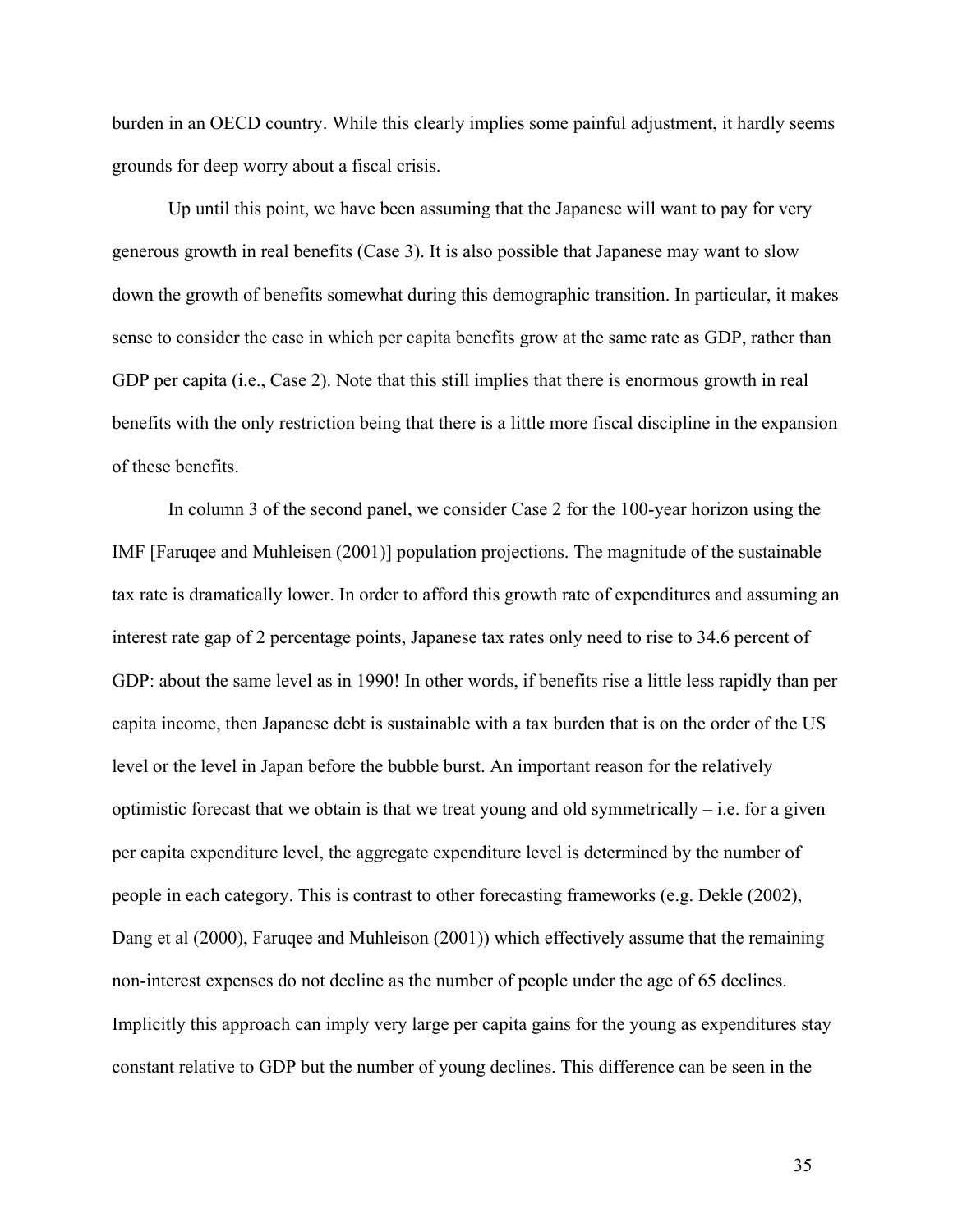path of expenses to the young in Case 2 and 3 (see Figures 2.7 and 2.8). To demonstrate the impact of this assumption, we assumed that elderly benefits grew with GDP but that the remaining non-interest related government expenditures always stayed proportional to GDP regardless of the number of young. This is reported in the last column of Table 2.2. As one can see, although the assumption that benefits to the young depend on the number of young does not alter the conclusion that Japanese tax rates need not rise above typical levels in the OECD, it does have a fairly substantial impact on the calculations if one assumes that per capita expenditures for the elderly (but not young) will increase as much as GDP. In this case, the cost savings arising from having fewer young people in the future imply that Japanese government can spend on average 3 percentage points of GDP less than one would need if expenditures on the young did not depend on the number of young.

 The fact that allowing per capita public benefit levels to grow at the rate of real GDP means that only a small increase in taxes is necessary to restore Japan to fiscal soundness is a point that seems to have been missed in policy circles. Essentially the choice for Japan is lower growth rates in per capita benefits and tax rates comparable to the US or more generous growth rates in benefits and tax rates comparable to those in Europe. Which option is more attractive is something that Japanese voters will need to decide, but neither future seems bleak.

#### 4.2 Limiting the Debt-to-GDP Ratio

 The type of sustainability calculations used in this paper does not restrict the levels of debt-to-GDP ratios over the forecasting horizon. This implies that under certain scenarios debtto-GDP ratios may rise levels higher than financial markets are willing to accept at particular points in time. An example of this behavior is shown in Figure 2.9. The solid line represents the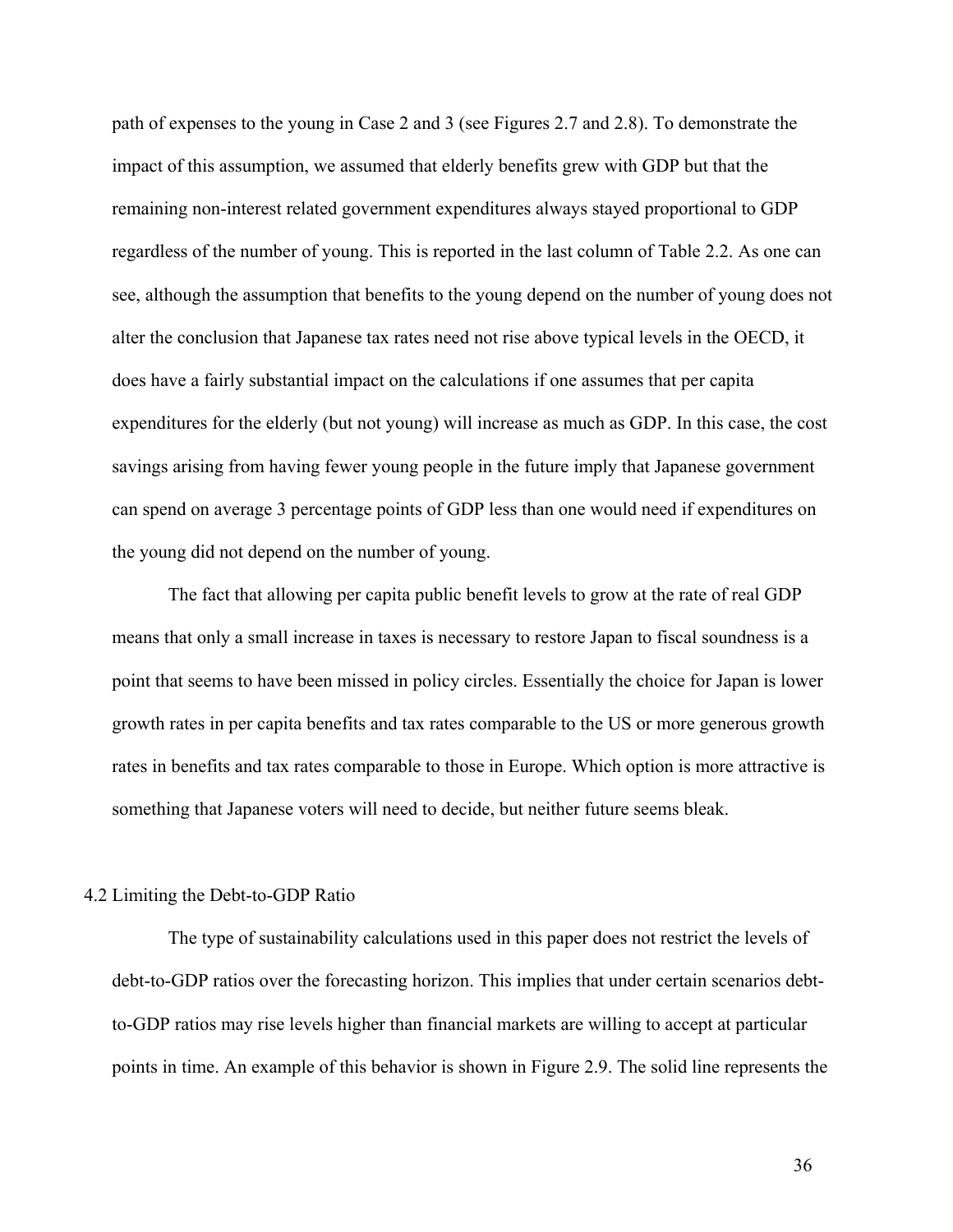path of debt-to-GDP for the column 3 in Table 2.2, where the sustainable tax rate is 34.6 (with interest rate gap of 2). It shows that the debt-to-GDP ratio surpasses 160 percent around 2070. While these levels of debt are unprecedented even for advanced economies, we show that a small increase in the tax rate would render a path of debt that never rises above 120 percent of GDP in the next 100 years. (The 120 percent level has been observed in developed financial markets in recent years) This path is shown by the dotted line, and it represents a tax rate of just 35%, an increase of only 0.4 percentage points. As we can see from the figure, a small increase in the tax rate suffices to maintain debt-to-GDP ratios at levels that have been observed in developed financial markets in the last few decades and that are consistent with the interest gaps used in Tables 2.1 and  $2.2<sup>34</sup>$ 

### 4.3 Effect of Phasing in the Tax Increase

 $\overline{a}$ 

 Another assumption underlying this type of sustainability exercises is that taxes are increased immediately to their long-run sustainable level (in our exercise this would happen in 2005). While we see large changes in tax rates in short periods of time around the world, a more feasible tax path would probably have taxes increasing only gradually to their sustainable level over a prolonged period of time. For this reason we redid the estimates in Tables 2.1 and 2.2 with the additional restriction that taxes would only slowly converge to their long-run level. The changes in sustainable tax rates with these additional restrictions are very small. For instance, when taxes are assumed to increase linearly from the average tax rate of 32.2 percent to the sustainable tax rate in the next 10 years, the sustainable tax rate changes from 34.6 percent (IMF

 $34$  Since tax rates are assumed to be constant over the entire horizon, a higher tax rate than the sustainable tax rate implies that debt-to-GDP ratios are smaller in the end of the sustainability horizon than at the beginning. In the case depicted in Figure 9, Japan moves from a net debtor position to a net creditor position around the year 2090.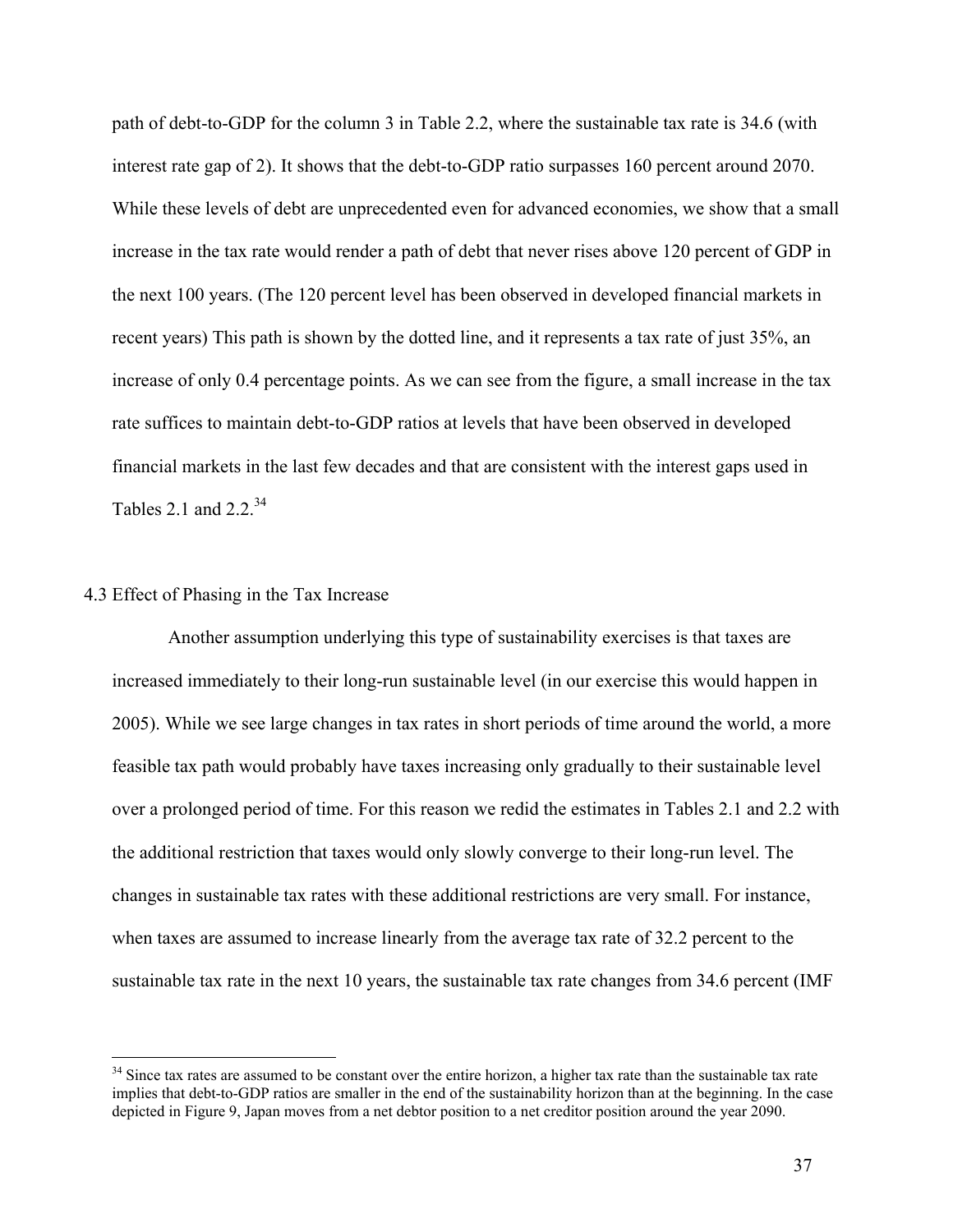population projections, interest rate gap of 2, Case 2) to 35.0 percent. In the same case using the NIPSSR population projections, the sustainable tax rates increased from 34.9 to 35.5 percent.

 Obviously, there are myriad ways in which the taxes might be phased in to there sustainable levels, and it is not possible to go through all of the cases here. How certain can we be then that waiting a few years will not dramatically alter the calculations? The answer is that a rough rule of thumb about the cost of waiting to implement the sustainable tax rate is that every fifty percentage point of GDP increase in the debt level will raise the sustainable tax rate by slightly more than 1 percentage point using a 100 year horizon.

 The intuition for this result stems from the interest burden of debt. If Japanese policymakers discovered that their debt to GDP ratio was 50 percentage points of GDP higher, then with an interest rate to GDP growth gap of 2 percent, this would imply that tax revenues would have to be forever higher by an additional 1 percentage point of GDP just to stabilize the debt. Paying off the additional debt over a 100 year horizon would require an additional 0.16 percent of GDP payment. Hence, even if we thought that delays in paying off the debt would result in a substantially higher debt to GDP ratio in the short term, this would not change the long-run sustainable tax rate by that much.

#### 4.4 Monetary Policy

 Thus far, we have been assuming that the only means available for the government to finance expenditures is through taxes (i.e.,  $\lambda = 0$  in equation (3)). However, governments can also benefit through unanticipated inflation that lowers the real value of net debt. As shown in equation (3), a positive rate of money growth,  $\lambda$ , implies that for given paths of government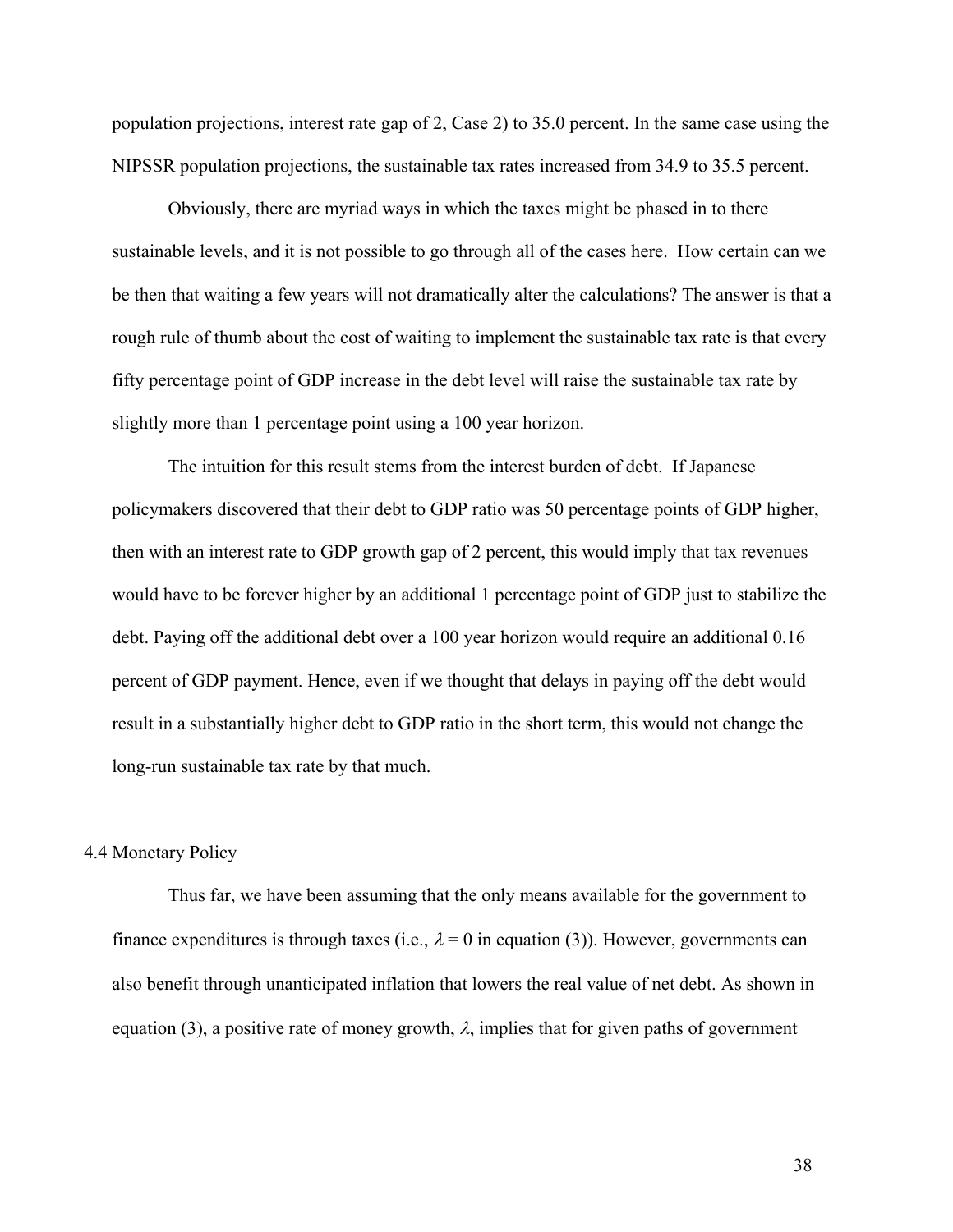expenses and taxes the accumulation of debt over time is smaller. Indeed, many analysts have been concerned that Japan's debt levels might induce the Bank of Japan to monetize the debt.

It is relatively easy within our framework to consider the impact of monetizing approximately 50 percent of the Japanese net debt (i.e.  $\lambda_t m_t = 0.3$ ).<sup>35</sup> We implement this by considering an open market operation in which the Bank of Japan monetizes half of the outstanding government debt (i.e. increases base money by 30 percent of GDP). In the case when the gap between nominal interest rates and nominal GDP growth is 2 percentage points, this lowers the sustainable tax rate by only 0.6 percentage points. This is very small in comparison to the difference in the tax rates that arise as a result of the higher or lower growth rates in per capita benefits discussed above.

Again, the main reason for the small impact is that most of the pressure on the government budget constraint is not current liabilities, which can be affected by inflation, but future liabilities, which cannot. As a result, monetization of a significant portion of the outstanding Japanese government debt will not change the sustainable tax rate by much.

 The insensitivity of these calculations to major swings in monetary policy also suggests that even if the Bank of Japan needs to ultimately reduce the money supply to mop up liquidity, this will not have a large impact on Japanese fiscal sustainability. Between March 2001 and March 2004, the Japanese money base grew by 8 percent of GDP. As the previous example indicates, even if the BOJ intervened in the market by selling off all of the bonds that it accumulated and thereby increasing our net debt number by this amount, the impact on the sustainable tax rate would only be a few tenths of a percent of GDP.

 $\overline{a}$ 

<sup>&</sup>lt;sup>35</sup> Since our analysis is concerned with long-run sustainability we assume that changes in money supply are equal to inflation rates.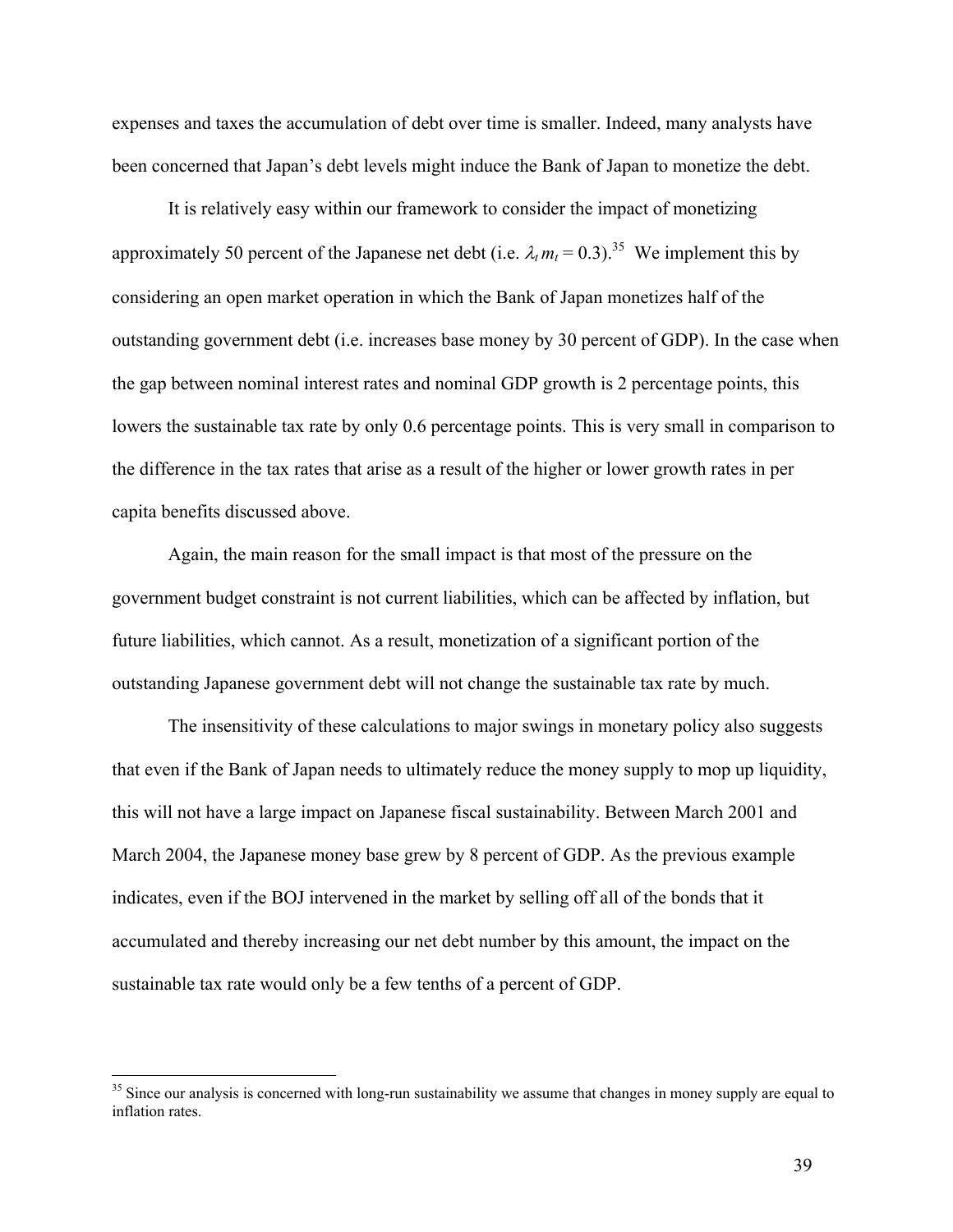Thinking about the small impacts of monetary policy also answers concerns about whether it was appropriate to consolidate bonds held by the BOJ into the government accounts. If one believes that some day the BOJ will have to sell off its entire stock of JGB's (worth 80 trillion yen in 2002) and entailing a 93 percent contraction in base money, this still would only imply that  $\lambda_t m_t = -0.18$  and hence a very small implication for the sustainable tax rate.

 This underscores an important reason why long-run bond rates are so low. Whatever your forecast is for the future expenditure path of the Japanese government, knowing what inflation is in the next five years will have almost no impact on sustainability. In the long run, if Japan chooses a high benefit path, the only way that it will be able to pay for these expenses is through higher taxes. Put simply, a key message from our long-run fiscal sustainability exercises is that the fiscal problem that Japan faces is future liabilities not current liabilities, and as such, inflation is not the answer to Japan's fiscal issues.

#### 5 Conclusions and Policy Implications

 This paper has argued that fiscal policy debates in Japan have been fraught with confusion over current and future liabilities. Data on current net liabilities of the Japanese government suggest that these liabilities are not so large as to be dangerous. The fact that past liabilities have not amounted to a high net debt level implies that inflation is not an answer to Japan's fiscal issues. This probably explains why Japanese interest rates have remained low in the face of sometimes shrill discussions of Japanese gross debt levels.

 The relatively minor impact of large changes in Japan's net debt level on the sustainable tax rate also suggests that concerns about long run demographic transitions probably should not have much influence on short run fiscal policy. Moving the net debt level up or down by as much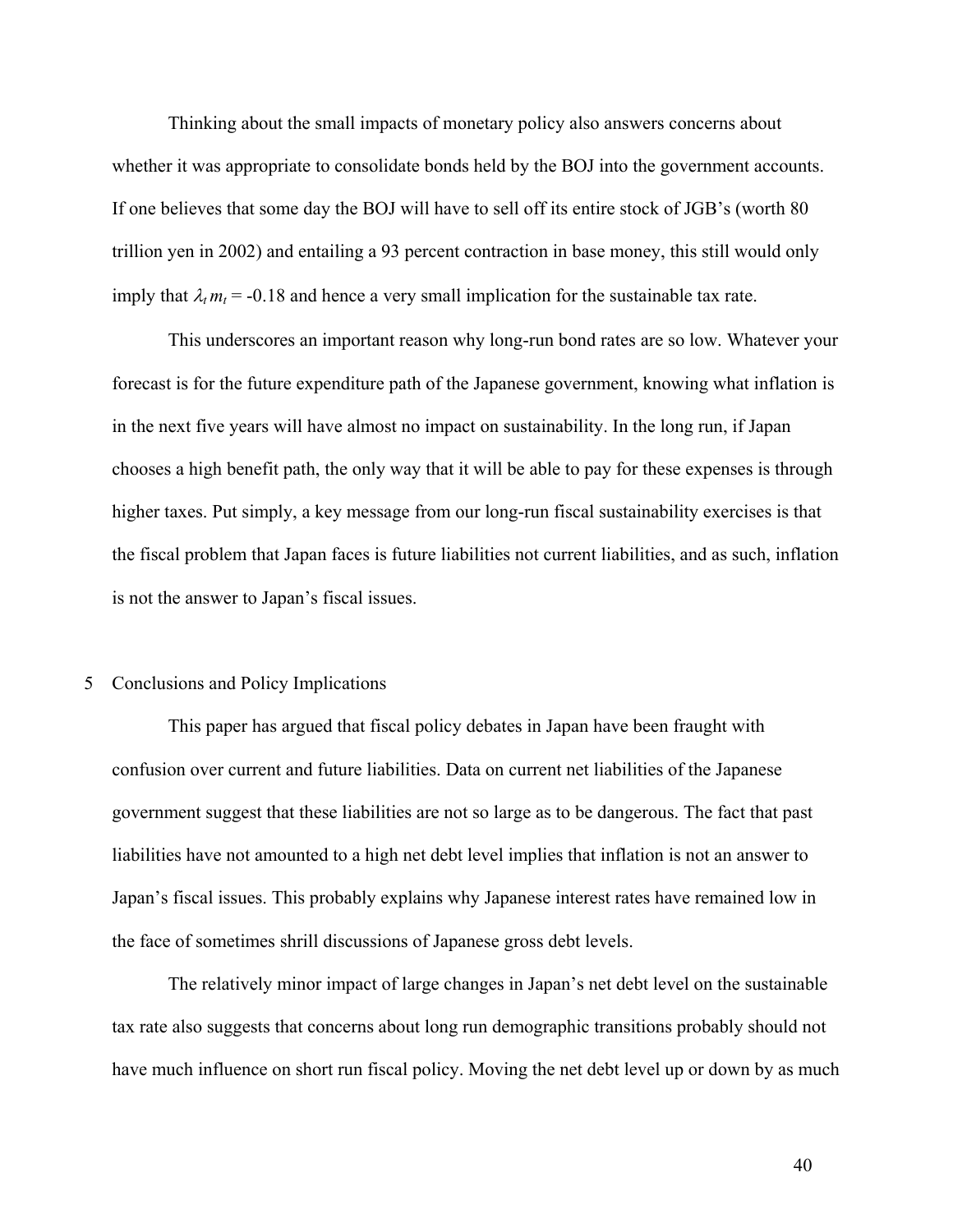as 50 percent has only relatively minor effects on long-run sustainable tax rates. In other words, while fiscal stimulus packages in all countries imply some increase in future taxes, there is little evidence that these would push Japan over some critical sustainable tax level. However, the analysis in this paper abstracts from unsustainability that arises because of political reasons for default or self-fulfilling prophecies, which may depend on the short-run behavior of fiscal policy.

 The final policy implication is that Japan's demographic transition can be manageable. The Japanese government's target of trying to restore a primary balance of zero by 2012 is a particularly painful way of handling the transition for the current generation of workers. We have considered other approaches that smooth the transition over more generations and thus would entail lower taxes in the short run (and higher ones later).

Although we don't know how generous today's young Japanese are going to be towards their parents and what their demands for public expenditures will be, we can be fairly certain of what will happen in the long run. If Japanese want to have generous expansions in government expenditures for themselves and the elderly, then Japanese government outlays and receipts will look a lot like those in Europe today. If they want to keep the real growth rate of per capita expenditures positive but only equal to GDP growth, then Japanese government outlays and receipts will look like those in the US. The bottom line is that we could construct no scenario in which Japanese tax rates needed to rise above those found in many high income countries.

The message, then, is clear. If Japanese voters want more benefits for the young and old, then they will have to pay for them, but Japan's future in this regard does not look any different than that of a typical OECD country.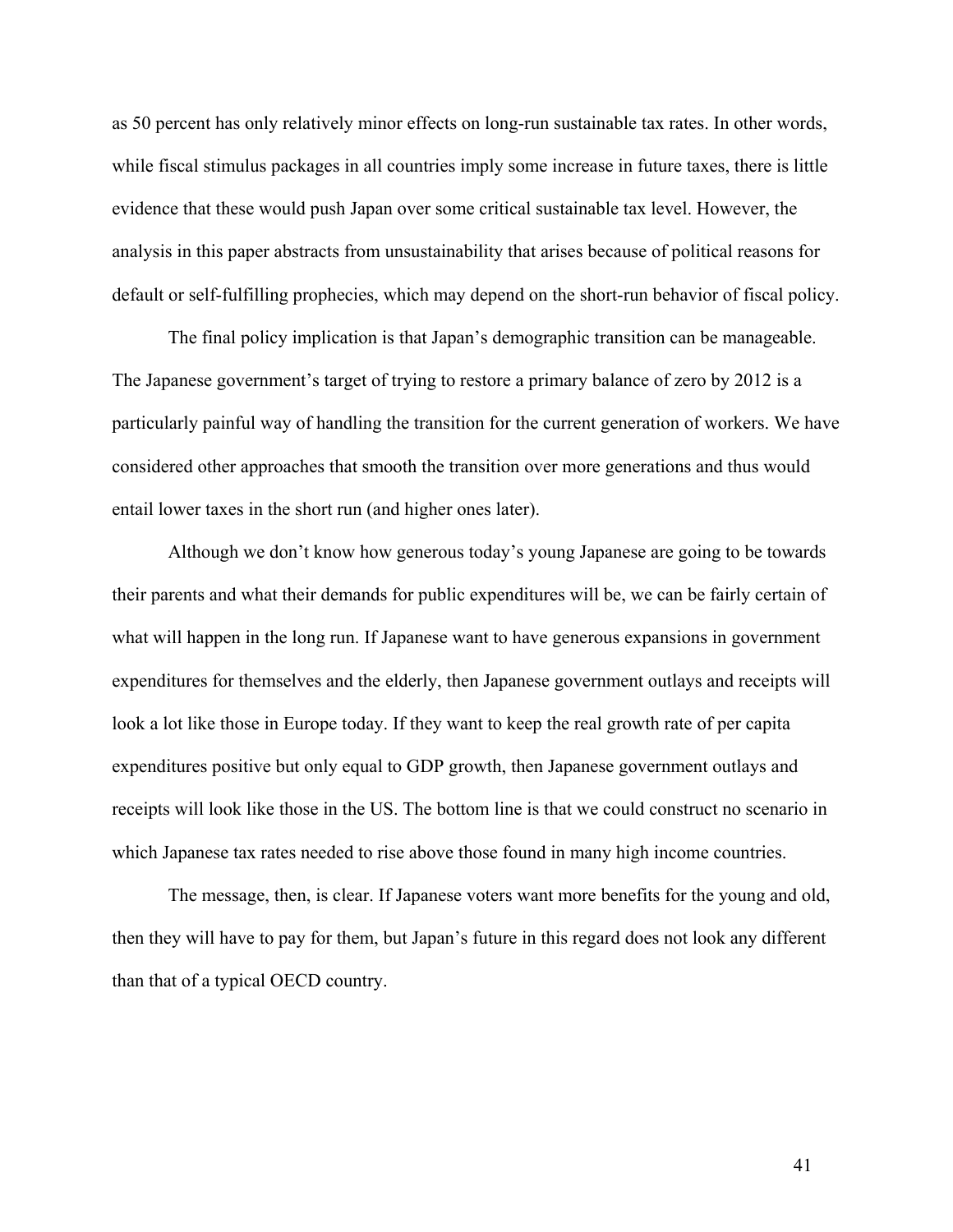#### References

- Abel, A., Mankiw, N., Summers, L., Zeckhauser, R. (1989) Assesing Dynamic Efficiency. Review of Economic Studies 56 (1): 1-20.
- Asher, D. and Robert H. Dugger (2001), "Could Japan's financial Mount Fuji blow its top?," MIT Japan Program Meeting Proceedings No. 00-01, Cambridge (MA): MIT Press
- Auerbach and Kotlikoff (1995) Macroeconomics: An integrated approach, pp. xxii, 618, Cincinnati: International Thomson, South-Western College.
- Bank of Japan (2004) http://www.boj.or.jp/en/stat/stat\_f.htm
- Blanchard, Olivier J. (1990) "Suggestions for a New Set of Financial Indicators," OECD Department of Economics and Statistics Working Paper No. 79.
- Blanchard, Olivier J., Jean-Claude Chouraqui, Robert P. Hagemann and Nicola Sartor (1990) "The Sustainability of Fiscal Policy: New Answers to an Old Question," OECD Economic Studies No. 15.
- Doi, Takero and Takeo Hoshi (2002) "Paying for the FILP," NBER Working Paper #9385
- Dang, T., P. Antolin and H.Oxley, "Fiscal Implications of Ageing: Projections on Age-related spending," OECD Economics Working Paper 305
- Dekle, Robert (2002) "The Deteriorating Fiscal Situation and an Aging Population," NBER Working Papers: 9367 (December).
- Economic and Social Research Institute (http://www.esri.cao.go.jp/en/sna/qe033- 2/gdemenuea.html)
- Faruqee, Hamid and Martin Mühleisen (2001) "Population Aging in Japan: Demographic Shock and Fiscal Sustainability," IMF Working Paper 01/40.
- Frisch (1995) Government Debt and Sustainable Fiscal Policy; Economic Notes, 1995, v. 24, iss. 3, pp. 561-80
- Faruqee, H. and M.Muhleisen (2001) "Population Aging in Japan: Demographic Shock and Fiscal Sustainability" IMF working paper 01/40.
- Fukao, Mitsuhiro (2003) "Financial Strains and the Zero Lower Bound: the Japanese Experience Keio University, mimeo.
- Hsieh, C., Hori, M and S. Shimizutani (2001), "Helicopter Drops of Money: Assessing an Unusual Experiment in Japanese Fiscal Policy," University of California mimeo.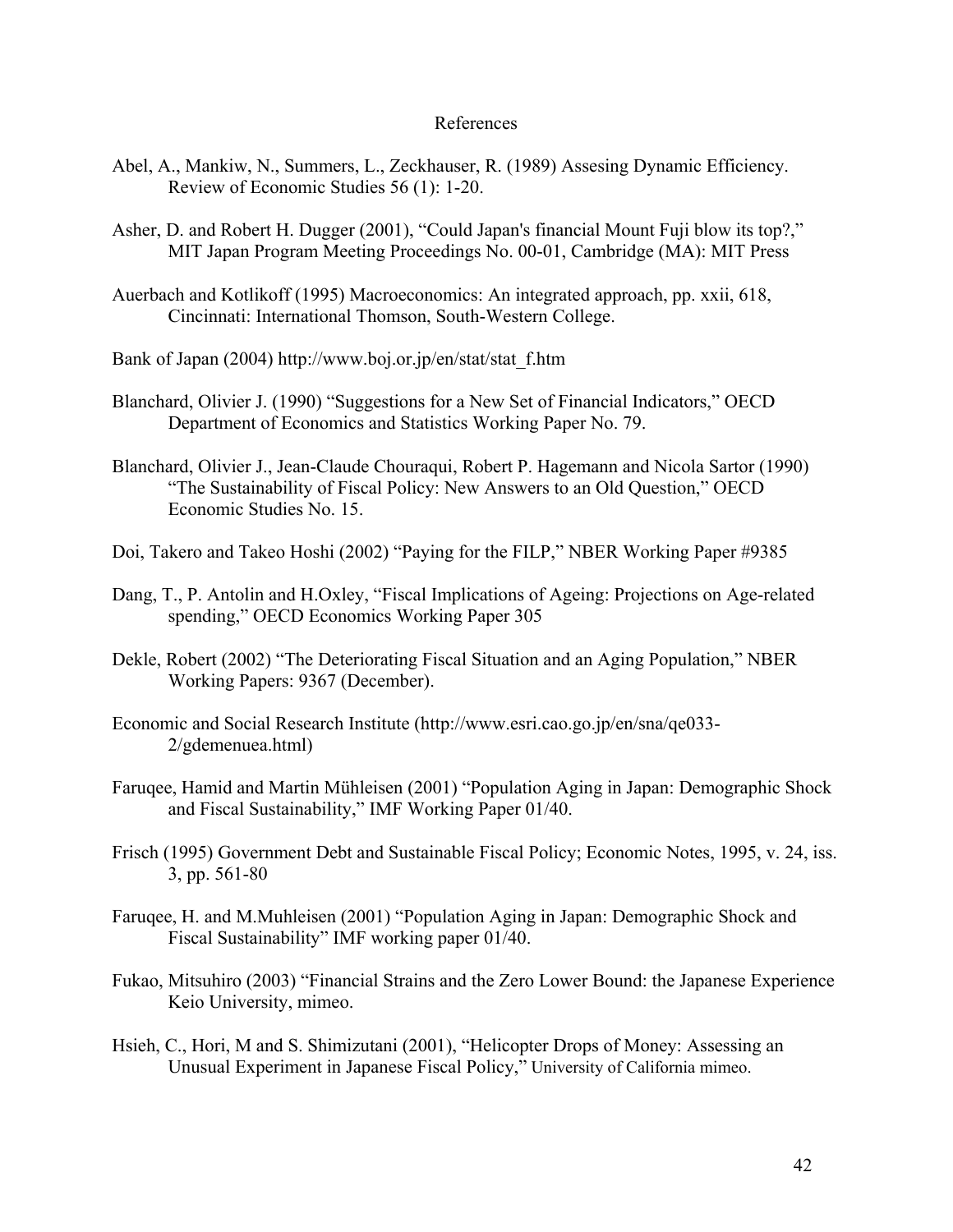- Japan Center for Economic Research (2000), "Long Run Forecasts of the japanese Economy," Tokyo.
- Kotlikoff, L. and B.Raffelhuschen, (1999) "Generational Accounting Around the Globe," American Economic Review Vol.2, Papers and Proceedings (May), pp161-166.
- Kuttner, K. and A. Posen (2001) "The Great Recession: Lessons for Macroeconomic Policy from Japan," *Brookings Papers on Economic Activity*, 2.
- Kuttner, K. and A. Posen (2002) "Fiscal Policy Effectiveness in Japan," *Journal of the Japanese and International Economies*, vol. 16, 536-558.
- Lebow, David (2004) "The Monetization of Japan's Government Debt," Bank of Internaitonal Settlements, mimeo.
- Madsen, Robert (2002) "Japan: Game Over," MIT Japan Program, Working Paper Series 02.05.
- Mylonas, P., S. Shich, T.Thorgiersson, and G. Wehinger (2000), "New Issues in Public Debt Management," OECD, Economics Department Working paper 241.
- Muhleisen, M., (2000) "Sustainable Fiscal Policies for an Aging Population," in: Japan— Selected Issues, IMF Staff Country Report 00/144.
- National Institute of Population and Social Security Research Medium Variant Forecast  $(http://www.ipss.gov.jp/English/ppfj02/t_1e.html)$
- Organization of Economic Cooperation and Development (2003) *OECD Economic Surveys: Japan* Paris: OECD.
- Organization of Economic Cooperation and Development (2004) SourceOECD Website,  $(\frac{http://iris.sourceoecd.org/vl=1017357/cl=27/nw=1/rpsv/cgi-bin/isearch-oecd stats})$
- Posen, Adam S. (1998) *Restoring Japan's Economic Growth*, Washington DC: Institute for International Economics.
- Romer, D. (2000) *Advanced Macroeconomics 2nd Edition*, Columbus: McGraw Hill.
- Tufte, Edward R. (2001) *The Visual Display of Quantitative Information*. Cheshire: Graphics Press.
- Takayama, N. and Y.Kitamura (1999a) "Lessons from Generational Accounting in Japan," American Economic Review, Paper and Proceedings (May), 89:2 pp171-180.
- Takayama, Noriyuki, Yukinobu Kitamura, and Hiroshi Yoshida (1999b) "Generational Accounting in Japan," in Auerbach, Alan J., Laurence J. Kotlikoff, and Willi Leibfritz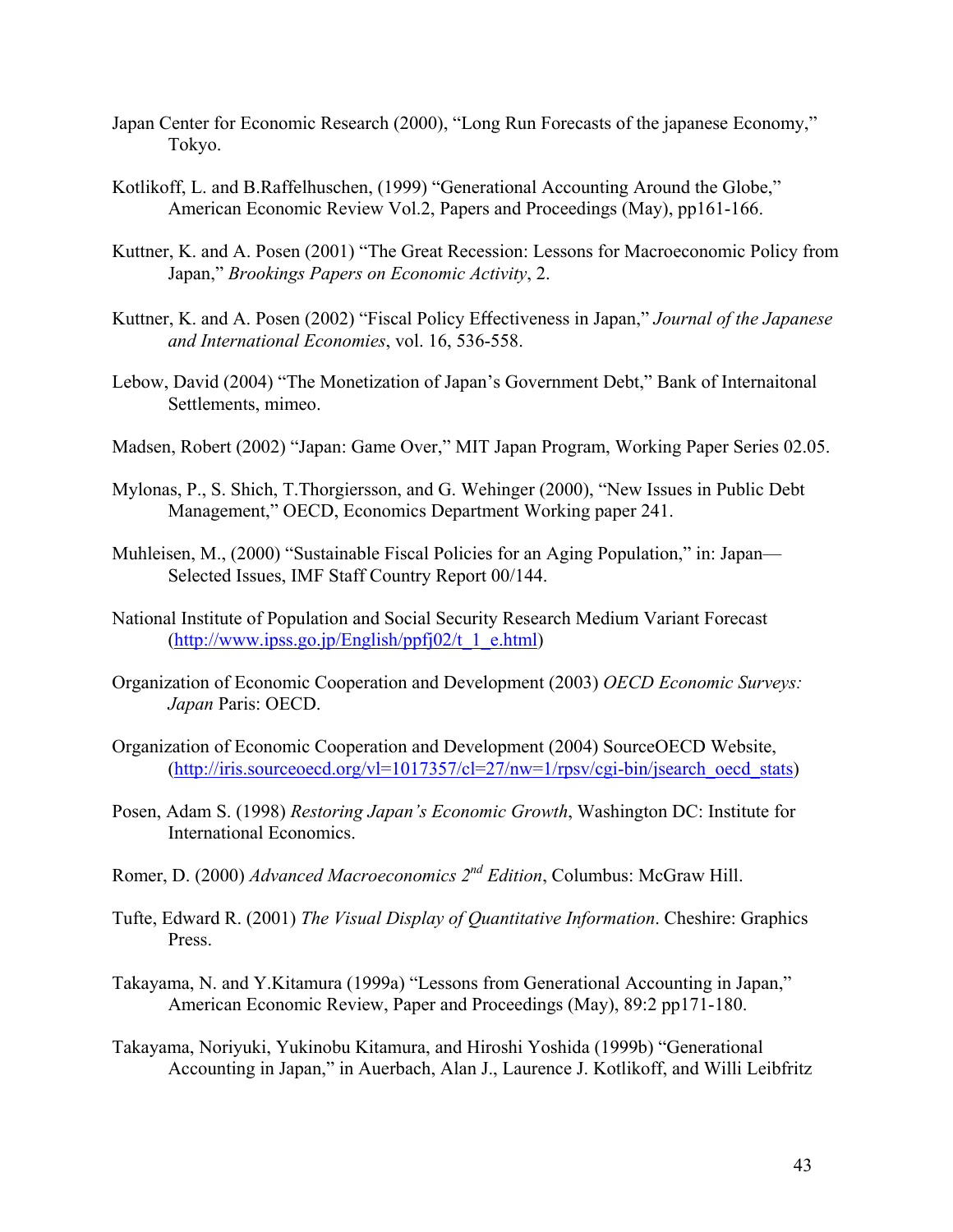eds., *Generational Accounting Around the World*, Chicago: The University of Chicago Press.

United Nations (2003) World Population Prospects 1950-2050: The 2002 Revision. Database. Department of Economic and Social Affairs, Population Division. New York.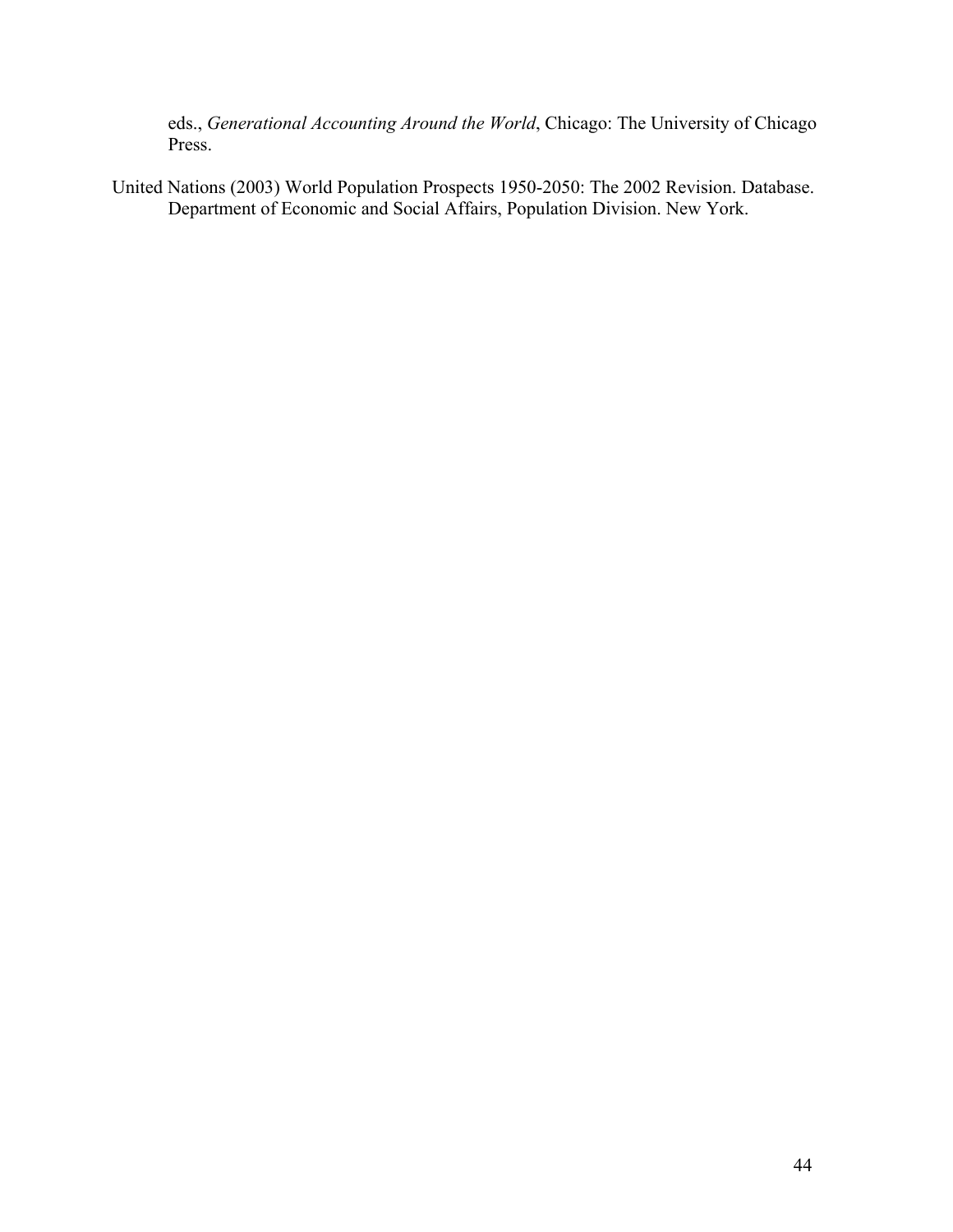



Source: *OECD Economic Outlook* #75 (2004). Total Government Outlays corresponds to Total Government Disbursements Government as a percent of GDP in the source; and Total Government Revenue is Total Government Receipts.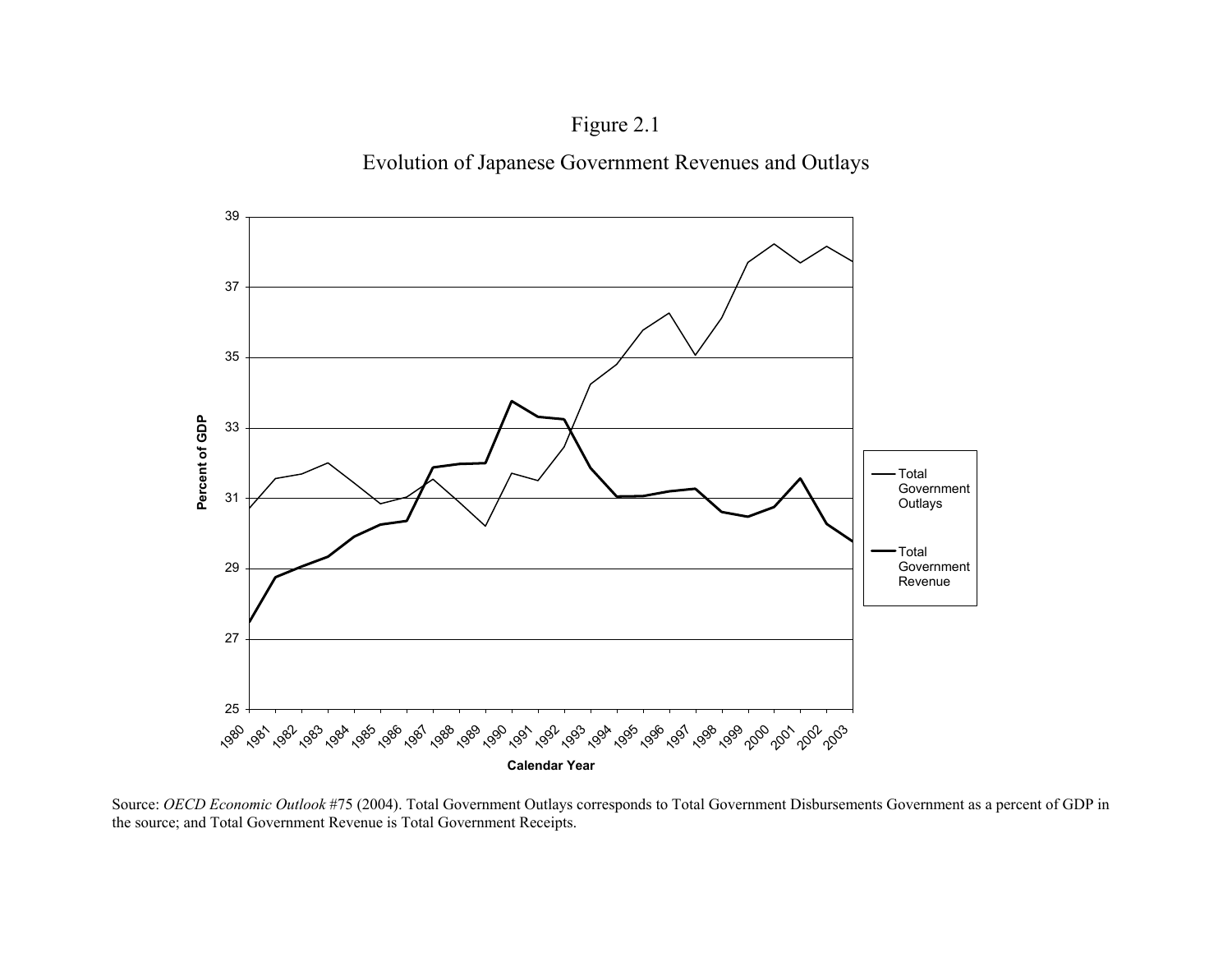Figure 2.2 Public Demand vs. Government Outlays



Source: Public Demand data is taken from the Economic Planning Agency SNA data. Total government outlays (Total Government Disbursements in the source) and interest expenditures (which are net) are from the OECD's Economic Outlook #75 (2004). Elderly Expenditures are taken from Faruqee and Muhleisen (2001).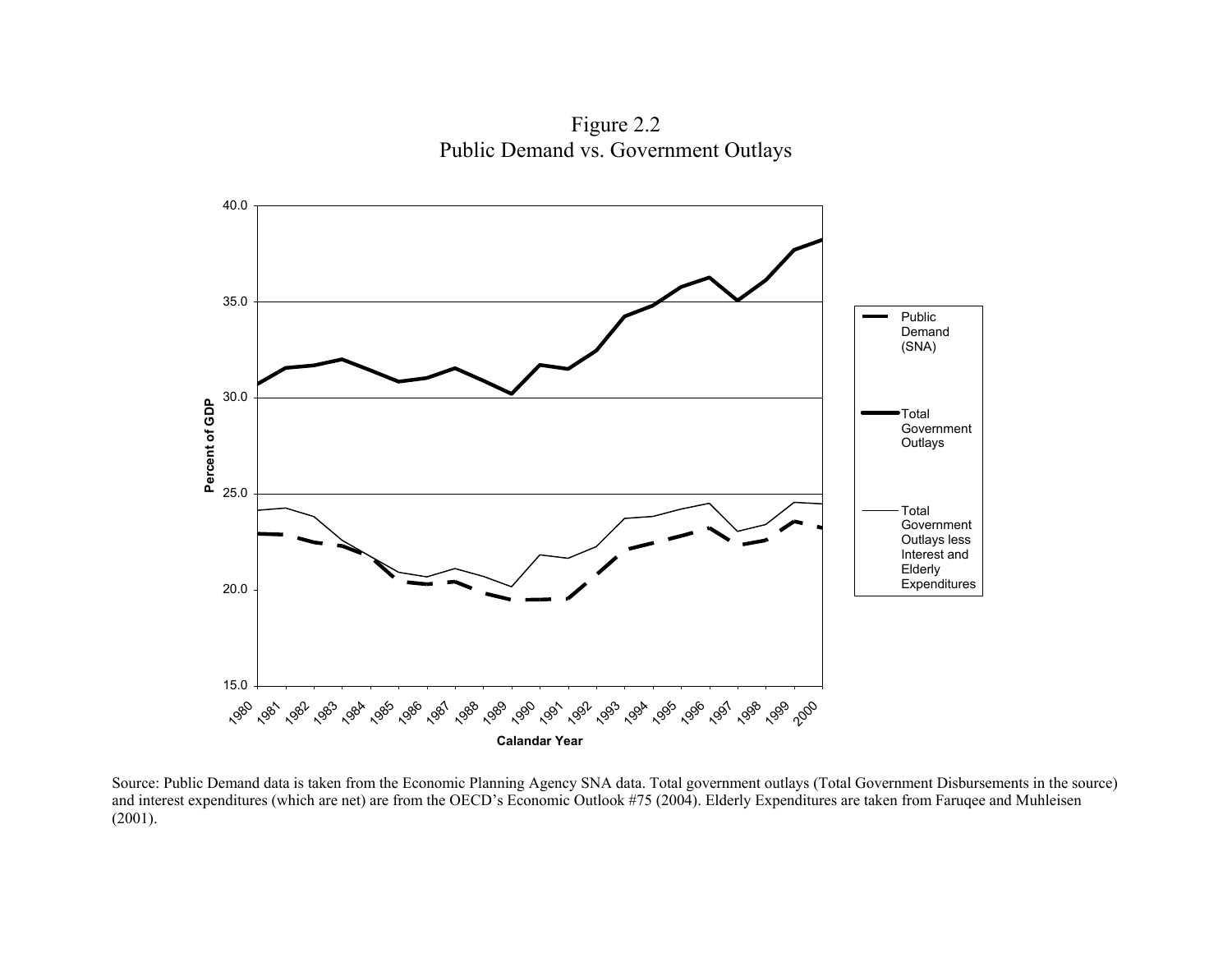Figure 2.3 Evolution of Per Capita Government Expenditures on Elderly and Non-Elderly in Japan (1980 = 1)



Note: Expenditures on the elderly are public pension and medical benefits for those over age 64. Expenditures per non-elderly person equal total government expenditures less those on the elderly and interest, divided by the non-elderly population. Data from Faruqee and Muhleisen (2001)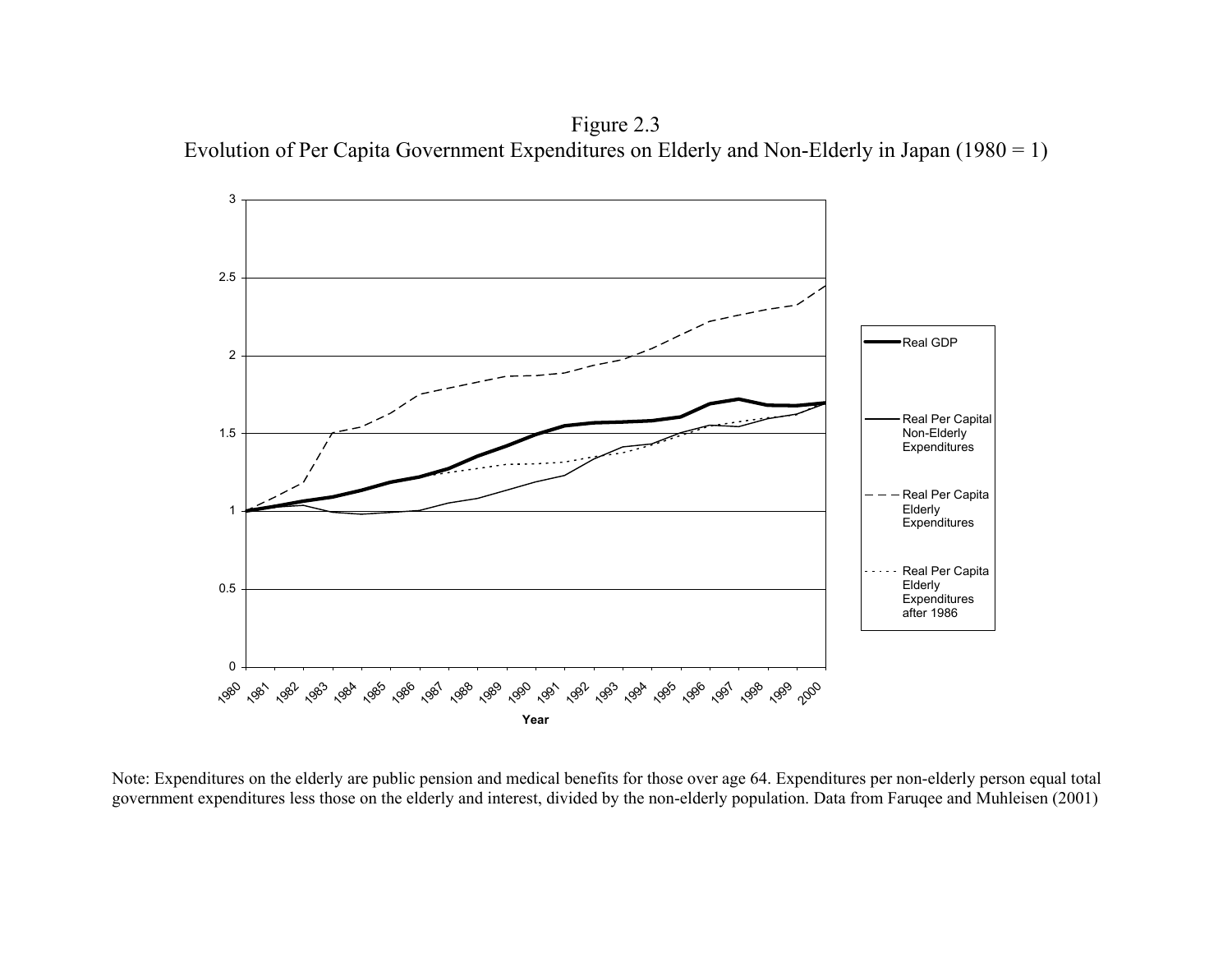



Note: These are natural logarithms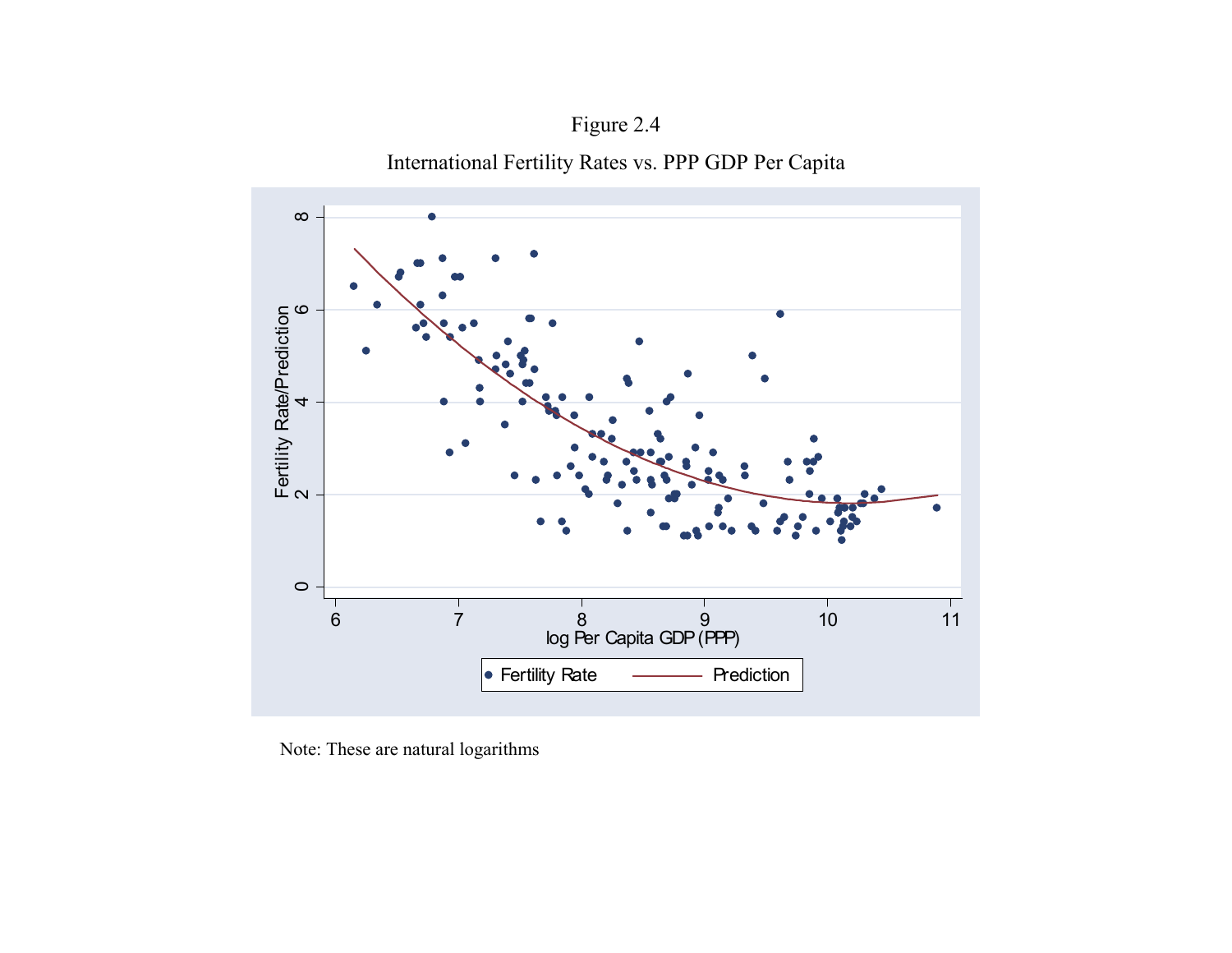Figure 2.5 Current Government Receipts as a Percent of GDP in 1997



Note Data are from the OECD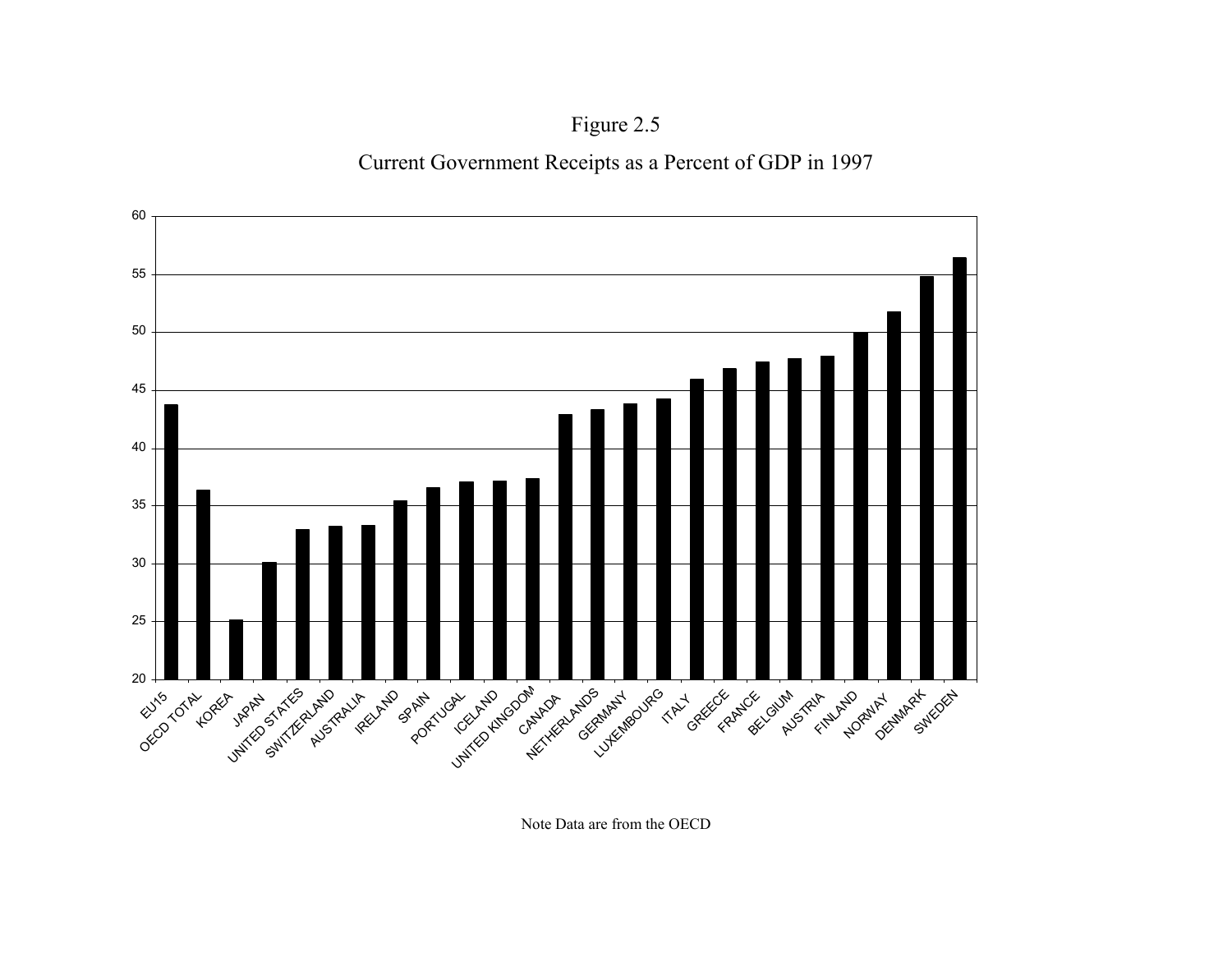# Japan 2005-2100: Projections of Government Expenses as a Percent of GDP by Population Group under Different Scenarios



**Figure 2.8 Case 3 (Symmetric** γ **=** <sup>µ</sup> **= g -** π**(working pop))**

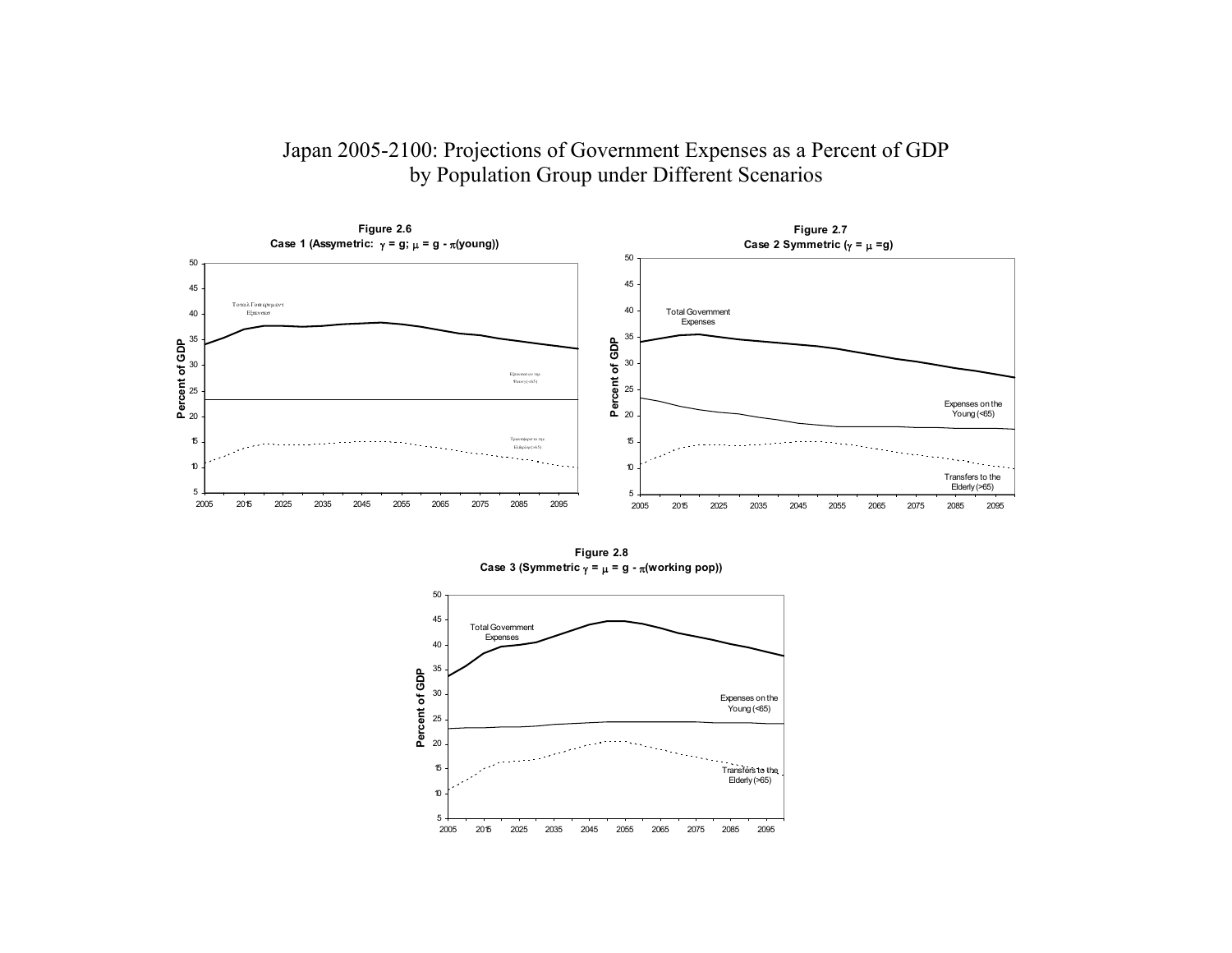

**Figure 2.9: Japan's Net Debt/GDP Dynamics, 2005-2100** 

The solid line represents the path of the debt-to-GDP ratio for Table 2.2 column 3 with an interest rate gap of 2, so the sustainable tax rate is 34.6%. The dotted line is a tax rate of 35%, and it stays below a 120% net debt-to-GDP level. Because tax rates are assumed to be constant over the entire horizon, a higher tax rate than the sustainable tax rate implies that debt to GDP ratios are smaller at the end of the sustainability period than at the beginning. In the case depicted in Figure 2.9, the Japanese government moves from a net debtor position to a net creditor position around 2090.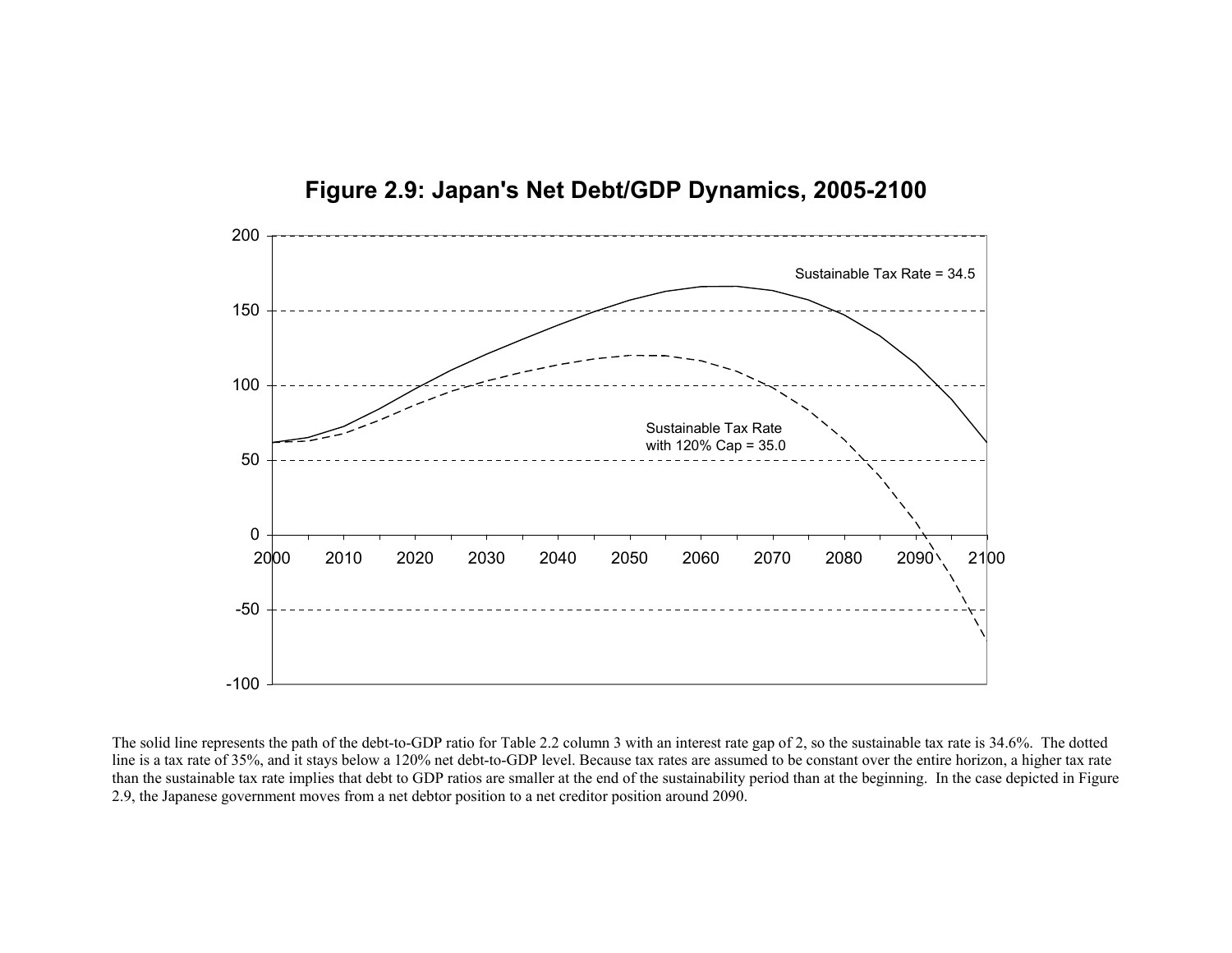# Table 2.1

# Sustainable Tax Rates with Elderly Benefits Growing Proportional to GDP per Worker, Cases 1 and 3

#### Sustainable Tax Rates, Cases 1 and 3

| <b>Population Forecast</b>   |               | Case 1 |            |      |            |
|------------------------------|---------------|--------|------------|------|------------|
|                              | <b>NIPSSR</b> |        | <b>IMF</b> |      | <b>IMF</b> |
| Sustainability Horizon       | 2100          | 2040   | 2100       | 2040 | 2100       |
| Rate $Gap1$                  |               |        |            |      |            |
| 0                            | 44.9          | 40.2   | 40.7       | 39.0 | 39.7       |
| 1                            | 44.4          | 40.4   | 41.0       | 39.3 | 40.1       |
| $\overline{2}$               | 43.9          | 40.6   | 41.1       | 39.6 | 40.4       |
| 3                            | 43.3          | 40.8   | 41.1       | 39.8 | 40.5       |
| 4                            | 42.9          | 41.0   | 41.2       | 40.1 | 40.6       |
| Monetary Policy <sup>2</sup> | 43.2          | 39.6   | 40.5       | 38.5 | 39.7       |
|                              |               |        |            |      |            |

Entries are percentages of GDP. As explained in the text, Case 3 is growth in per capita expenditures equal to per worker GDP growth, with no monetary-policy effects. Case 1 is growth in per capita elderly expenditures equal to that of per worker GDP and the share of other government expenditures to GDP remaining constant. NIPSSR means that organization's population forecasts are used; IMF means the Faruqee and Muhleisen (2001) forecasts are used. <sup>1</sup>The rate gap is the interest rate minus the nominal GDP growth rate.

<sup>2</sup>This row shows the results of monetizing 50% of government debt. Specifically, monetary policy is used to increase M/GDP by 30% during the first 5 years. The interest rate minus the growth rate is 2.